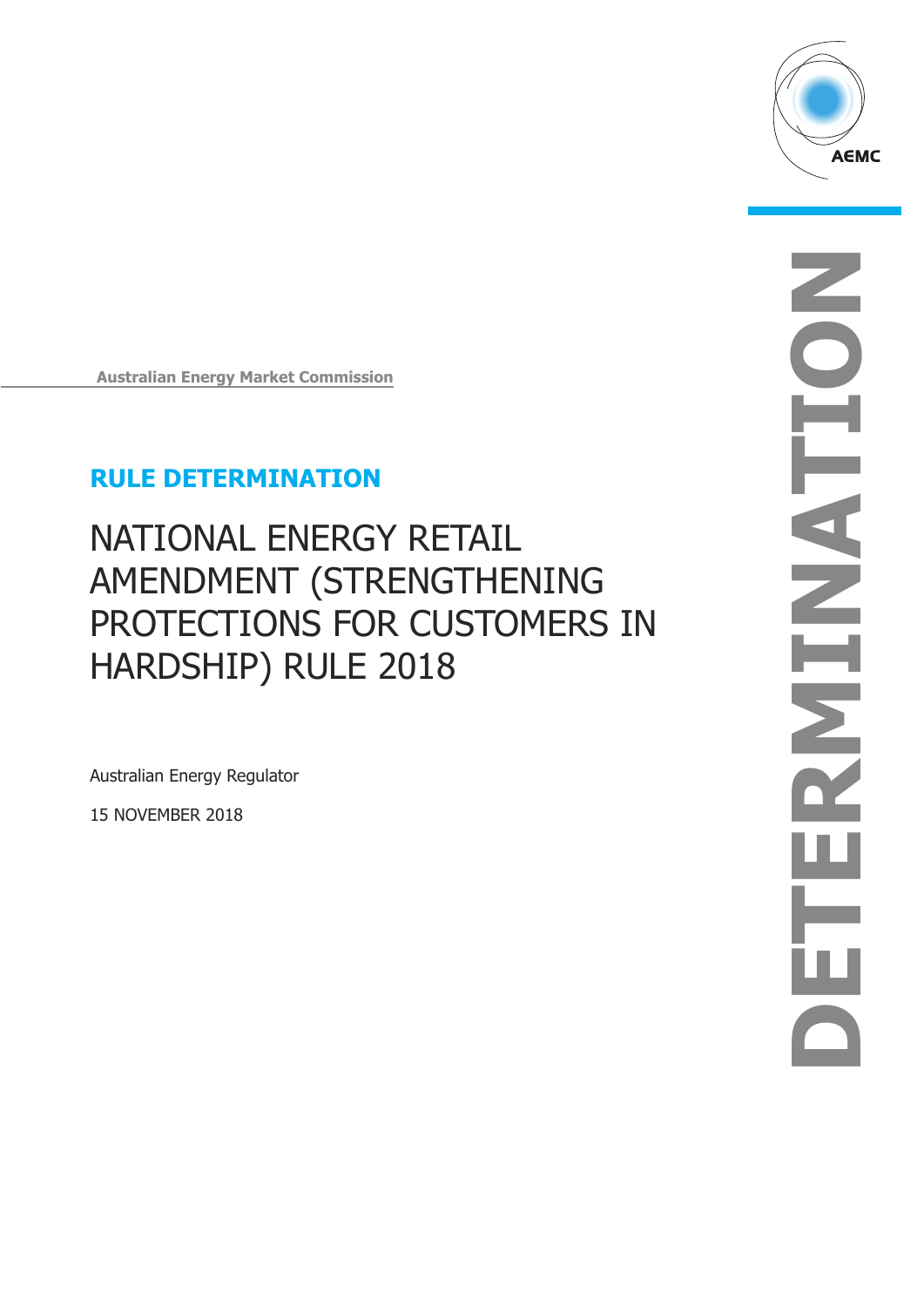### INQUIRIES

Australian Energy Market Commission PO Box A2449 Sydney South NSW 1235

E aemc@aemc.gov.au T (02) 8296 7800 F (02) 8296 7899

Reference: RRC0017

### **CITATION**

AEMC, Strengthening protections for customers in hardship, Rule determination, 15 November 2018

## ABOUT THE AEMC

The AEMC reports to the Council of Australian Governments (COAG) through the COAG Energy Council. We have two functions. We make and amend the national electricity, gas and energy retail rules and conduct independent reviews for the COAG Energy Council.

This work is copyright. The Copyright Act 1968 permits fair dealing for study, research, news reporting, criticism and review. Selected passages, tables or diagrams may be reproduced for such purposes provided acknowledgement of the source is included.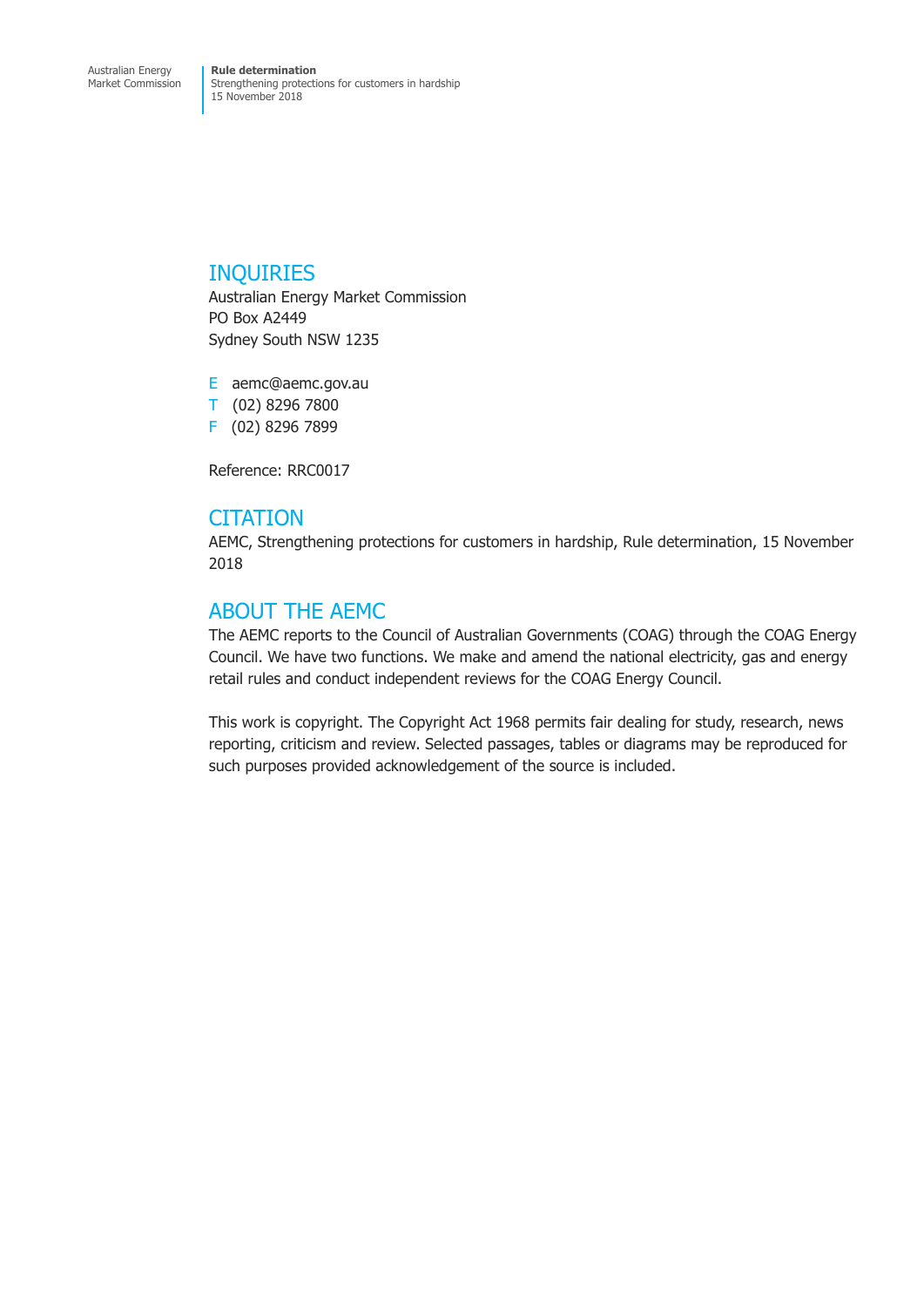# **SUMMARY**

| $\mathbf{1}$   | The Australian Energy Market Commission (AEMC or Commission) has made a final rule that<br>amends the National Energy Retail Rules (NERR) to require the Australian Energy Regulator<br>(AER) to develop binding customer hardship policy guidelines (Hardship Guidelines).                                                                                                                      |  |
|----------------|--------------------------------------------------------------------------------------------------------------------------------------------------------------------------------------------------------------------------------------------------------------------------------------------------------------------------------------------------------------------------------------------------|--|
| $\overline{2}$ | The final rule, which is a more preferable rule, was made in relation to a rule change request<br>submitted by the AER. The proposed rule was aimed at strengthening protections for<br>customers in hardship.                                                                                                                                                                                   |  |
| 3              | Under the final rule, the AER must, in accordance with the retail consultation procedure in<br>the National Energy Retail Law (NERL), develop the Hardship Guidelines by 1 April 2019. The<br>Hardship Guidelines must specify:                                                                                                                                                                  |  |
|                | processes, timeframes and requirements in relation to approval (or variation) of retailer<br>$\bullet$<br>hardship policies                                                                                                                                                                                                                                                                      |  |
|                | standardised statements for inclusion in a retailer's hardship policy that:<br>$\bullet$                                                                                                                                                                                                                                                                                                         |  |
|                | inform customers of how the retailer will meet its minimum requirements under<br>$\bullet$<br>section 44 of the NERL                                                                                                                                                                                                                                                                             |  |
|                | provide guidance to customers on their rights, and retailer obligations, with regards<br>to the customer hardship provisions in the NERL.                                                                                                                                                                                                                                                        |  |
| 4              | The more preferable final rule has been drafted to give effect to the:                                                                                                                                                                                                                                                                                                                           |  |
|                | minimum requirements set out in section 44 of the NERL<br>$\bullet$                                                                                                                                                                                                                                                                                                                              |  |
|                | purpose of hardship policies outlined in section 43 of the NERL<br>$\bullet$                                                                                                                                                                                                                                                                                                                     |  |
|                | principles the AER must apply when approving hardship policies.                                                                                                                                                                                                                                                                                                                                  |  |
| 5              | Under the more preferable final rule the AER's discretion regarding the content of the<br>Hardship Guidelines is bounded by the existing provisions of the NERL.                                                                                                                                                                                                                                 |  |
| 6              | The more preferable final rule includes transitional arrangements to ensure current retailers<br>have updated and approved hardship policies in place by no later than August 2019.                                                                                                                                                                                                              |  |
|                | <b>Background and rationale</b>                                                                                                                                                                                                                                                                                                                                                                  |  |
| 7              | Currently, under the NERL, retailers are required to have in place hardship policies in respect<br>of residential customers, and to have these policies approved by the AER. The purpose of a<br>retailer's hardship policy is to identify residential customers who are experiencing payment<br>difficulties due to hardship, and assist them to better manage their bills on an ongoing basis. |  |
| 8              | Section 44 of the NERL sets the minimum requirements that a hardship policy must contain,<br>including:                                                                                                                                                                                                                                                                                          |  |
|                | processes to identify residential customers experiencing hardship<br>$\bullet$                                                                                                                                                                                                                                                                                                                   |  |

- processes for the early response by the retailer
- flexible payment options
- processes to identify government concession programs and financial counselling services
- an outline of a range of programs that the retailer may use to assist hardship customers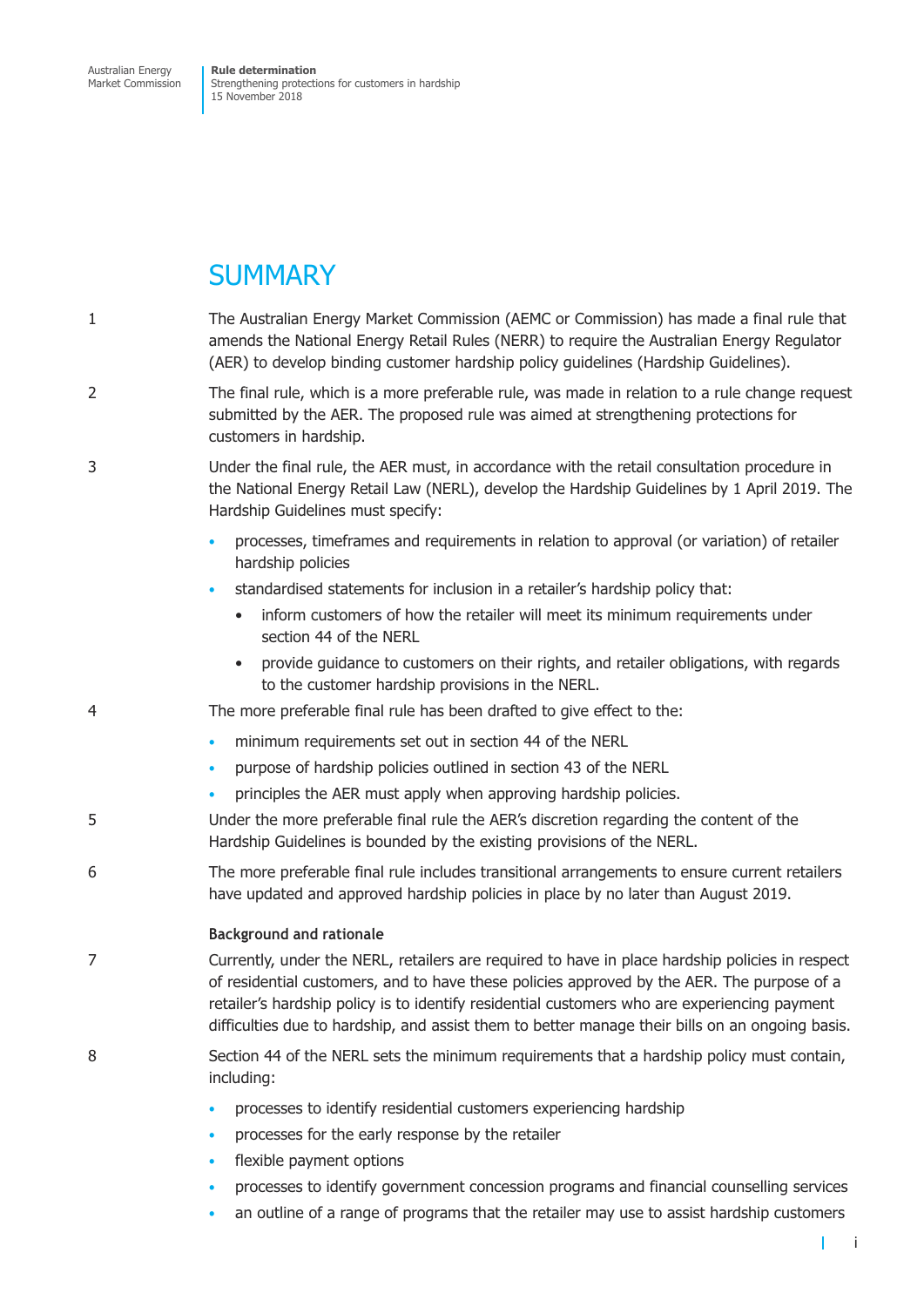- processes to review the appropriateness of a hardship customer's market retail contract
	- processes to assist customers with strategies to improve their energy efficiency.

9 The AER has identified a number of issues relating to the way retailers are developing and implementing their hardship policies, including:

- increasing levels of consumer debt on entry into hardship programs
- high levels of debt for customers who are not receiving hardship assistance
- fewer customers successfully completing hardship programs by paying off arrears.
- 10 The AER carried out a review in 2017 of the hardship programs of nine selected retailers. That review concluded that most retailers were deficient in at least one aspect of their policy. In the AER's view, there are discrepancies between hardship policies and what occurs in practice. Also, many policies contain general statements, and that these general, non-specific policies offer customers a lower level of protection.
- 11 As a result of its hardship review, the AER proposed a rule that would require it to develop hardship guidelines in order to strengthen retailer hardship policies and make them more consistent and transparent.
- 12 The Commission published a consultation paper and draft determination on the rule change request. Additionally, the AEMC held a stakeholder workshop on 22 June 2018, and held a joint workshop with the AER on 25 September 2018 to inform its decision. This final determination is informed by stakeholder submissions on the consultation paper and draft determination, as well as information received during the stakeholder workshops.

### **Timeframes under the more preferable rule**

- 13 The table below outlines the steps and timing new retailers will be required to follow when developing and implementing hardship policies (once the Hardship Guidelines are published).
- 14 The AER must, in accordance with the retail consultation procedure, publish the Hardship Guidelines by 1 April 2019.

| <b>FNTTTY</b>                           | <b>OBLIGATION</b>                                                                                                                                                                                                                                                             | <b>TIMING</b>                                                              |
|-----------------------------------------|-------------------------------------------------------------------------------------------------------------------------------------------------------------------------------------------------------------------------------------------------------------------------------|----------------------------------------------------------------------------|
| New retailer<br>(after 1 April<br>2019) | Submit a hardship policy that:<br>complies with the Hardship Guidelines <sup>1</sup><br>includes the standardised statements <sup>1</sup><br>contains clear and specific statements of<br>the action the retailer will take to give<br>effect to the requirements in the NERL | Within 3 months of being<br>granted retailer<br>authorisation <sup>2</sup> |
| <b>AER</b>                              | Approve compliant hardship policy                                                                                                                                                                                                                                             | Within 3 months of receiving<br>a hardship policy                          |
| New retailer                            | Implement the approved policy                                                                                                                                                                                                                                                 | As soon as practicable after<br>AER approval                               |

Note: <sup>1</sup> these obligations apply from 1 April 2019 for all new retailers. Prior to this, new retailers must follow the pre-existing process. Note: <sup>2</sup> this timing will change should the recommended law change be made, as outlined in paragraph 18 below.

ii

T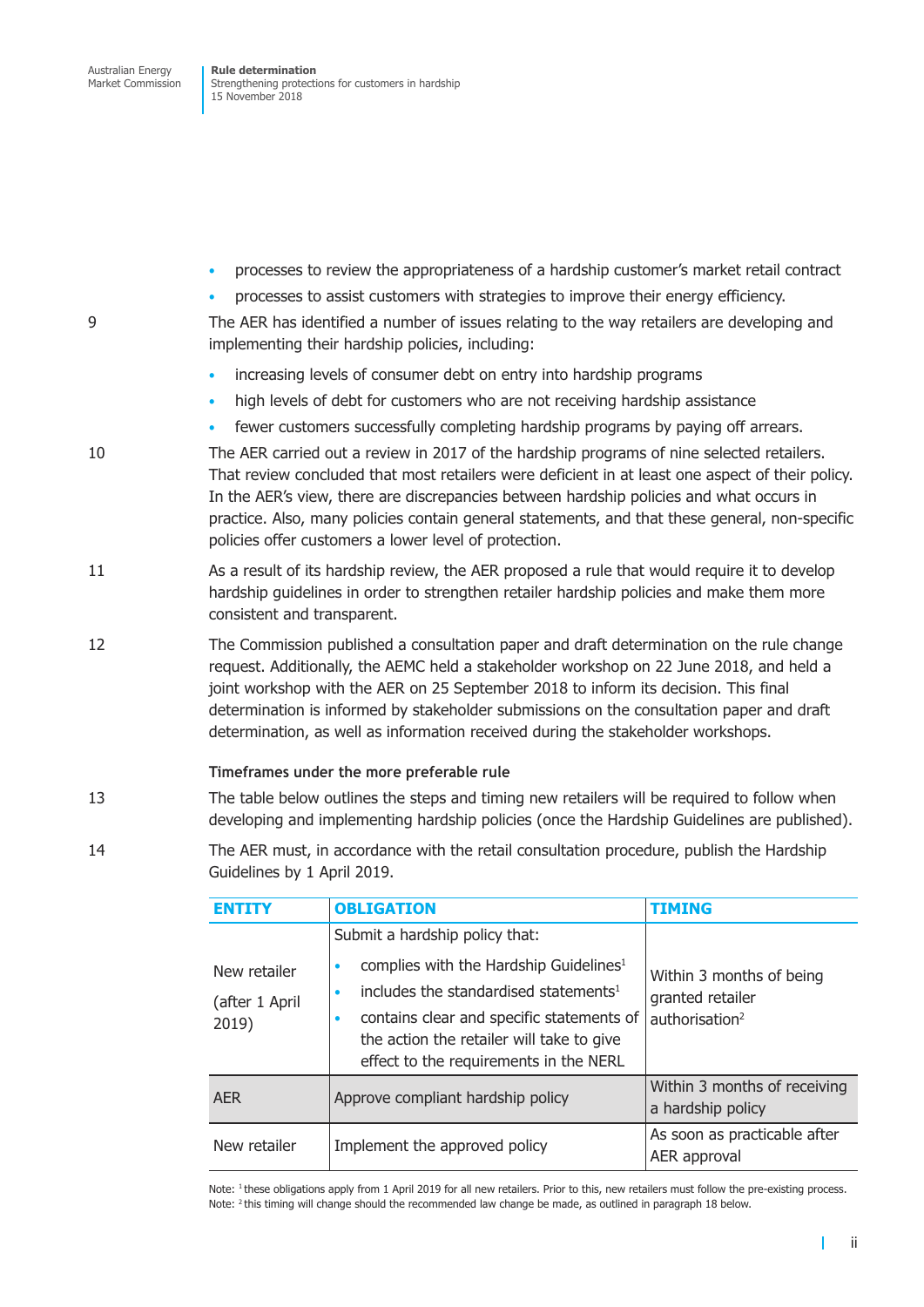15 The final rule and transitional arrangements include a timeframe for when current retailers who have existing and approved hardship policies must submit and implement an updated customer hardship policy. This is outlined in the table below and follows the publication of the Hardship Guidelines by 1 April 2019.

| <b>FNTTTY</b>    | <b>OBLIGATION</b>                                                                                                                                                                                                                                                      | <b>TIMING</b>                                                                                                                                                |
|------------------|------------------------------------------------------------------------------------------------------------------------------------------------------------------------------------------------------------------------------------------------------------------------|--------------------------------------------------------------------------------------------------------------------------------------------------------------|
| Current retailer | Submit updated hardship policy that:<br>complies with the Hardship Guidelines<br>includes the standardised statements<br>contains clear and specific statements of<br>$\bullet$<br>the action the retailer will take to give<br>effect to the requirements in the NERL | Within 2 months of the AER<br>publishing the Hardship<br>Guidelines (and within 3<br>months after the AER<br>subsequently amends the<br>Hardship Guidelines) |
| <b>AER</b>       | Approve compliant hardship policy                                                                                                                                                                                                                                      | Within 2 months of<br>submission by the retailer                                                                                                             |
| Current retailer | Implement the approved policy                                                                                                                                                                                                                                          | Within 2 months of AER<br>approval                                                                                                                           |

16 The implication of this timing is that all current retailers will have their updated, complying customer hardship policies implemented by no later than 2 October 2019.

17 The final rule contains changes to the draft rule to clarify the rule as follows:

- rule 75A(2)(b)(i) has been amended to better reflect the role of the AER in developing standardised statements and that it is the role of retailers to inform their customers as to how they will comply with, and implement, their hardship obligations
- rule 75B(i) has been amended to require that retailers include the AER's standardised statements in their hardship policies
- the transitional arrangements have been redrafted to clarify that the arrangements do not grandfather a retailer's approved updated hardship policy. This will ensure that retailers comply with rule 75B(2) if the AER amends the Hardship Guidelines after the introduction of the rule, and making of the first Hardship Guidelines.

### **More preferable rule**

18 The Commission's rule is a more preferable rule for the following reasons:

- The AER proposed in its rule change request that the hardship guidelines include any matter the AER considers necessary. The Commission is of the view that the AER should not be given a broader scope when developing the Hardship Guidelines than exists under the NERL. Therefore the more preferable final rule is limited to the requirements under sections 43 to 45 of the NERL.
- The Commission has also included an additional requirement on retailers to those proposed by the AER in its proposed rule. The Commission considers that consistency across policies is an important outcome of this rule change, however retailers should have flexibility in how they implement their minimum requirements to best suit their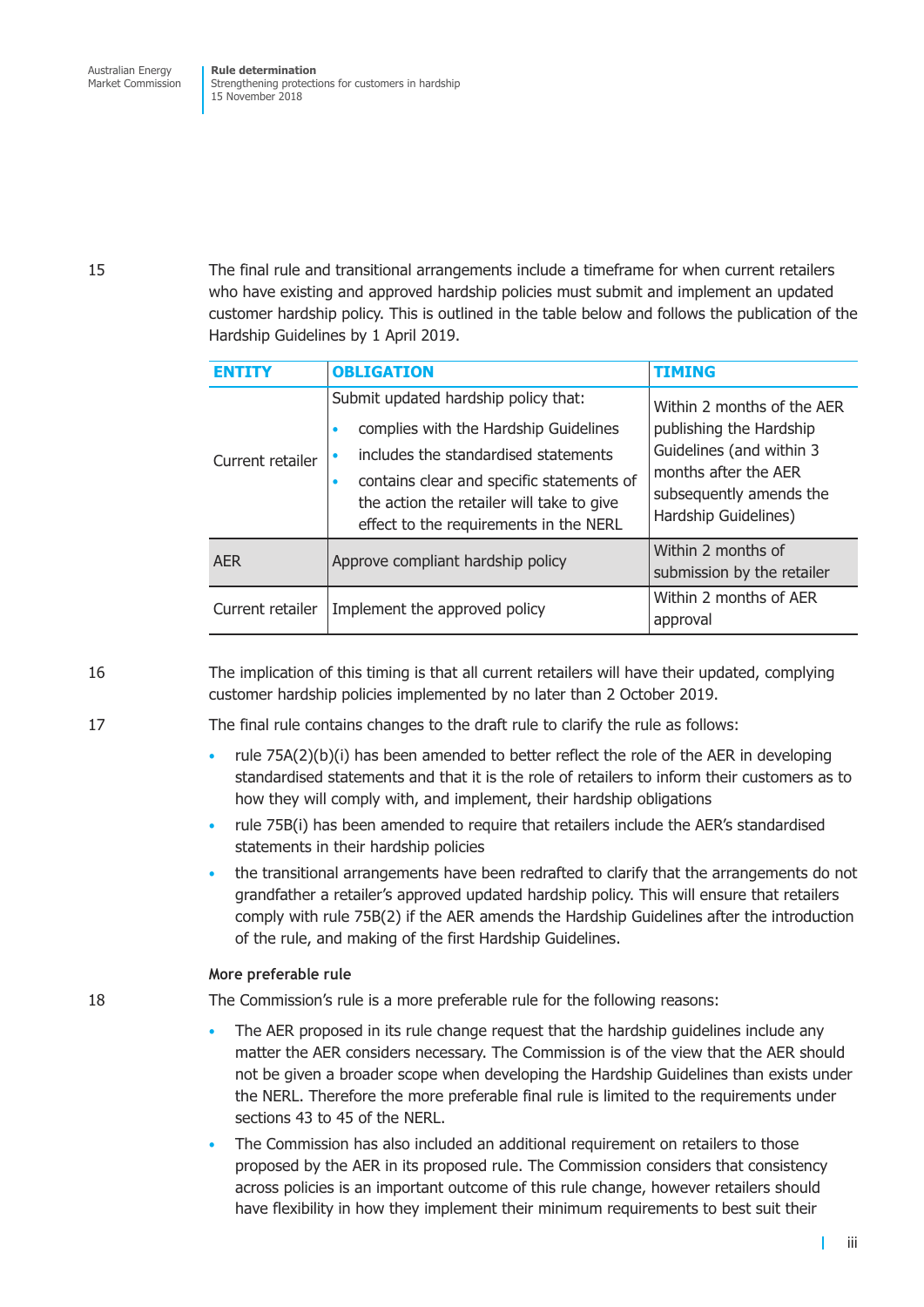customers. Therefore, the more preferable final rule includes a requirement that a retailer must include clear and specific statements of the actions they will take to meet section 44 of the NERL.

- The AER's proposed rule did not include timeframes for retailers to submit hardship policies or for the AER to approve updated policies. The Commission considers that this is required to ensure retailers have updated policies in place in a timely manner.
- The AER's proposed rule moved the hardship program indicators out of the the AER's *Performance Reporting Procedures and Guidelines* and into the hardship guidelines. In the Commission's view, moving the hardship indicators would not result in any particular benefit but could place an added administrative requirement on retailers by having reporting requirements in multiple documents. Therefore the more preferable final rule requires that the hardship indicators remain in the *AER Performance Reporting Procedures and Guidelines*.

### **Civil penalty provisions and recommended law change**

- 19 The current framework for hardship is underpinned by civil penalty provisions through both the NERL and the NERR. Consistent with that, the Commission considers that the new rule requiring retailers to submit hardship policies that comply with the Hardship Guidelines should be made a civil penalty provision. The Commission and the AER will make a joint recommendation to the COAG Energy Council regarding civil penalty provisions.
- 20 The Commission is also recommending that the COAG Energy Council make a change to the NERL to require that new retailers have their hardship policies in place before they receive retailer authorisation.

### **Summary of reasons**

- 21 The Commission finds that the more preferable rule is an efficient approach for the AER to use it powers under the NERL to ensure all retailers amend their hardship policies in order to improve consistency and clarity.
- 22 Having regard to the issues in the rule change request, the Commission is satisfied that the final rule will, or is likely to, contribute to the achievement of the national energy retail objective (NERO) by:
	- creating a more efficient, effective and consistent mechanism to improve hardship policies
	- allowing the AER to create standardised statements that will provide improved consistency and clarity of policies, while also allowing retailers flexibility in how they implement their hardship programs
	- facilitating consistency in hardship policies to assist customers and their advocates in understanding and accessing support programs
	- improving the quality and clarity of information in hardship programs, giving consumers greater confidence in their ability to get support
	- improving the AER's ability to monitor and enforce hardship policies.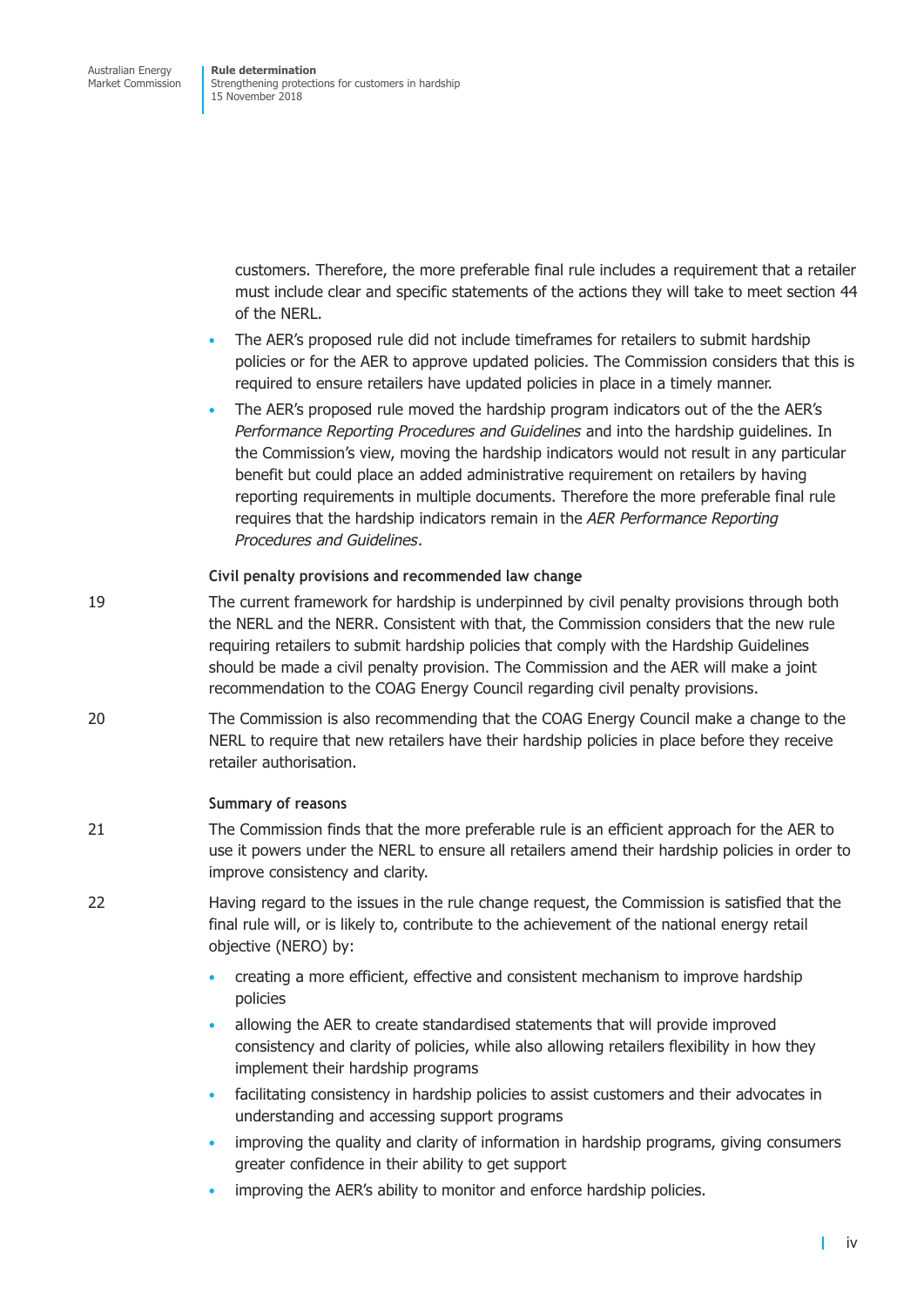Australian Energy Market Commission **Rule determination** Strengthening protections for customers in hardship 15 November 2018

### 23 The Commission is of the view that the final rule appropriately enhances the existing requirements on retailers under the NERL in relation to customers facing payment difficulties due to hardship.

- 24 The benefits of the final rule are likely to outweigh the costs as there should be minimal cost impacts for complying retailers who already offer adequate protections for customers in hardship.
- 25 The Commission considers the final rule in this format to be in the long-term interests of consumers in relation to the quality of energy services and consumer protections and as a result, it will, or is likely to, contribute to the achievement of the NERO.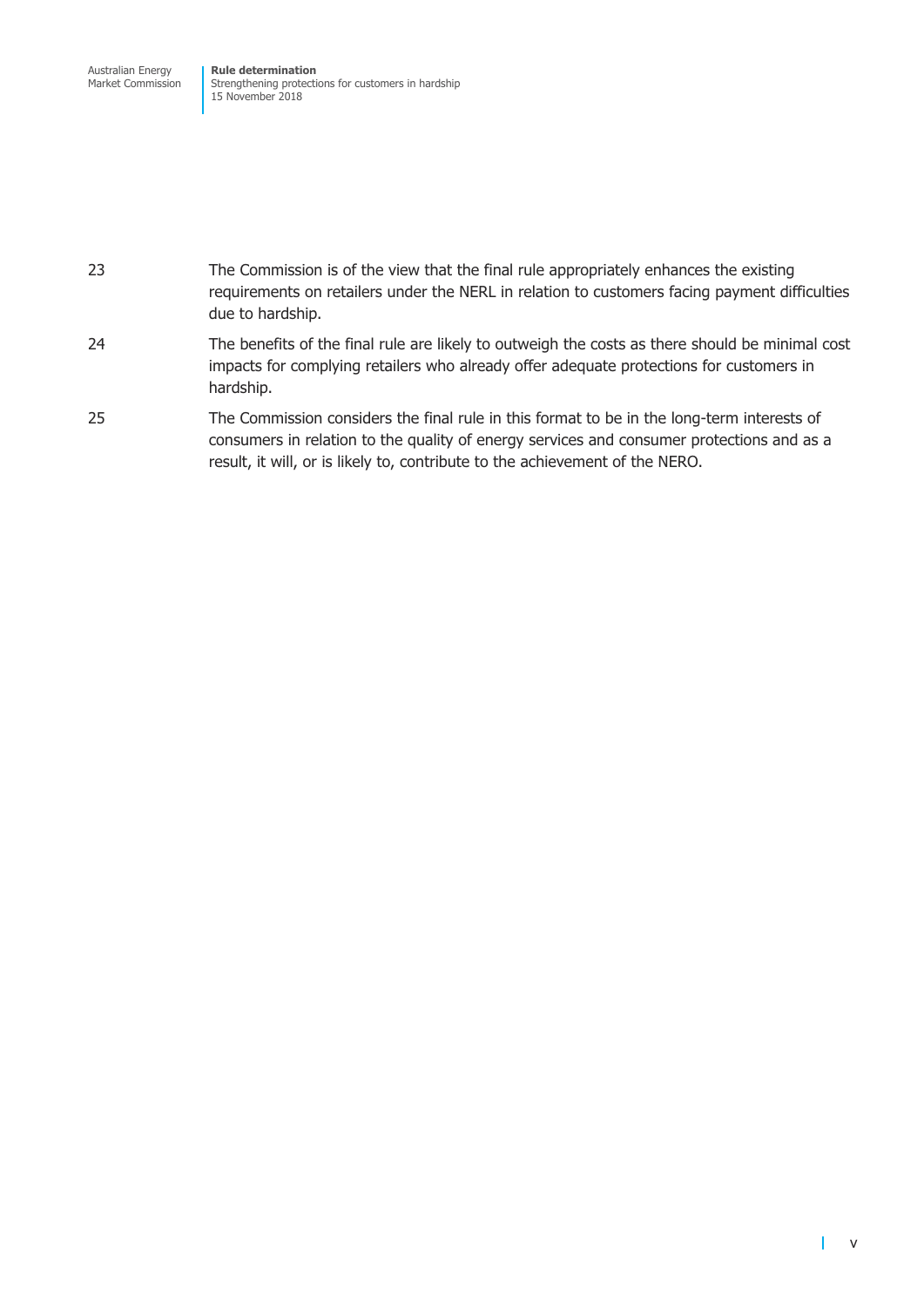# **CONTENTS**

| 1                                                       | Australian Energy Regulator's rule change request                                                                                                                                                                         | 1              |
|---------------------------------------------------------|---------------------------------------------------------------------------------------------------------------------------------------------------------------------------------------------------------------------------|----------------|
| 1.1                                                     | The rule change request                                                                                                                                                                                                   | $\mathbf 1$    |
| 1.2                                                     | Current arrangements                                                                                                                                                                                                      | $\mathbf{1}$   |
| 1.3                                                     | Rationale for the rule change request                                                                                                                                                                                     | $\overline{2}$ |
| 1.4                                                     | Solution proposed in the rule change request                                                                                                                                                                              | 3              |
| 1.5                                                     | The rule making process                                                                                                                                                                                                   | $\overline{4}$ |
| 2                                                       | Final rule determination                                                                                                                                                                                                  | 5              |
| 2.1                                                     | The Commission's final rule determination                                                                                                                                                                                 | 5              |
| 2.2                                                     | Rule making test                                                                                                                                                                                                          | 5              |
| 2.3                                                     | Assessment framework                                                                                                                                                                                                      | $\overline{6}$ |
| 2.4                                                     | Summary of reasons                                                                                                                                                                                                        | 6              |
| 2.5                                                     | Contribution to the NERO                                                                                                                                                                                                  | 8              |
| 2.6                                                     | Other requirements under the NERL                                                                                                                                                                                         | 9              |
| 3                                                       | Assessment of the final rule                                                                                                                                                                                              | 10             |
| 3.1                                                     | The rationale for the rule change                                                                                                                                                                                         | 10             |
| 3.2                                                     | The scope of the AER's powers                                                                                                                                                                                             | 14             |
| 3.3                                                     | Standardised statements                                                                                                                                                                                                   | 17             |
| 3.4                                                     | Defining hardship                                                                                                                                                                                                         | 21             |
| 3.5                                                     | Hardship indicators                                                                                                                                                                                                       | 23             |
| 3.6                                                     | Costs and benefits of the rule change                                                                                                                                                                                     | 25             |
| 3.7                                                     | Transitional arrangements                                                                                                                                                                                                 | 28             |
| 3.8                                                     | Enforceability and civil penalty provisions                                                                                                                                                                               | 31             |
| 3.9                                                     | Victoria's Payment Difficulty Framework                                                                                                                                                                                   | 33             |
| 3.10                                                    | Conclusions                                                                                                                                                                                                               | 34             |
| 3.11                                                    | Recommended law change                                                                                                                                                                                                    | 35             |
|                                                         | <b>Abbreviations</b>                                                                                                                                                                                                      | 37             |
| A<br>A.1<br>A.2                                         | <b>APPENDICES</b><br>Summary of other issues raised in submissions<br>Summary of other issues raised in submissions to the consultation paper<br>Summary of other issues raised in submissions to the draft determination | 38<br>38<br>42 |
| B                                                       | Legal requirements under the NERL                                                                                                                                                                                         | 45             |
| B.1                                                     | Final rule determination                                                                                                                                                                                                  | 45             |
| B.2                                                     | Power to make the rule                                                                                                                                                                                                    | 45             |
| B.3                                                     | Commission's considerations                                                                                                                                                                                               | 45             |
| <b>B.4</b>                                              | Civil penalties                                                                                                                                                                                                           | 45             |
| B.5                                                     | Conduct provisions                                                                                                                                                                                                        | 46             |
| <b>TABLES</b><br>Table 2.1:<br>Table A.1:<br>Table A.2: | Key features of the final rule<br>Summary of other issues raised in submissions to the consultation paper<br>Summary of other issues raised in submissions to the draft determination                                     | 7<br>38<br>42  |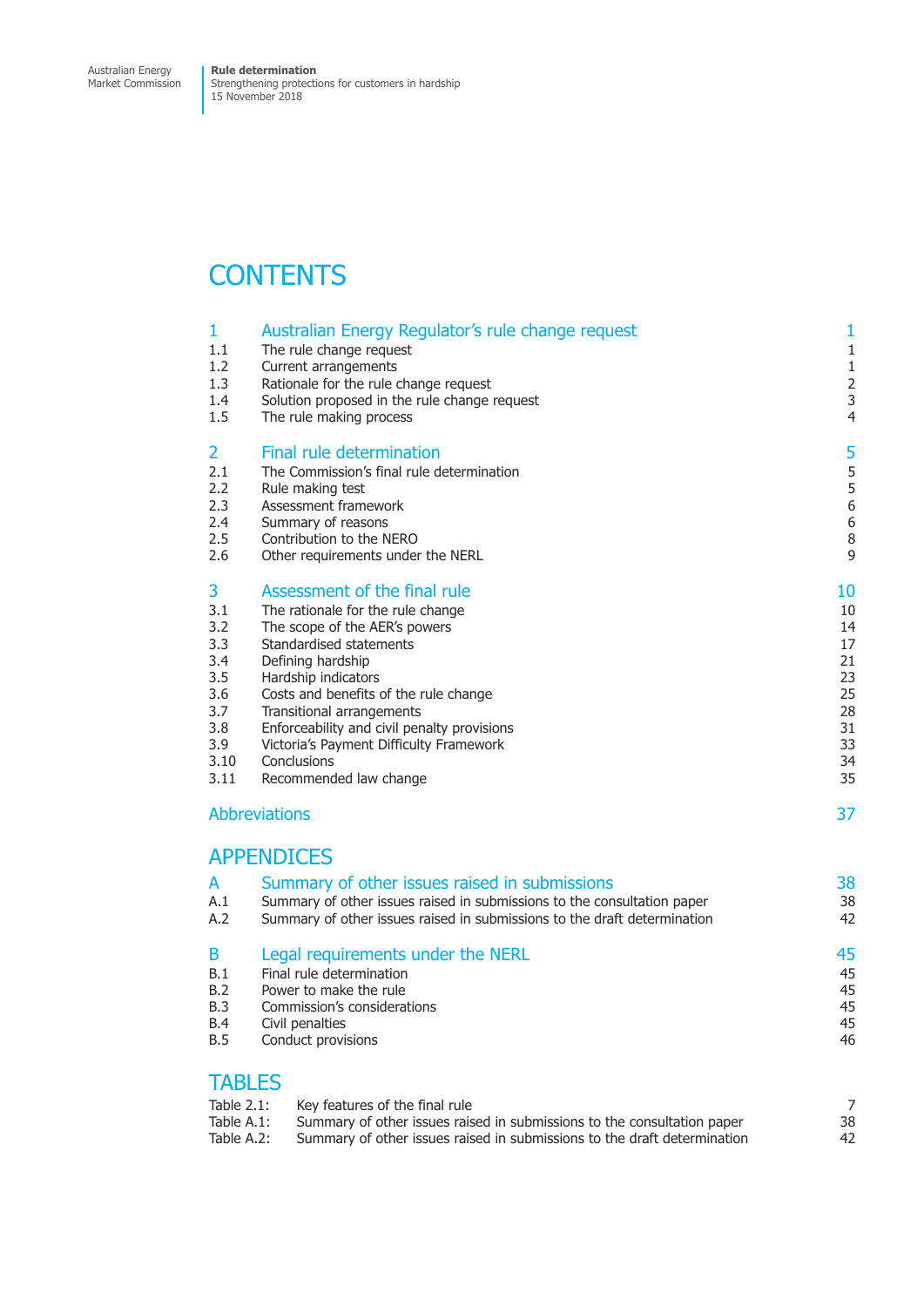# <span id="page-8-0"></span>1 AUSTRALIAN ENERGY REGULATOR'S RULE CHANGE REQUEST

## 1.1 The rule change request

On 21 March 2018, the Australian Energy Regulator (AER) (proponent) made a request to the Australian Energy Market Commission (AEMC or Commission) to make a rule regarding the protections for customers in financial hardship (rule change request).

## <span id="page-8-1"></span>1.2 Current arrangements

In order to support residential customers who are facing payment difficulty due to hardship, the National Energy Retail Law (NERL) includes provisions relating to customer hardship policies.

Under the NERL, within three months of being granted a retailer authorisation, a retailer must develop and submit a hardship policy in respect of residential customers for approval by the AER. The purpose of a retailer's hardship policy is to identify residential customers who are experiencing payment difficulties due to hardship, and assist them to better manage their bills on an ongoing basis. Once approved, the retailer must publish the approved policy on its website, and also maintain and implement the policy. If the AER forms a view that the retailer's policy requires review then the retailer must vary the policy in accordance with the AER's direction.

Section 44 of the NERL sets the minimum requirements that a hardship policy must contain:

- processes to identify residential customers experiencing payment difficulties due to hardship
- processes for the early response by the retailer in the case of residential customers identified as experiencing payment difficulties due to hardship
- flexible payment options (including a payment plan and Centrepay)
- processes to identify and notify hardship customers of appropriate government concession programs and appropriate financial counselling services
- an outline of a range of programs that the retailer may use to assist hardship customers
- processes to review the appropriateness of a hardship customer's market retail contract in accordance with the purpose of the customer hardship policy
- processes or programs to assist customers with strategies to improve their energy efficiency
- any variations specified by the AER
- any other matters required by the Rules.

Part 3 of the National Energy Retail Rules (NERR) details the obligations of retailers in relation to customers in financial hardship (hardship customer). This Part covers:

• the obligation of retailers to communicate their hardship policy to a residential customer identified as a hardship customer (rule 71)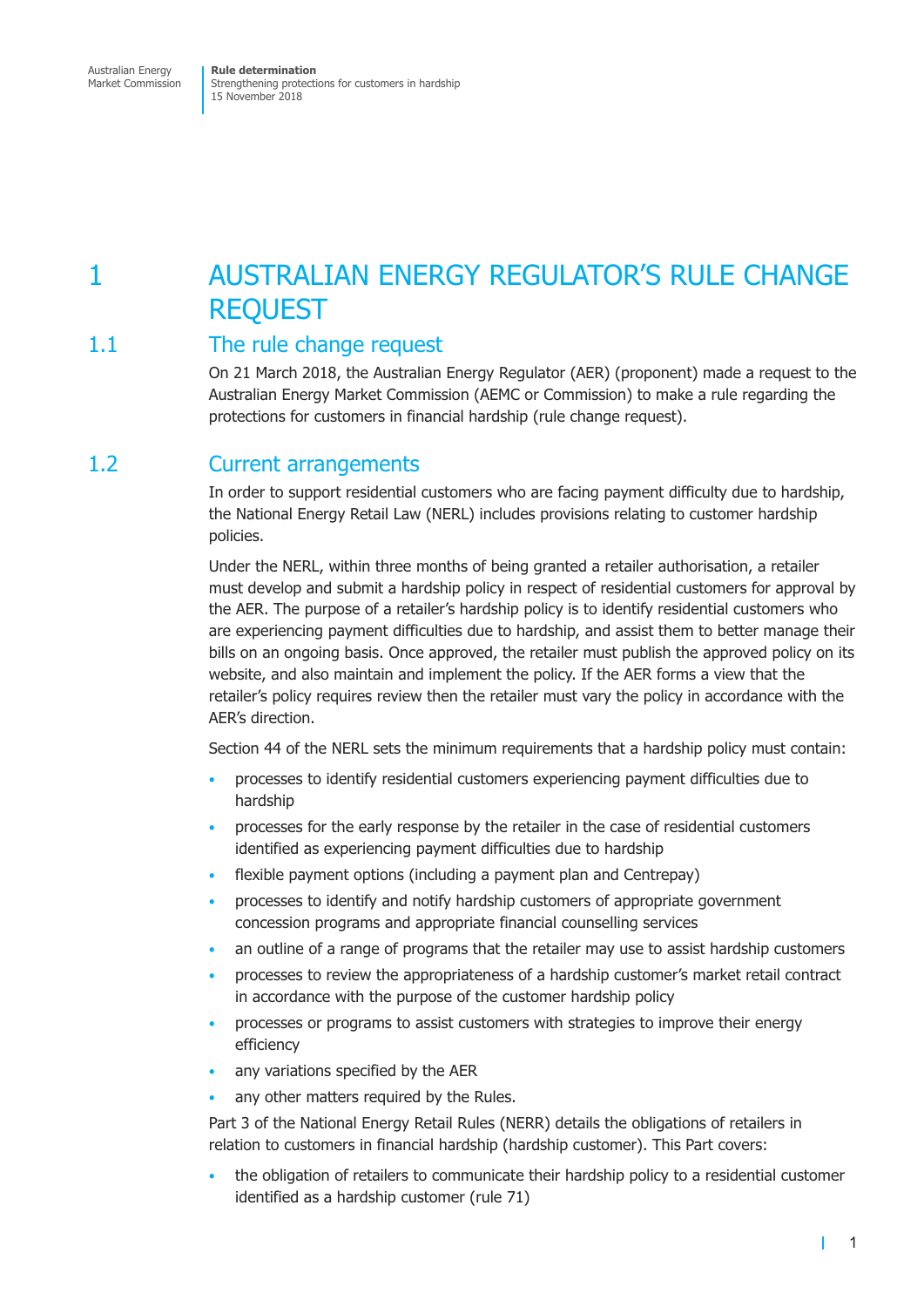- <span id="page-9-0"></span>• the way in which a payment plan for a customer must be established and communicated (rule 72) and how the retailer is to manage a request from a residential customer to use Centrepay as a payment option (rule 74)
- waivers of late payment fees and waivers of debt for hardship customers (rule 73)
- hardship program indicators to be determined by the AER (current rule 75), which must cover:
	- entry into hardship programs
	- participation in hardship programs
	- assistance available to and assistance provided to customers under customer hardship policies.

Under the NERL and the NERR, the AER is required to publish a yearly report on the performance of retailers by reference to these hardship program indicators.

### <span id="page-9-1"></span>1.3 Rationale for the rule change request

In the rule change request the AER provided its rationale for the rule change. A number of key points raised in the rule change request are discussed further below.

### **Application of hardship policies - performance reporting findings**

As part of its monitoring and enforcement work program, and as described in its *2016-17 Annual Report on Compliance and Performance of the Retail Energy Market*, the AER identified a number of issues relating to the way in which hardship policies are being implemented. The identified issues include that there are:

- increasing levels of energy debt on entry into hardship programs which may indicate that retailers are not proactively identifying customers who may be facing financial difficulties
- high levels of debt for customers who are not receiving hardship assistance
- low numbers of customers receiving hardship assistance
- fewer customers completing hardship programs by paying off arrears
- increased electricity disconnections.<sup>1</sup>

### **AER 2017 Hardship Review outcomes**

In 2017, the AER carried out a review of the hardship programs of nine selected retailers. As part of this review the AER sought information on the operation of hardship policies and evidence of implementation. The AER concluded that while it did not observe widespread non-compliance it did note that most retailers were deficient in at least one aspect of their policy. <sup>2</sup> The AER's findings were that:

• there is no consistency in how and when a customer could be identified as requiring assistance

<sup>1</sup> AER rule change request, pp. 5-6.

<sup>2</sup> Rule change request, p. 7.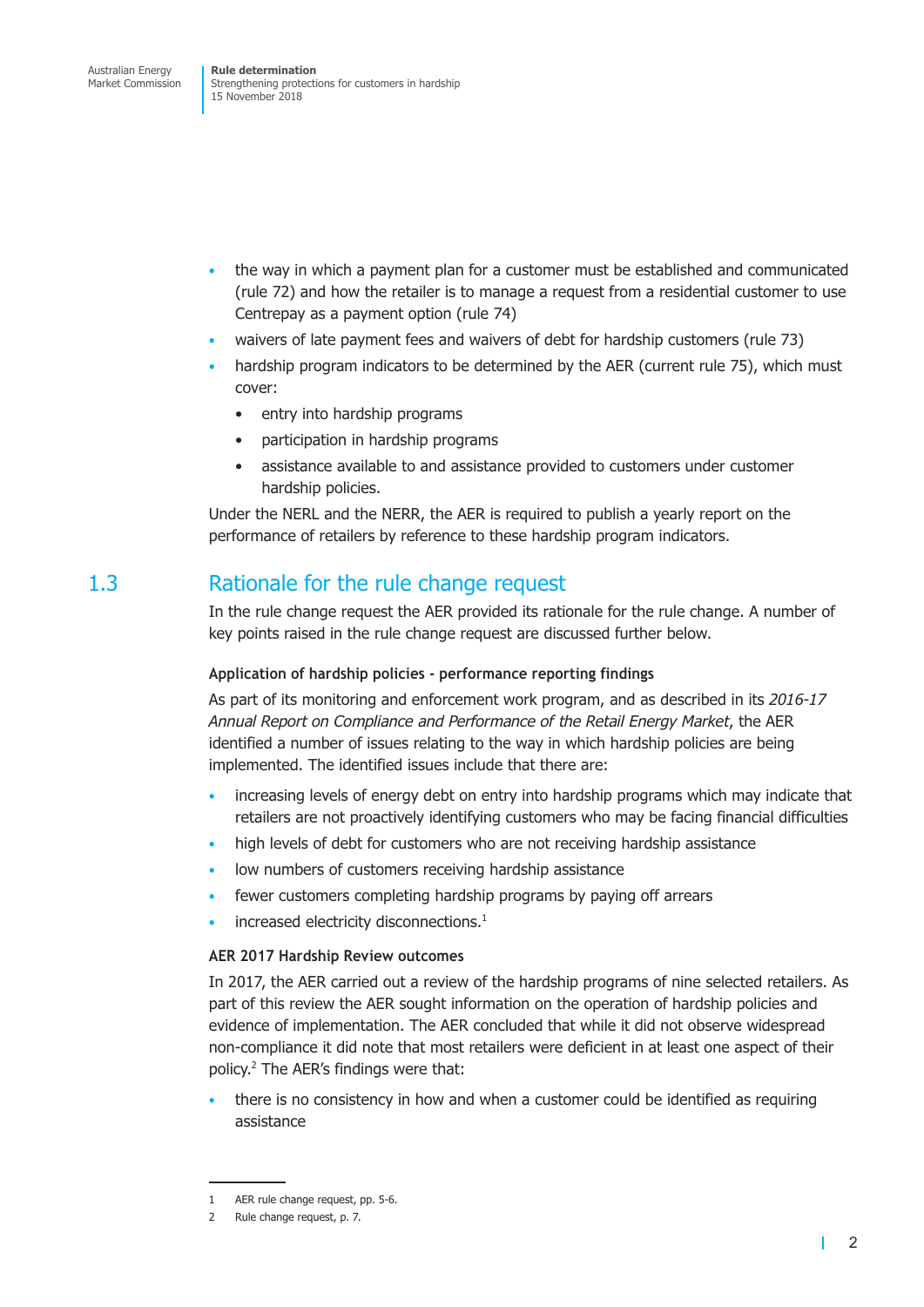- <span id="page-10-0"></span>• there is no corresponding increase in customers on hardship programs that correlates with higher energy prices
- payment plans being offered may not be realistic or based on a customer's capacity to pay
- some retailers were unable to explain how they implement their policies.<sup>3</sup>

### **AER enforcement work**

As part of its enforcement work program, the AER determined that hardship policies that did not contain specific commitments were difficult to enforce. The AER observed that many approved policies contain general statements, and that general policies offer customers a lower level of protection. 4

### <span id="page-10-1"></span>1.4 Solution proposed in the rule change request

The AER sought to resolve the issues discussed above by proposing a rule (proposed rule) to replace rule 75 of the NERR to require that the AER must, in accordance with the retail consultation procedure, make customer hardship policy guidelines (Hardship Guidelines) that will be binding.

The AER proposed that the Hardship Guidelines specify the same hardship indicators that currently exist under rule 75 of the NERR and also specify:

- the requirements to be complied with in connection with the approval or variation of a hardship policy
- any matter the AER considers necessary for inclusion in the Hardship Guidelines (having regard to the purpose of a hardship policy), including:
	- standardised statements to give effect to the minimum requirements under the NERL for the purpose of guiding consumers
	- guidance or examples of statements that the AER considers meet the minimum requirements
	- the matters the AER considers must be contained in a policy submitted for approval.<sup>5</sup>

The AER proposed that it may amend the Hardship Guidelines from time to time in accordance with the retail consultation procedure. 6

In the AER's view, the creation of Hardship Guidelines would provide a point of reference to industry on how hardship obligations should be applied. 7

The AER also suggested that binding Hardship Guidelines would provide additional guidance on hardship approval processes and how the minimum requirements under the NERL should be applied.<sup>8</sup>

<sup>3</sup> Rule change request, pp. 7 to 9.

<sup>4</sup> Rule change request, p. 9.

<sup>5</sup> ibid.

<sup>6</sup> ibid.

<sup>7</sup> Rule change request, p. 13.

<sup>8</sup> Rule change request, p. 21.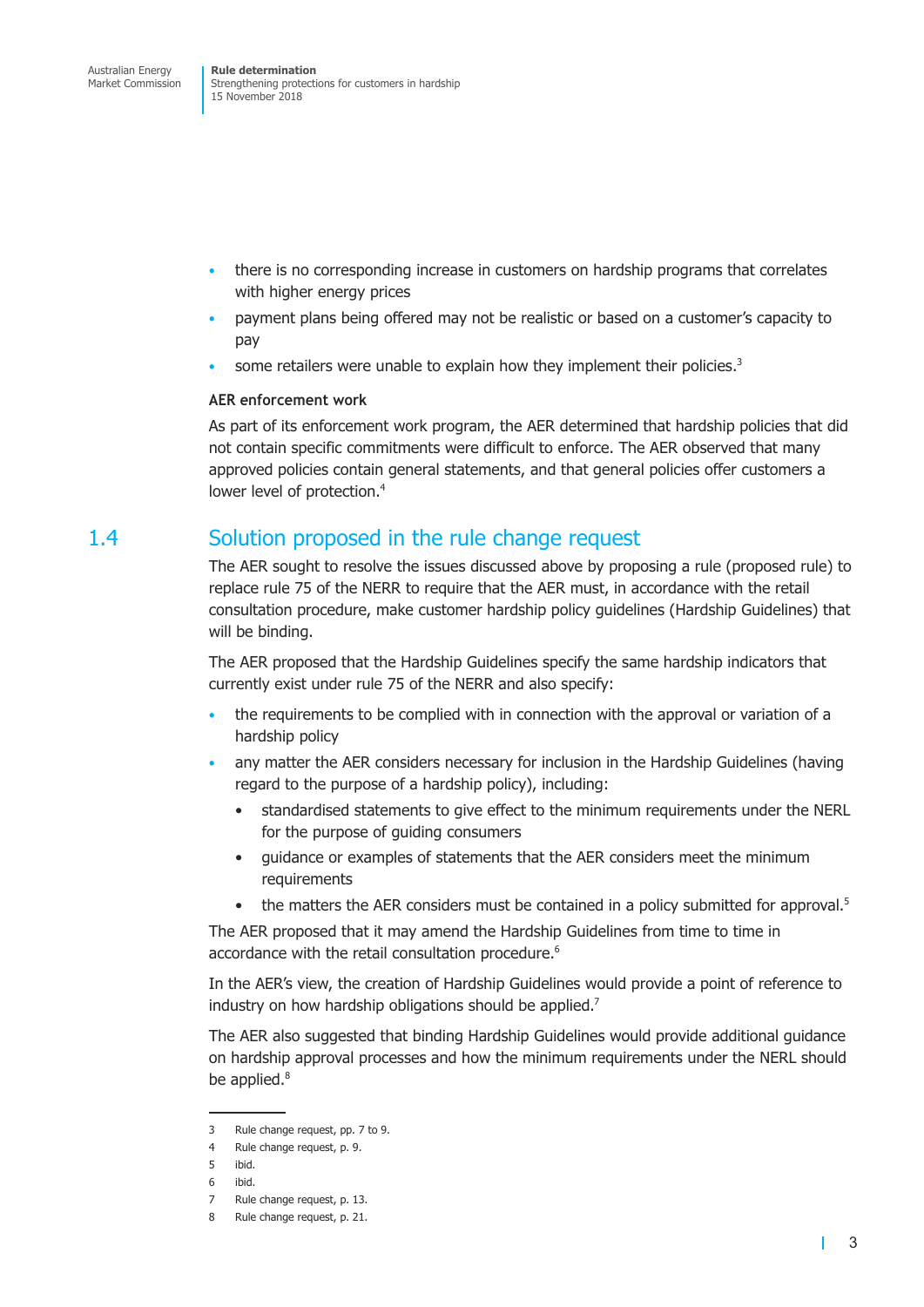<span id="page-11-0"></span>The AER did not provide a timeline for release of the Hardship Guidelines and did not discuss transitional arrangements in relation to retailers who already have an approved hardship policy. The AER proposed that this rule, if made, be a civil penalty provision.

## 1.5 The rule making process

### **Consultation paper**

On 24 May 2018, the Commission published a notice advising of its commencement of the rule making process and consultation in respect of the rule change request.<sup>9</sup> A consultation paper identifying specific issues for consideration was also published. The Commission received 26 submissions. Additionally, the AEMC held a stakeholder workshop on 22 June 2018 to further inform its decision. Issues raised in submissions are discussed and responded to throughout this final rule determination. Issues that are not discussed in the body of this determination are summarised and responded to in Appendix A.

### **Draft determination**

On 6 September 2018, the Commission published a draft rule determination and draft rule. The Commission received 20 submissions to the draft determination and draft rule. The AEMC held a joint stakeholder workshop with the AER on 25 September 2018 to discuss the draft decision.

The Commission considered all issues raised by stakeholders in submissions and as part of the stakeholder workshop. Issues raised in submissions or in the workshop are discussed and responded to throughout this final rule determination. Issues that are not discussed in the body of this document have been summarised and responded to in Appendix A.

<sup>9</sup> This notice was published under section 251 of the NERL.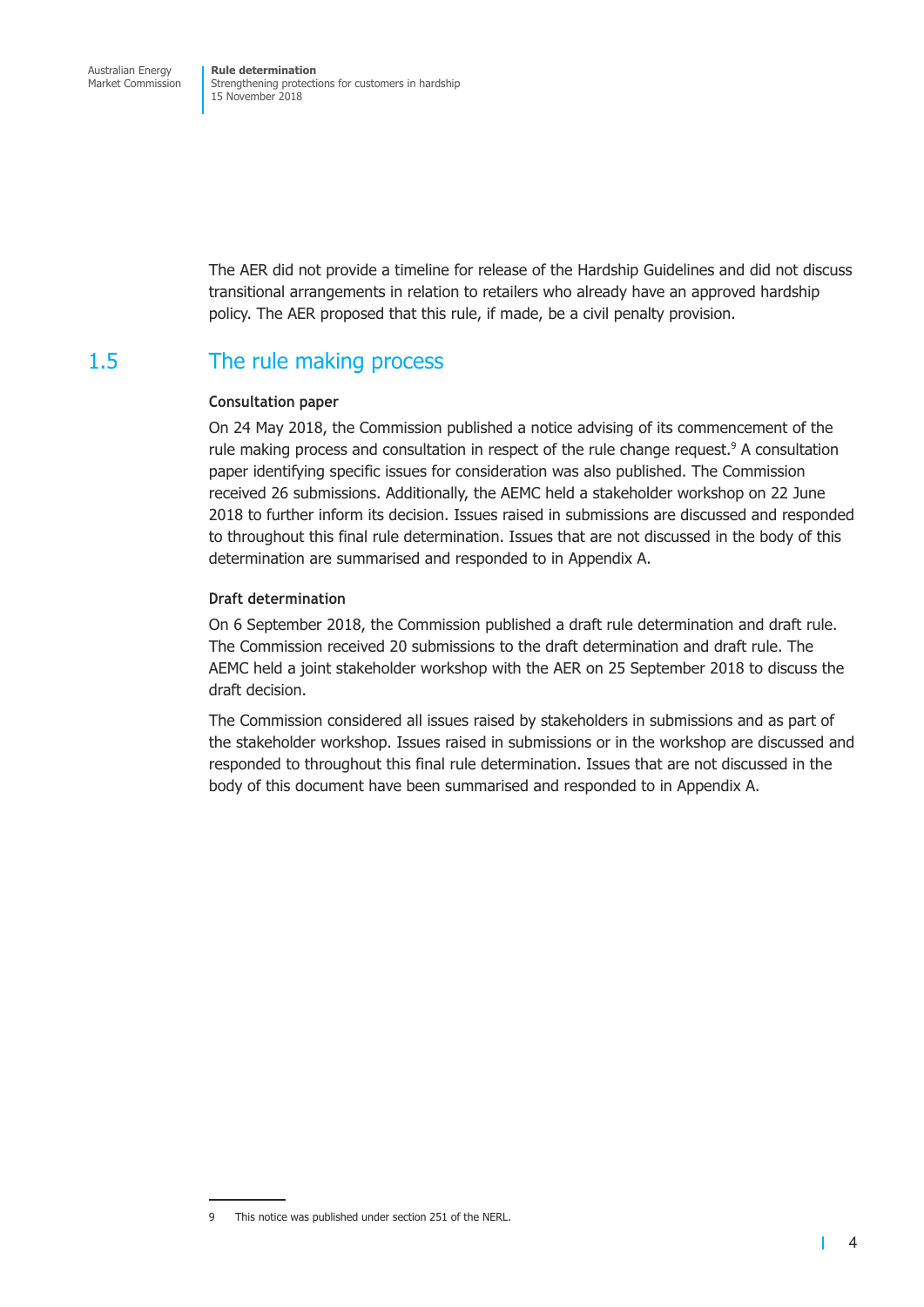<span id="page-12-1"></span><span id="page-12-0"></span>2 FINAL RULE DETERMINATION

### 2.1 The Commission's final rule determination

The Commission's final rule determination is to make a more preferable final rule. The more preferable final rule requires the AER to develop, maintain and publish Hardship Guidelines that contain:

- processes for the approval (or variation) for retailer hardship policies
- standardised statements that:
	- inform customers of how the retailer will meet its minimum requirements under section 44 of the NERL
	- provide guidance to customers on their rights, and retailer obligations, regarding the hardship provisions under the NERL.

Retailers must then submit to the AER a customer hardship policy that complies with the Hardship Guidelines, and contains clear and specific statements of the actions the retailer will take to give effect to the minimum requirements in section 44 of the NERL.

The Commission's reasons for making this final rule determination are set out in [chapter](#page-17-1) 3.

Further information on the legal requirements for making this final rule determination is set out in Appendix B.

### 2.2 Rule making test

### **2.2.1 Achieving the NERO**

The Commission may only make a rule if it is satisfied that the rule will, or is likely to, contribute to the achievement of the national energy retail objective (NERO). <sup>10</sup> This is the decision making framework that the Commission must apply.

The NERO is: $^{11}$ 

to promote efficient investment in, and efficient operation and use of, energy services for the long term interests of consumers of energy with respect to price, quality, safety, reliability and security of supply of energy.

The Commission must also, where relevant, satisfy itself that the rule is "compatible with the development and application of consumer protections for small customers, including (but not limited to) protections relating to hardship customers" (the "consumer protections test").<sup>12</sup>

Where the consumer protections test is relevant in the making of a rule, the Commission must be satisfied that both the NERO test and the consumer protections test have been met. <sup>13</sup> If the Commission is satisfied that one test, but not the other, has been met, the rule cannot be made.

<sup>10</sup> Section 236(1) of the NERL.

<sup>11</sup> Section 13 of the NERL.

<sup>12</sup> Section 236(2)(b) of the NERL.

<sup>13</sup> That is, the legal tests set out in section 236(1) and (2)(b) of the NERL.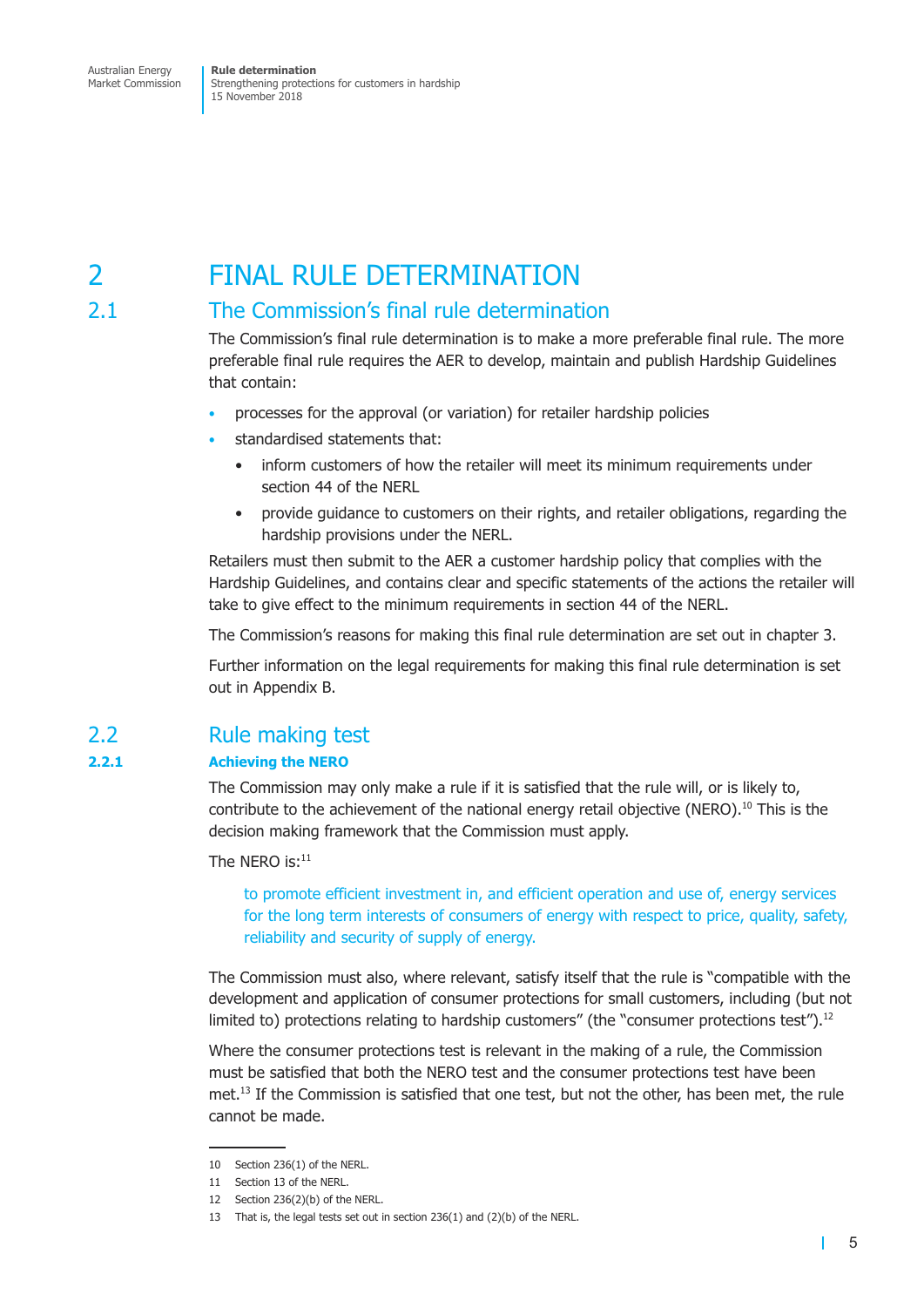<span id="page-13-0"></span>There may be some overlap in the application of the two tests. For example, a rule that provides a new protection for small customers may also, but will not necessarily, promote the NERO.

### **2.2.2 Making a more preferable rule**

Under section 244 of NERL, the Commission may make a rule that is different (including materially different) to a proposed rule (a more preferable rule) if it is satisfied that, having regard to the issue or issues raised in the rule change request, the more preferable rule will, or is likely to, better contribute to the achievement of the NERO.

In this instance, the Commission has made a more preferable rule. The reasons are summarised below.

### 2.3 Assessment framework

In assessing the rule change request against the NERO the Commission has considered the following principles:

- **Improved hardship protections**: the role of hardship provisions is to assist customers who are facing payment difficulty due to hardship in order to minimise potential harm from disconnection. The Commission has considered the impact of the proposed rule change on improving the outcomes for consumers facing payment difficulties due to hardship, while also potentially limiting retailer costs associated with bad debts.
- **Transparency:** Lack of appropriate transparency in the market, and in particular a lack of timely information about consumer protections, can lead to consumers both losing confidence in, and failing to engage with, their retailer when they face payment difficulty. The Commission has considered whether the proposed rule change improves transparency for hardship customers regarding the levels of assistance they are entitled to receive.
- **Regulatory and administrative burden**: Requiring a change to retailer hardship programs could create additional costs for retailers, and the AER and stakeholders in developing the Hardship Guidelines. The Commission has considered the benefits of the proposed rule change against the costs that would likely pass through to consumers in a workably competitive market.
- **Long-term benefits to consumers**: The AEMC has examined whether the long-term benefits to consumers of the proposed rule change exceed the additional costs that would pass through to them.

### <span id="page-13-1"></span>2.4 Summary of reasons

The more preferable final rule made by the Commission is attached to and published with this final rule determination. The key features of the more preferable final rule are outlined in [Table](#page-13-1) 2.1 below.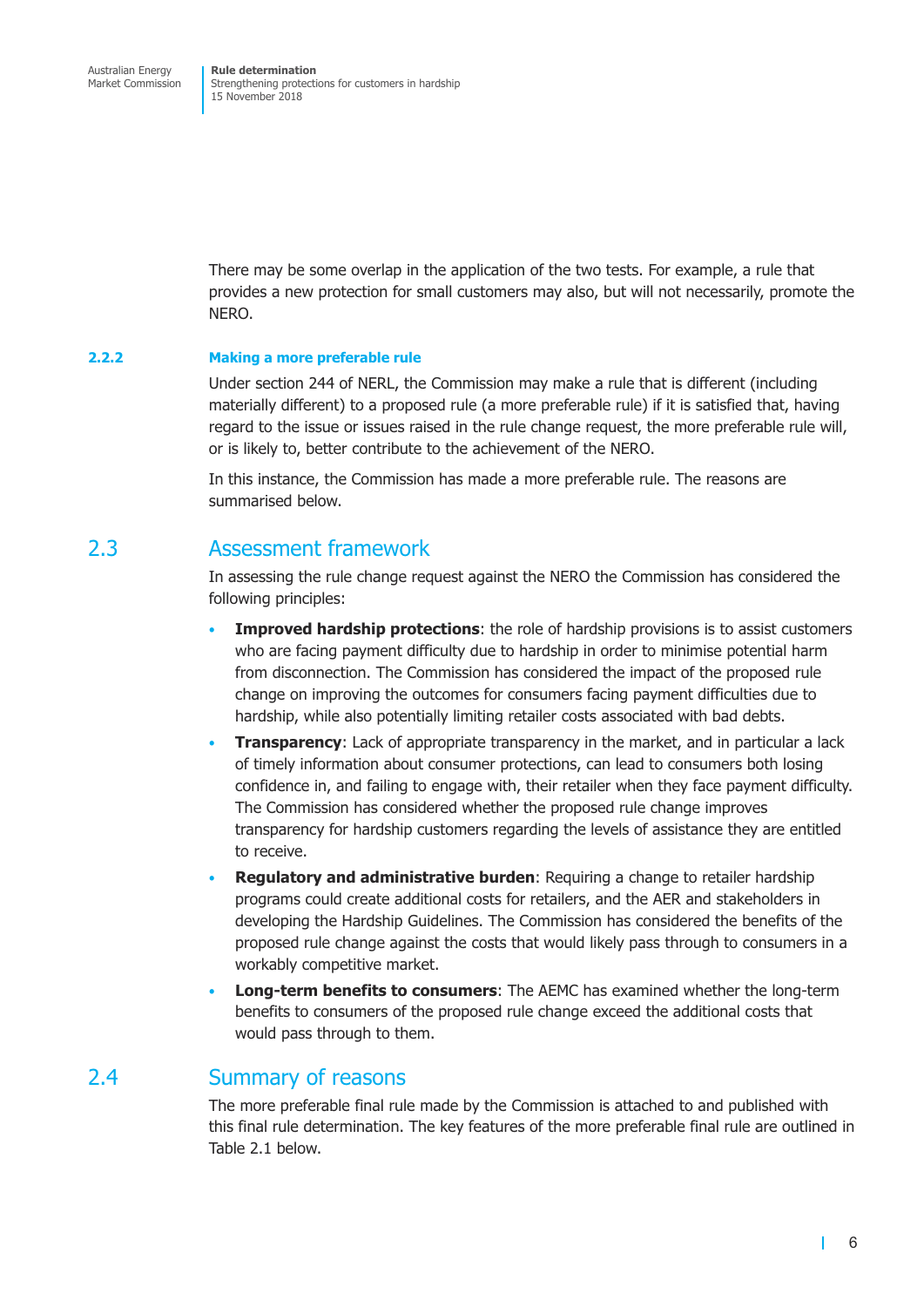### <span id="page-14-0"></span>**Table 2.1: Key features of the final rule**

| <b>ENTITY</b>                                                                                                                                                                                                                                                                                           | <b>OBLIGATION</b>                                                                                                                                                                                                                                                                                                                                                                               | <b>TIMING</b>                                                                                                  |
|---------------------------------------------------------------------------------------------------------------------------------------------------------------------------------------------------------------------------------------------------------------------------------------------------------|-------------------------------------------------------------------------------------------------------------------------------------------------------------------------------------------------------------------------------------------------------------------------------------------------------------------------------------------------------------------------------------------------|----------------------------------------------------------------------------------------------------------------|
|                                                                                                                                                                                                                                                                                                         | Rule 75A: Develop, maintain and publish the<br>Hardship Guidelines, in accordance with the retail<br>consultation procedure, that must specify:                                                                                                                                                                                                                                                 |                                                                                                                |
|                                                                                                                                                                                                                                                                                                         | processes, timeframes and requirements in<br>relation to the approval of customer hardship<br>policies                                                                                                                                                                                                                                                                                          |                                                                                                                |
| <b>AER</b>                                                                                                                                                                                                                                                                                              | standardised statements for inclusion into a<br>retailer's hardship policy that:<br>Publish guidelines by 1                                                                                                                                                                                                                                                                                     |                                                                                                                |
|                                                                                                                                                                                                                                                                                                         | inform customers of how the retailer will<br>comply with s44 of the NERL <sup>1</sup>                                                                                                                                                                                                                                                                                                           | April 2019.                                                                                                    |
|                                                                                                                                                                                                                                                                                                         | provide guidance to customers on their<br>rights in relation to, and retailer obligations<br>with regard to, customer hardship.                                                                                                                                                                                                                                                                 |                                                                                                                |
|                                                                                                                                                                                                                                                                                                         | The AER may amend the Hardship Guidelines from<br>time to time in accordance with the retail<br>consultation procedure.                                                                                                                                                                                                                                                                         |                                                                                                                |
|                                                                                                                                                                                                                                                                                                         | Rule 75B (1) and (2): Submit to the AER a<br>customer hardship policy that:                                                                                                                                                                                                                                                                                                                     |                                                                                                                |
|                                                                                                                                                                                                                                                                                                         | complies with the Hardship Guidelines (after the<br>first Hardship Guidelines are published)                                                                                                                                                                                                                                                                                                    | Within 3 months of<br>being granted retailer                                                                   |
| New retailers                                                                                                                                                                                                                                                                                           | includes the standardised statements <sup>1</sup>                                                                                                                                                                                                                                                                                                                                               | authorisation (in                                                                                              |
|                                                                                                                                                                                                                                                                                                         | contains clear and specific statements the<br>٠<br>retailer will take to give effect to the minimum<br>requirements under s44 of the NERL.                                                                                                                                                                                                                                                      | accordance with s43(2)<br>of the NERL).                                                                        |
|                                                                                                                                                                                                                                                                                                         | Rule 75B(1) and (2) are recommended to be a civil<br>penalty provision.                                                                                                                                                                                                                                                                                                                         |                                                                                                                |
| Rule 75B(1) and (2); and Transitional<br>Retailers with<br>arrangements: Existing retailers registered on or<br>an existing<br>before 1 April 2019, with an approved hardship<br>approved<br>policy before that date must submit an updated<br>policy<br>policy that complies with Rule 75B to the AER. |                                                                                                                                                                                                                                                                                                                                                                                                 | Within 2 months of the<br>date the AER publishes<br>the Hardship<br>Guidelines (no later<br>than 2 June 2019). |
| <b>AER</b>                                                                                                                                                                                                                                                                                              | Rule 75B(3): For new retailers after 1 April 2019,<br>the AER must approve (subject to section 45 of the<br>NERL) a customer hardship policy (or variation),<br>subject to s43 of the NERL, if it complies with the<br>Hardship Guidelines, includes the standardised<br>statements <sup>1</sup> and contains statements of action the<br>retailer will take to give effect to s44 of the NERL. | Within 2 months of<br>receiving a customer<br>hardship policy.                                                 |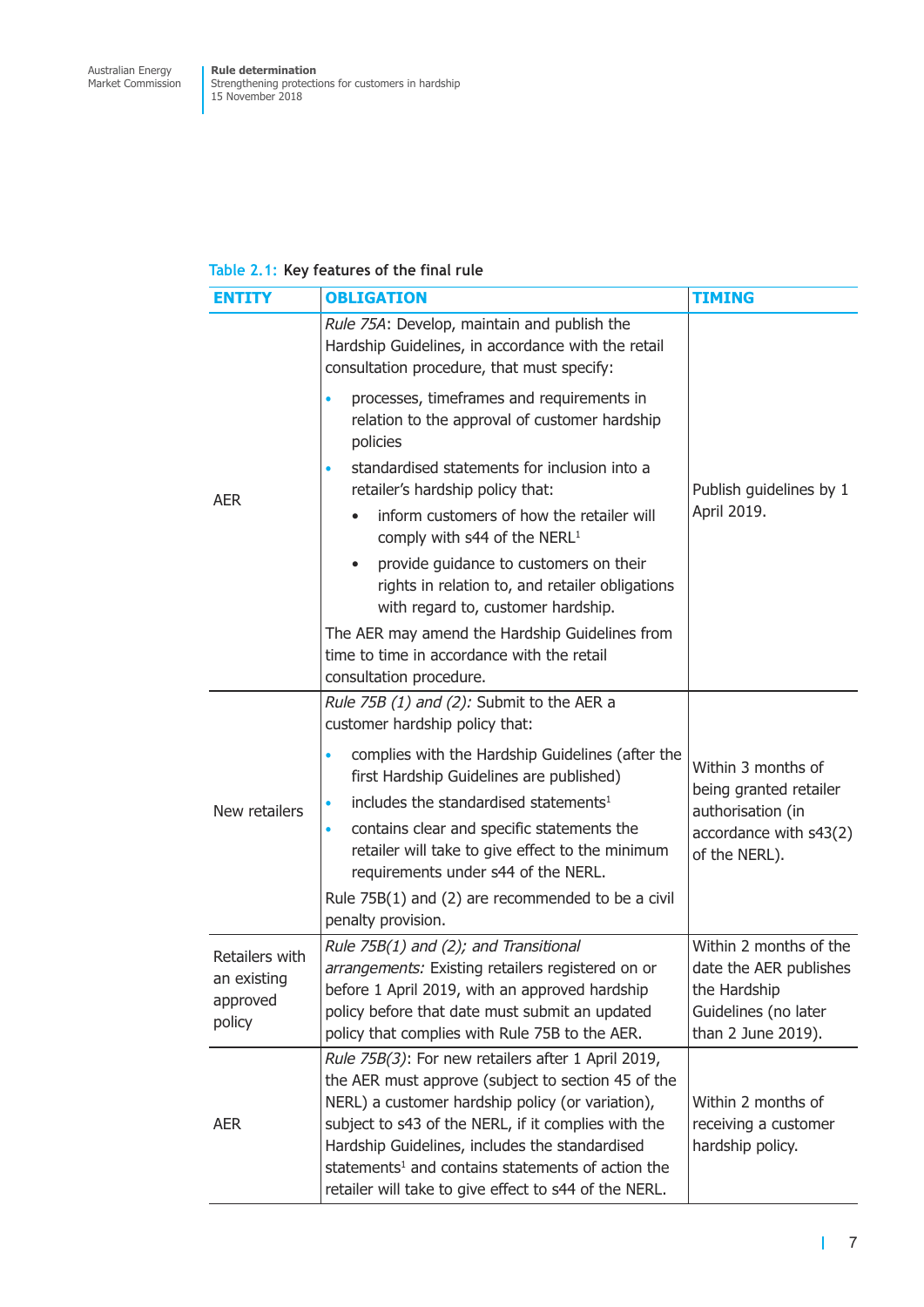<span id="page-15-0"></span>

| <b>ENTITY</b>                                       | <b>OBLIGATION</b>                                                                                                                                                                                                                                                                                                                                      | TIMING                                                                                                          |
|-----------------------------------------------------|--------------------------------------------------------------------------------------------------------------------------------------------------------------------------------------------------------------------------------------------------------------------------------------------------------------------------------------------------------|-----------------------------------------------------------------------------------------------------------------|
|                                                     | Transitional arrangements: For current retailers<br>submitting an updated hardship policy, the AER<br>must approve the policy if it complies with the<br>Hardship Guidelines, include the standardised<br>statements <sup>1</sup> and contains clear and specific<br>statements of action the retailer will take to give<br>effect to s44 of the NERL. | Within 2 months of<br>receiving updated<br>customer hardship<br>policy (no later than 2<br>August 2019).        |
| New retailers                                       | <i>Rule 75(b)</i> : Implement and publish the customer<br>hardship policy on the retailer's website.                                                                                                                                                                                                                                                   | As soon as practicable<br>after the policy is<br>approved.                                                      |
| Retailers with<br>an existing<br>approved<br>policy | Transitional arrangements: Implement and publish<br>the updated customer hardship policy.                                                                                                                                                                                                                                                              | Within 2 months of<br>having their hardship<br>policy approved by the<br>AER (no later than 2<br>October 2019). |

Note: <sup>1</sup> This wording differs from the draft determination as discussed in [section](#page-24-1) 3.3.

The implication of the above is that the final rule and transitional arrangements require that all current retailers will have their updated, complying customer hardship policies implemented by no later than 2 October 2019.

Further detail on the more preferable final rule can be found in [chapter](#page-17-1) 3.

### 2.5 Contribution to the NERO

The Commission is satisfied that the preferable final rule will, or is likely to contribute to the achievement of the NERO by promoting the efficient use of energy services for the long-term interest of consumers, for the following reasons:

- The final rule will improve hardship protections by enabling the AER to create a Hardship Guideline that will require retailers to have consistent and easy to understand information for customers facing payment difficulties due to hardship. Armed with better information, customers facing payment difficulties due to hardship (and their advocates) will be able to better access the support options available to them. The result of this is that they will have an increased ability to manage their energy bills and therefore limit the amount of debt they owe to a retailer.
- By improving the quality and clarity of information in hardship policies through the Hardship Guidelines, the final rule will assist customers in having greater confidence in their ability to get support from their retailer when they are facing hardship.
- The final rule creates a more efficient approach for the AER to exercise its current powers under the NERL. Any costs associated with the outcomes of the Hardship Guideline are costs that are allocated to retailers as part of their requirements under the NERL. In practice, there should be minimal cost impacts for retailers who already comply with the

I.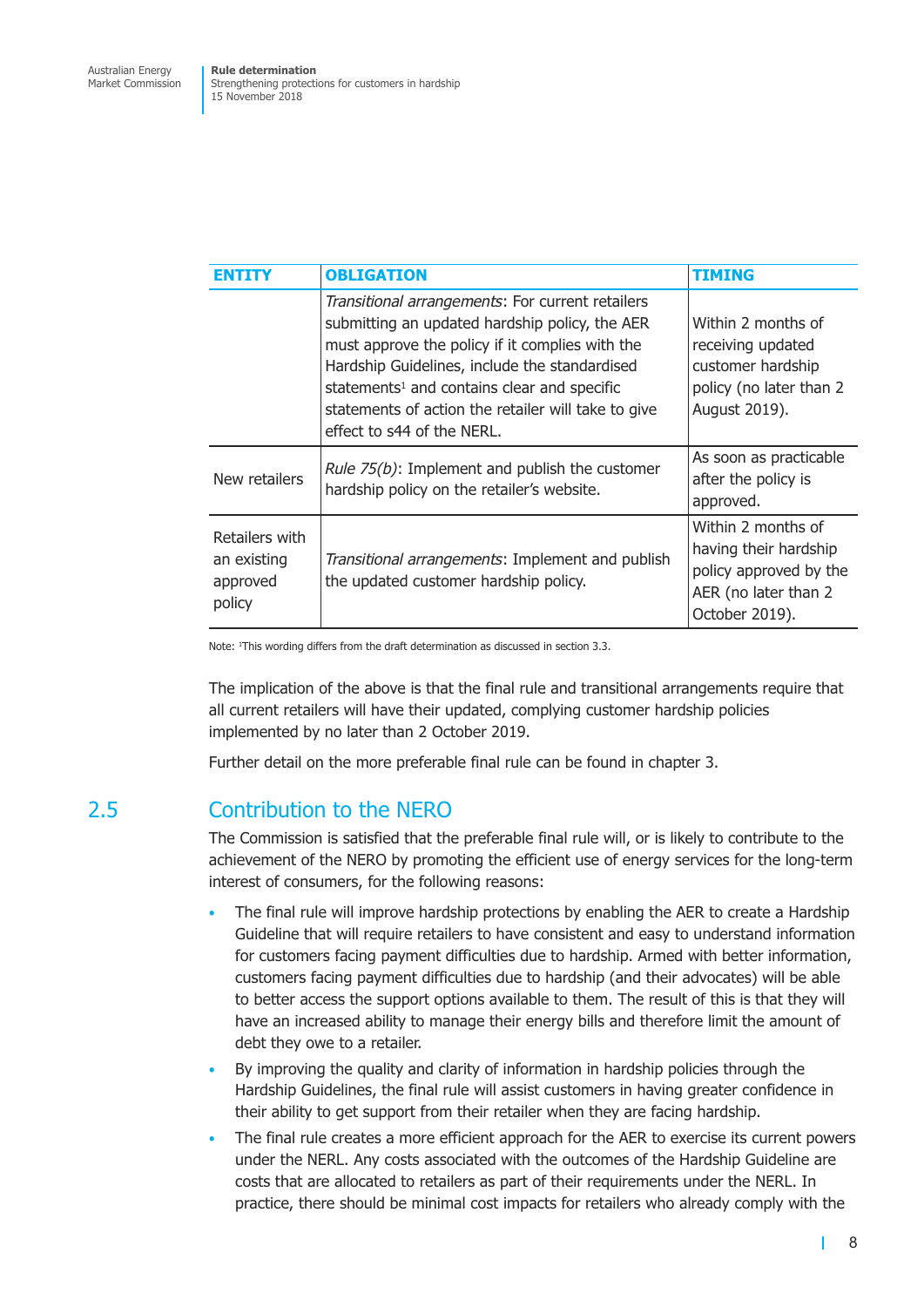<span id="page-16-0"></span>NERL and who provide adequate support for customers facing payment difficulties due to hardship. The benefits of this rule change therefore outweigh any potential costs that might necessarily be borne by a retailer and its customer base.

The benefits of the final rule are expected to accrue both in terms of improved protections in the near term for consumers and also over the long-term, as increasing understanding of hardship programs should result in customers managing their electricity bills and reducing their levels of debt with retailers.

The Commission is satisfied that the more preferable final rule passes the consumer protections test as it gives effect to the provision of protections for residential customers facing payment difficult due to hardship. It is likely to be compatible with any future development of consumer protections for residential customers facing hardship as it provides the AER with the ability to modify its Hardship Guidelines in accordance with any changes in the NERL.

Further detail on these reasons can be found in [chapter](#page-17-1) 3.

### 2.6 Other requirements under the NERL

In applying the rule making test,<sup>14</sup> the Commission has also had regard to section 49 of the NERL. Under this provision, the Commission must have regard to the purpose set out in section 43(1) when making rules with respect to the development, submission, approval, publication, maintenance and implementation of customer hardship policies, and variations of customer hardship policies. That is, the Commission must have regard to the purpose of a hardship policy being to identify residential customers who are experiencing payment difficulties due to hardship, and assist them to better manage their bills on an ongoing basis.

The Commission is of the view that the more preferable final rule will result in improved identification of customers facing payment difficulty due to hardship, and will facilitate customers and their advocates in understanding and accessing the support they need to manage their energy bills on an ongoing basis. Therefore, the Commission considers that the final rule meets the purpose set out in section 43(1) of the NERL.

<sup>14</sup> Set out in section 236(1) of the NERL.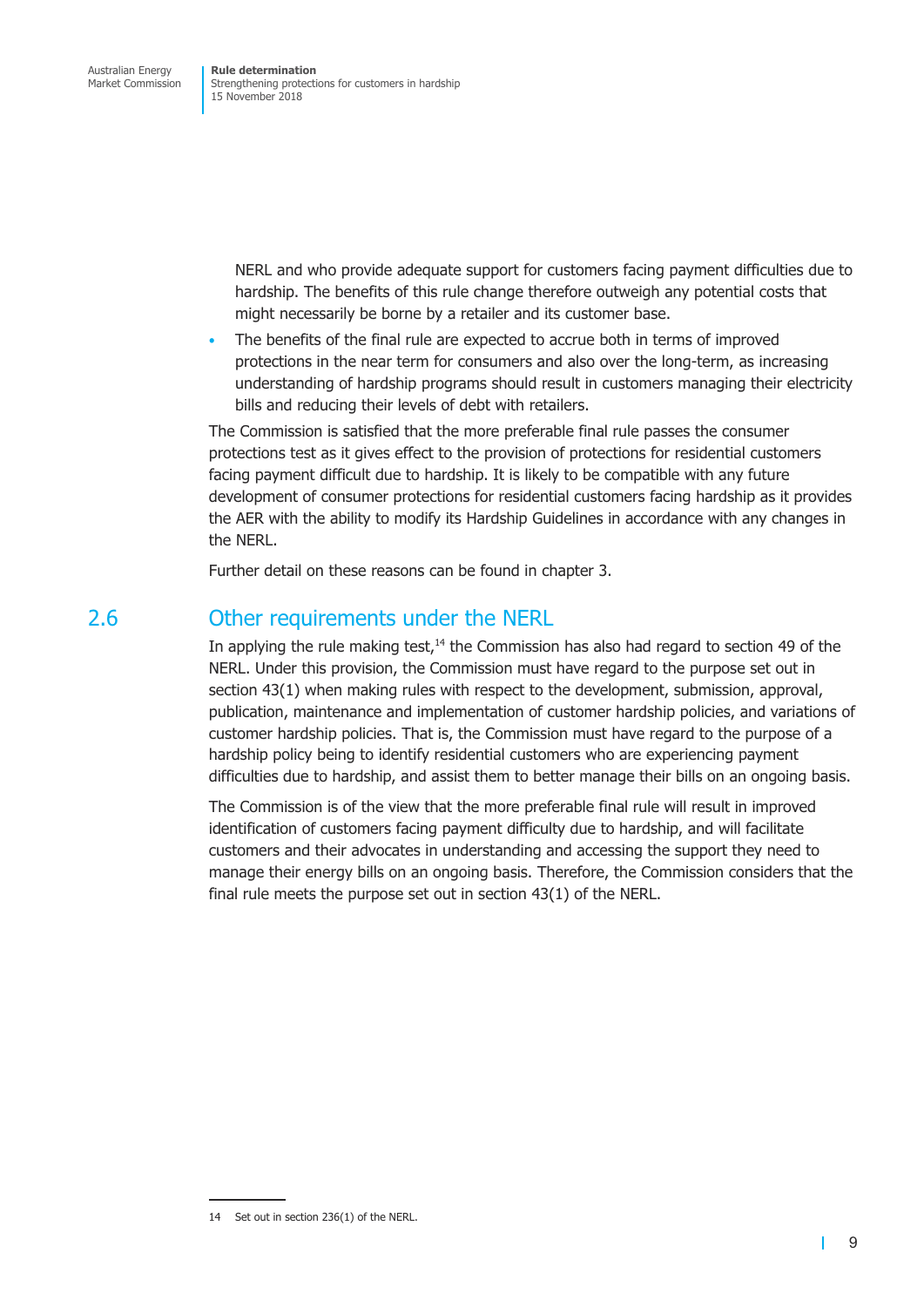# <span id="page-17-1"></span><span id="page-17-0"></span>3 ASSESSMENT OF THE FINAL RULE

The Commission considers that the existing provisions relating to hardship under the NERL can be strengthened by the introduction of a rule requiring that the AER develop binding Hardship Guidelines.

This chapter summarises the key issues considered by the Commission in developing the final rule. It outlines:

- the rationale for the rule change
- the scope of the rule change
- the standardised statements
- defining hardship
- hardship indicators
- the costs and benefits of the rule change
- enforceability and civil penalty provisions
- transitional arrangements.

### 3.1 The rationale for the rule change

As discussed in [section](#page-8-1) 1.2, the NERL and the NERR require that retailers have in place hardship policies to "identify residential customers experiencing payment difficulties due to hardship and to assist those customers to better manage their energy bills on an ongoing basis". <sup>15</sup> The AER has developed guidance to assist retailers in demonstrating that their policies meet the minimum requirements under the section 44 of the NERL.<sup>16</sup> This guidance was developed in 2011 and is non-binding. Currently, all retailers who have been granted retailer authorisation have in place a hardship policy that has been approved by the AER under section 43 of the NERL.

The proposed rule sought to address the issues outlined in [section](#page-9-1) 1.3 by requiring that the AER must, in accordance with the retail consultation procedure, make binding Hardship Guidelines.

### **3.1.1 The AER's view**

As outlined in [section](#page-9-1) 1.3, the AER believed that the rule change was required to improve the outcomes for customers facing payment difficulties due to hardship.

The AER argued that under the current arrangements:

- most of the nine retailer policies reviewed by the AER in 2017 were deficient in at least one aspect
- there is no consistency in how and when a customer could be identified as requiring assistance

<sup>15</sup> Section 43(1) of the NERL.

<sup>16</sup> AER, *Guidance on AER approval of customer hardship policies - FINAL*, May 2011, AER, Melbourne.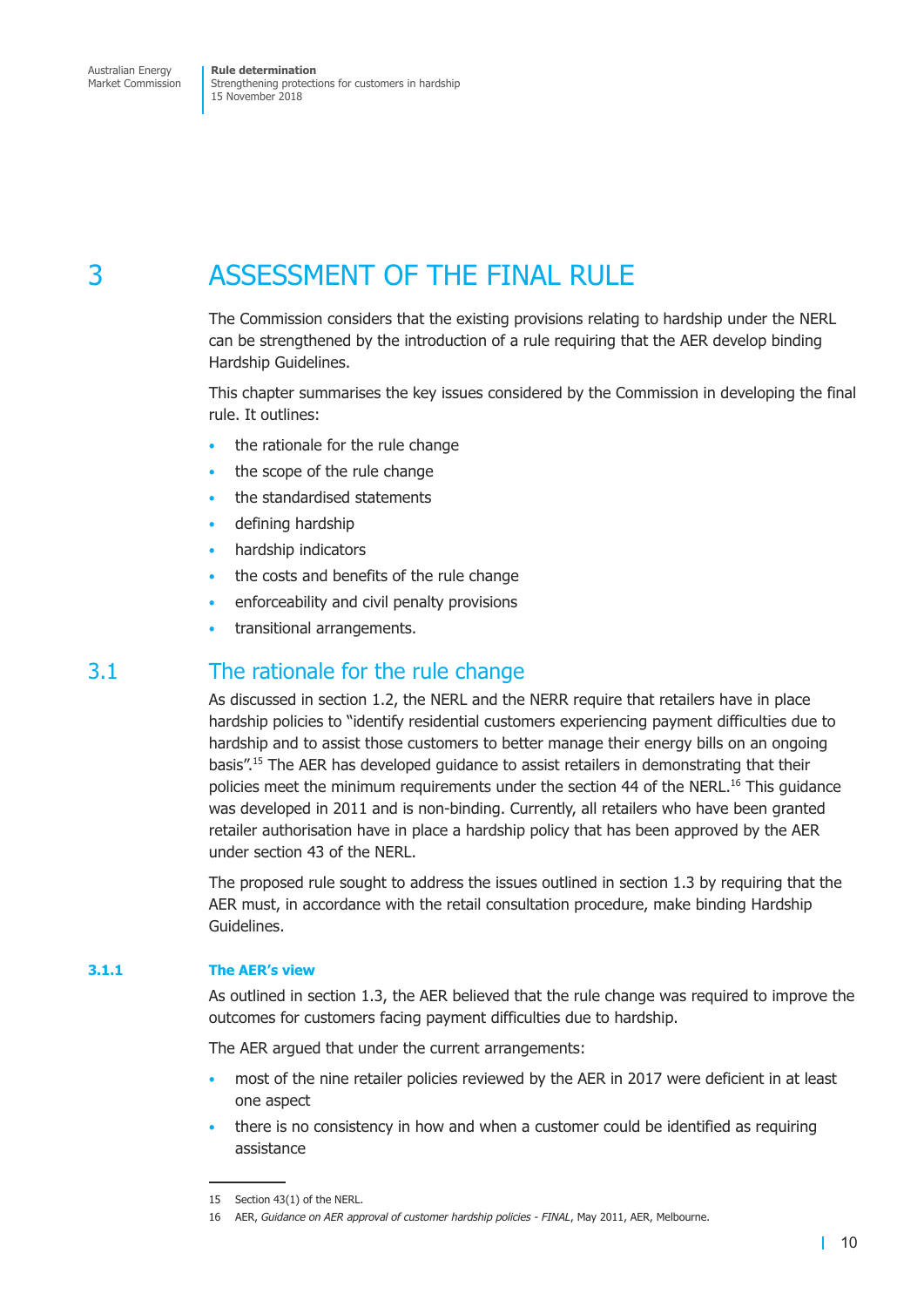- some retailers were unable to explain how they implement their policies
- many of the approved policies of retailers contain generic statements, and those general policies offer customers a lower level of protection.

In the AER's view, the proposed rule change would:

- promote consistency in the quality and application of retailers' customer hardship policies
- provide retailers with greater clarity on their hardship responsibilities as required under the NERL
- ensure customers are better able to determine what their rights are when they are facing payment difficulties due to hardship
- allow the AER to more effectively monitor performance and enforce hardship policies.

### <span id="page-18-0"></span>**3.1.2 Stakeholder views - submissions to the consultation paper**

Submissions to the consultation paper ranged from agreeing that the rule change is required, to being of the view that the current arrangements adequately support customers who are facing hardship.

### **Support for the rule change**

All consumer advocates supported the need for the rule change. All agreed that the current arrangements were not providing vulnerable customers or those facing hardship with adequate and consistent support. In particular the Energy and Water Ombudsman NSW (EWON) noted that while many retailers have improved their policies, the accessibility and deliverables of all hardship programs fall short of what is required to address energy affordability in today's market. 17

Many consumer advocates agreed that there is little consistency in how retailers apply their hardship programs, both across retailers and within the individual retailers. In their view this is not providing adequate protections for all customers facing payment difficulties due to hardship.<sup>18</sup>

Two retailers, Powershop and Ergon Energy Queensland, noted their support for the rule change. 19

### **Support for the current arrangements**

Retailers (other than Powershop and Ergon Energy Queensland) and the Australian Energy Council (AEC) did not support the rule change for two reasons:

1. ActewAGL, Aurora Energy and Momentum Energy took the view that the current arrangements provide adequate protections to consumers, while allowing retailer flexibility. 20

<sup>17</sup> EWON, consultation paper submission, p. 2.

<sup>18</sup> Consultation paper submissions: SAFCA, p, 2; CALC, p.2; PIAC, p.5; SACOSS, p. 5.

<sup>19</sup> Consultation paper submissions: Powershop, p.1; Ergon Energy Queensland, p. 1.

<sup>20</sup> Consultation paper submissions: ActewAGL, p. 2; Aurora Energy. p.1; Momentum Energy, p. 2.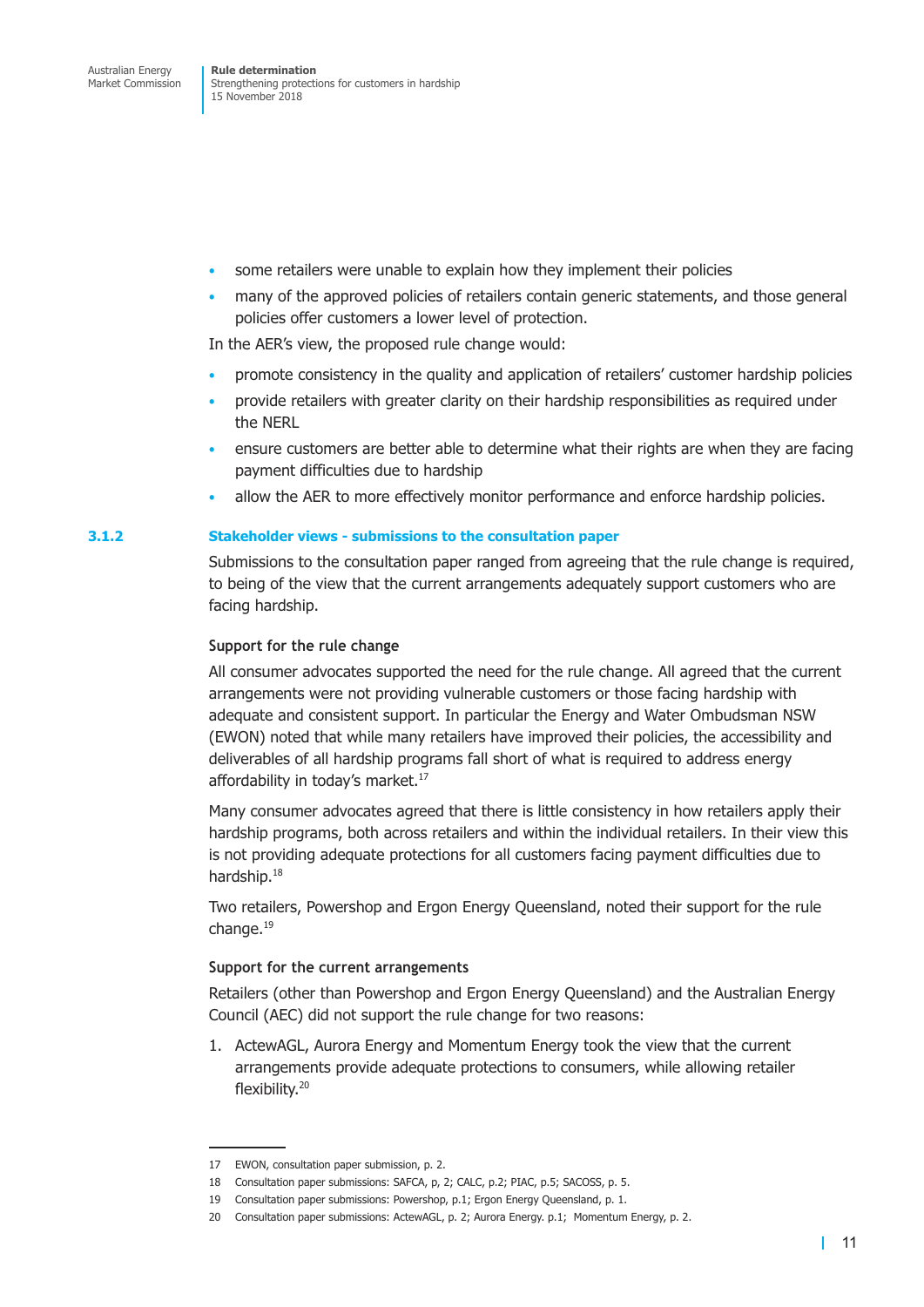2. AGL, Origin Energy, Red Energy and Lumo Energy, and the AEC argued there are existing powers under section 43 and 45 of the NERL that would allow the AER to improve policies without the need for binding guidelines. 21

Many retailers and the AEC noted that there are potentially issues with the consistent application of hardship policies across the industry but the current framework has allowed some retailers to develop best practice policies to resolve issues of payment difficulties for vulnerable customers.<sup>22</sup> These stakeholders took the position that the AER should rely on its existing powers rather than go down the path of binding guidelines that will add additional cost onto retailers and their customers.

### **3.1.3 Stakeholder views - submissions to the draft determination**

All submissions to the draft determination provided broad support for the draft rule and agreed that there would be benefits resulting from the rule change.<sup>23</sup> The benefits that were noted in the submissions to the draft determination are outlined in [section](#page-18-0) 3.1.2. Many submissions from consumer groups agreed that the draft rule would enhance the existing requirements on retailers in relation to customers facing payment difficulties due to hardship. 24

Origin Energy noted that while it considered that that the policy objectives could be best achieved by the AER using its existing powers to request retailers amend their hardship policies, it supports the intent of the draft rule "to provide more consistent information and assistance to customers experiencing hardship".<sup>25</sup>

Some submissions raised concerns with how far the rule change would go in prescribing how retailers are to implement their obligations under the NERL, which is discussed further in [section](#page-21-1) 3.2 and [section](#page-24-1) 3.3.

### <span id="page-19-0"></span>**3.1.4 Findings - adequacy of current policies**

The Commission finds that the current approach to hardship is not providing adequate and consistent protections for customers facing payment difficulties due to hardship.

The AER has provided evidence that suggests there are deficiencies in the way consumers facing payment difficulties due to hardship are able to access hardship programs and be provided adequate support under these programs. This evidence includes the increasing debt on entry into hardship programs. In the Commission's view the average debt on entry into a hardship program is an indicator of how proactive retailers are in the early identification of

<sup>21</sup> Consultation paper submissions: AGL, p. 3; Origin Energy, p. 1; Red Energy and Lumo Energy, p. 3; AEC. p. 2.

<sup>22</sup> Consultation paper submissions; AEC, p. 2; EnergyAustralia, p5.

<sup>23</sup> Draft determination submissions: Consumer Action Law Centre (CALC), p. 1; SA Government (Department for Energy and Mining), p. 1; Energy and Water Ombudsman South Australia (EWOSA). p. 1; Council of the Ageing Australia (COTA), p. 1; AGL, p. 1; Ergon Energy Queensland, p. 1; Public Interest Advocacy Centre (PIAC). p. 1; South Australian Council of Social Services (SACOSS), p. 1-2; Queensland Council of Social Services (QCOSS) p. 1; Australian Energy Council p. 1; Origin Energy, p. 1, Uniting Communities, p. 4, Simply Energy, p. 2; Powershop, p. 1; Red Energy and Lumo Energy, p. 1; Energy Consumers Australia p. 1; Pooled Energy, p. 1; Energy and Water Ombudsman New South Wales (EWON); p. 1, Energy and Water Ombudsman Queensland (EWOQ) p. 1; EnergyAustralia, p. 1.

<sup>24</sup> Draft determination submissions: EWON, p. 1; SA Government p. 2; Uniting Communities, p. 4; QCOSS, p.1; SACOSS, p. 2.

<sup>25</sup> Origin Energy, draft determination submission, pp. 1 and 3.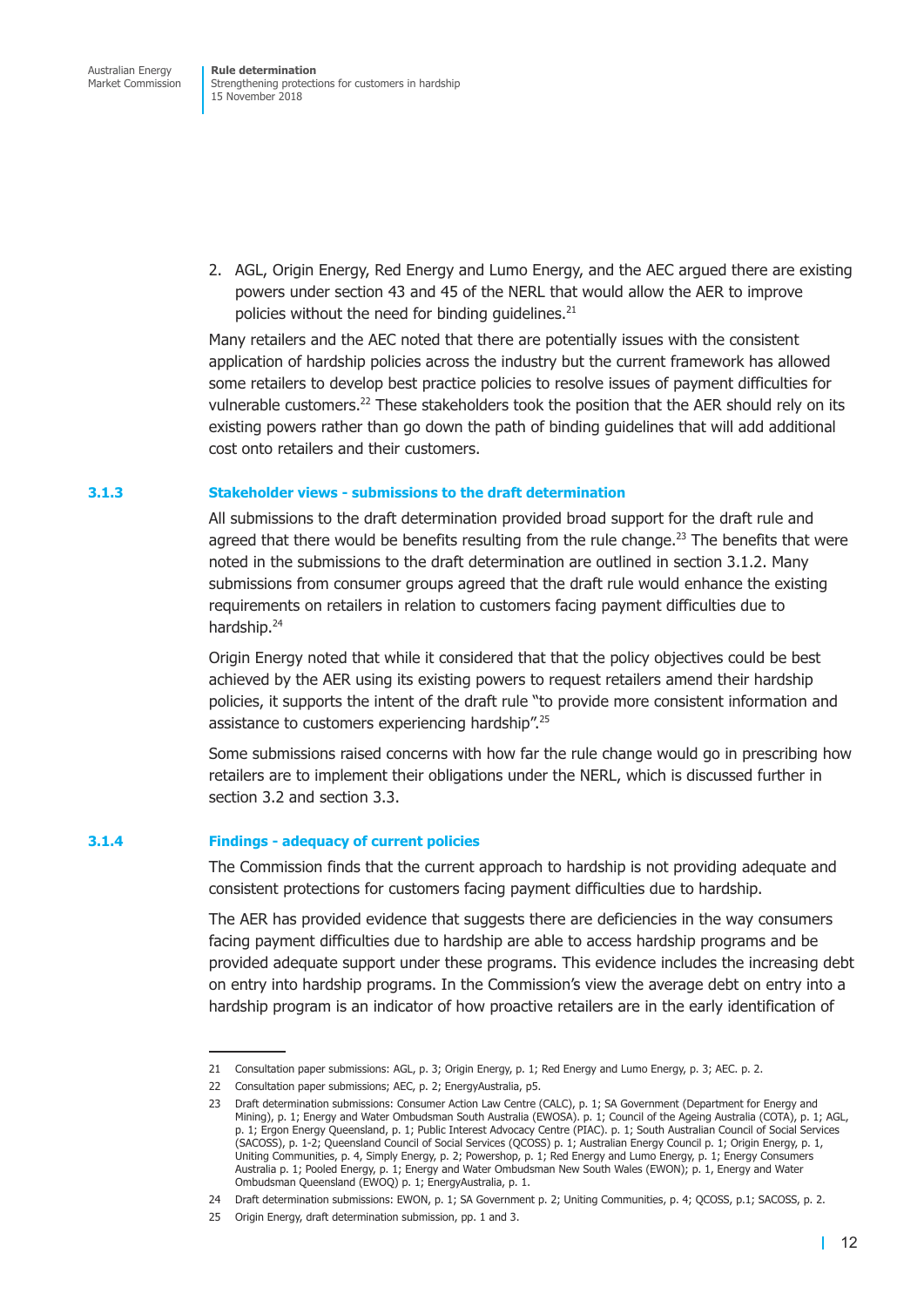customers facing hardship. Having a process for early response to customers identified as being in hardship is a minimum requirement under the NERL. <sup>26</sup> Higher debt on entry may mean that a customer is less likely to be able to effectively manage their arrears and exit a hardship program successfully. Also of concern to the Commission is the reduction in the proportion of customers who successfully exit a hardship program by paying off their debts.

Further to this, the Australian Competition and Consumer Commission (ACCC) has found deficiencies in retailers hardship programs in its *Retail Electricity Pricing Inquiry.* <sup>27</sup> It found that "[d]espite the requirements of the NERL and NERR, consumers continue to experience difficulty accessing these services".<sup>28</sup> As part of its inquiry the ACCC noted that it was advised "that some smaller retailers take an inflexible approach towards negotiating payment arrangements and show a reluctance to provide medium- to long-term support for consumers experiencing hardship".<sup>29</sup> The ACCC supports the proposed rule change as it considers that it would provide an incentive for retailers to take a more proactive approach to hardship and enable them to independently determine how to best support vulnerable consumers.<sup>30</sup>

Several stakeholders and the ACCC provided examples of cases where consumers facing payment difficulties due to hardship had inconsistent and inadequate responses from retailers to their situation. For example the ACCC cited the case of a customer with a debt of \$2,285 after eight months with the retailer, but who had not been identified by the retailer as being in hardship and was disconnected.<sup>31</sup> Further, the retailer placed an onerous repayment arrangement on the customer to be reconnected.<sup>32</sup>

Similar examples were also provided by the South Australian Council of Social Services (SACOSS), EWON, the Energy and Water Ombudsman Victoria (EWOV) and the South Australian Financial Counsellors Association (SAFCA). <sup>33</sup> The Public Interest Advocacy Centre (PIAC) reported that in a survey it carried out of disconnected customers, 74 per cent of respondents had contacted their retailer immediately after disconnection but did not receive any support in the lead up to prevent disconnection.<sup>34</sup>

The case studies from the ACCC and consumer groups provide an insight into the issues consumers may experience when facing payment difficulty due to hardship.

The Commission finds that there is sufficient evidence to support the need for a new approach to hardship policies to facilitate retailers providing an adequate level of support for customers in hardship.

<sup>26</sup> Section 44(b) of the NERL.

<sup>27</sup> ACCC, 2018, Restoring electricity affordability and Australia's competitive advantage - Retail Electricity Pricing Inquiry - Final *Report*, June 2018, ACCC, Canberra, p. 308.

<sup>28</sup> ibid.

<sup>29</sup> ibid.

<sup>30</sup> ibid p. 312

<sup>31</sup> ibid, p. 307.

<sup>32</sup> ibid.

<sup>33</sup> SACOSS, *Effectiveness of Supports for Customers Experiencing Payment Difficulties - Strengthening protections for customers under the NECF - SACOSS Report*, June 2018, SACOSS, Adelaide, pp. 35-36; Consultation paper submissions; SAFCA p.p. 10-16; EWOV, p. 3, EWON, pp. 6-8.

<sup>34</sup> PIAC, draft determination submission, p. 2.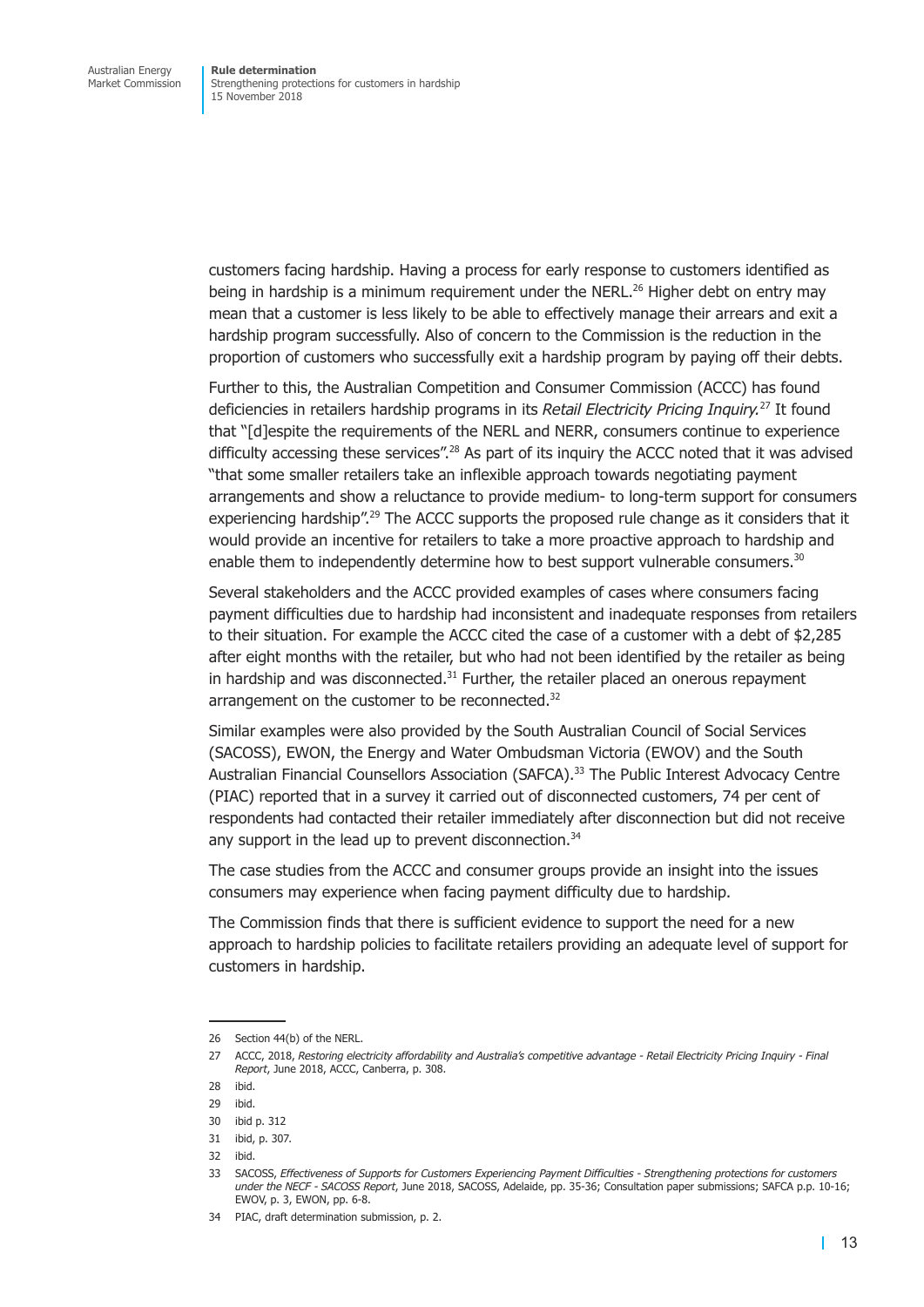#### <span id="page-21-0"></span>**3.1.5 Findings - AER's existing powers**

The Commission does not agree that the use of the AER's current powers under the NERL will result in an efficient approach to improving hardship policies.

The Commission generally agrees that under a broad interpretation of the NERL, the AER may have powers to direct a retailer to modify a policy that the AER considers is insufficient. <sup>35</sup> However, as part of the AEMC's consultation on this rule change, the AER has provided examples of where it has attempted to use these powers under the NERL. While some retailers have modified their policies as directed, one retailer had been in negotiations with the AER for over six months about varying its policies, with no outcomes at the time of this final determination.

Further, the AER would need to negotiate with upwards of 20 retailers who operate under the National Energy Customer Framework (NECF) to have them each modify their policy. In the Commission's view, this is not an efficient approach to having all retailers meet the minimum requirements of the NERL. It would require significant resources from the AER to create new non-binding guidelines and negotiate with each individual retailer to modify their policy.

The Commission finds that a more efficient approach would be for the AER to make binding guidelines that would require all retailers to amend their policies in line with the guidelines and therefore create a consistent approach.

### <span id="page-21-1"></span>3.2 The scope of the AER's powers

As part of the consultation on this rule change request, a number of stakeholders expressed concern about the proposed rule giving the AER powers outside the scope of NERL.

### **3.2.1 The AER's view**

The AER's rule change request indicated that the development of the Hardship Guidelines, in particular the standardised statements, would reflect the current minimum requirements in section 44 of the NERL.<sup>36</sup> Further, it noted that with regards to standard statements, retailers would be "able to determine how to implement these minimum requirements but the intention is that these statements would allow customers to work out what assistance a retailer will provide under its policy".<sup>37</sup>

The AER's intent was that the proposed rule would not expand the current obligations, "but seeks to provide clarity via the Hardship Guidelines on how these obligations are to apply in practice". 38

<sup>35</sup> If the AER has formed that view under its functions outline in section 204 of the NERL.

<sup>36</sup> AER rule change request, p. 14.

<sup>37</sup> ibid.

<sup>38</sup> AER rule change request, p. 15.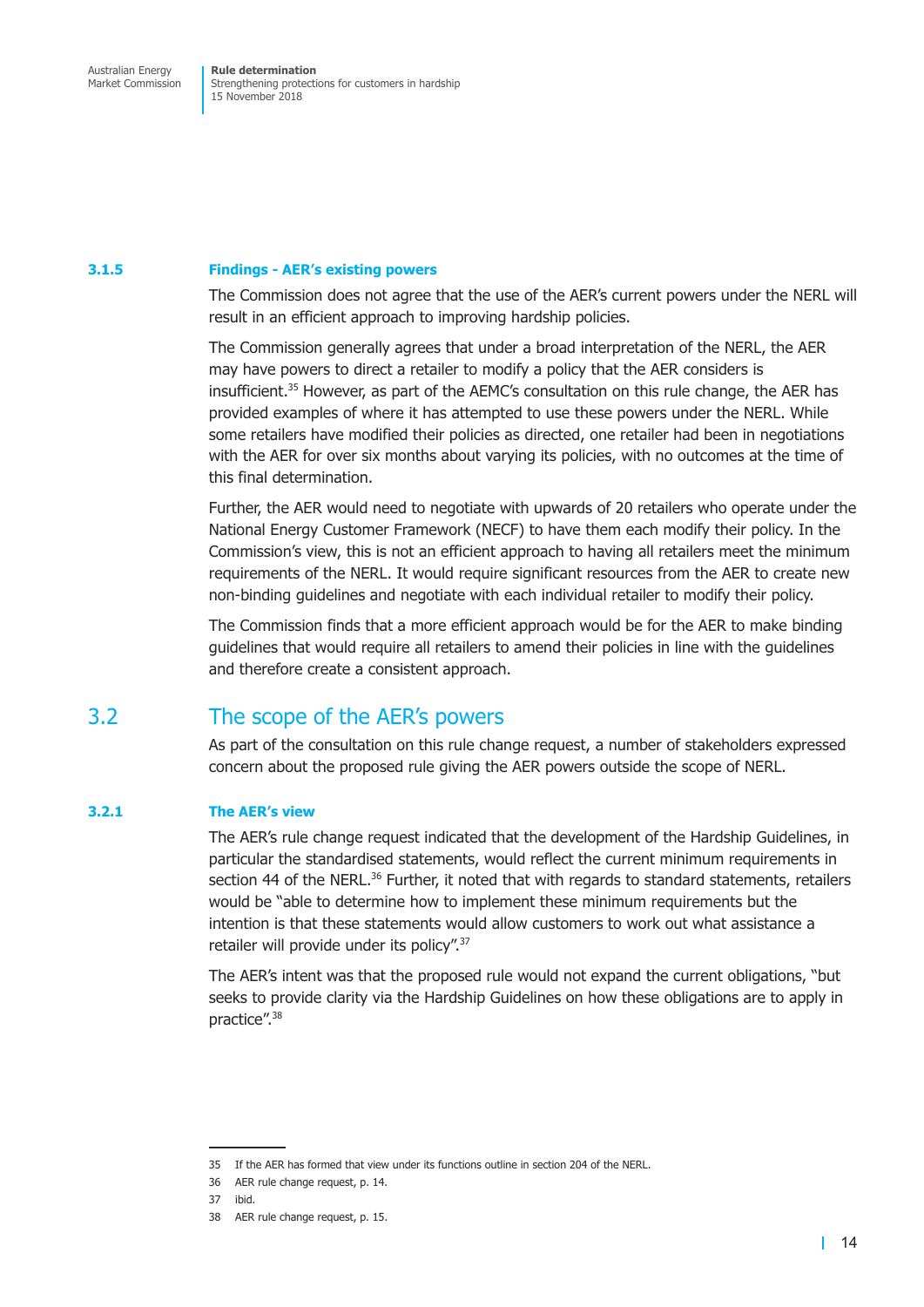#### **3.2.2 Stakeholder views - submissions to the consultation paper**

A number of stakeholders were concerned that the proposed rule would provide the AER with powers to make social policy when developing the Hardship Guidelines. <sup>39</sup> Of particular concern was the AER's drafting of the proposed rule that the Hardship Guidelines may specify any matter that the AER considers necessary for inclusion in the customer hardship policy. These submissions requested that, should the rule be made, it be limited to allowing the AER to provide direction around the minimum requirements under the NERL. $^{40}$ 

A number of submissions discussed the role of the AER in enabling consistency of hardship policies. AGL noted that it was unclear "how additional powers under a Guideline could materially change matters of consistency without making judgements on who should receive assistance and what kind of assistance should be provided".<sup>41</sup>

However, the Consumer Action Law Centre (CALC) argued that the use of inconsistent terminology in hardship policies creates a barrier to the AER in overcoming the issues it is seeing with implementation.<sup>42</sup>

### **3.2.3 Stakeholder views - submissions to the draft determination**

Discussion on the scope of the AER's powers was generally limited to discussions about their role in writing standardised statements, which is discussed further in [section](#page-24-1) 3.3.

However, those submissions that commented specifically on the scope of the AER's powers in relation to the NERL, were supportive of the approach taken in the draft rule to limit the scope to the AER's existing powers under the NERL.<sup>43</sup> Red Energy and Lumo Energy further supported the Commission removing the reference to the Hardship Guidelines specifying any matter the AER considered necessary.<sup>44</sup> The Queensland Council of Social Services (QCOSS) agreed that the rule has the objective of clarifying the NERL and the AER's existing powers, and improving the way the hardship policies work in practice. <sup>45</sup> EnergyAustralia further agreed that the Hardship Guidelines are a mechanism to assist retailers in meeting the minimum requirements set out by the NERL and allow the AER to ensure all retailers are supporting their customers in hardship. 46

### **3.2.4 Findings**

### **Current provisions under the NERL**

Under the NERL, when approving hardship policies or variations to hardship policies the AER must be satisfied that the policy:

<sup>39</sup> Consultation paper submissions: Origin Energy, p.7; Simply Energy, p. 2; AEC, p. 3; Red Energy and Lumo Energy, p.2; AGL, p5. 40 ibid.

<sup>41</sup> AGL, consultation paper submission, p. 2.

<sup>42</sup> CALC, consultation paper submission, p. 2.

<sup>43</sup> Submissions to draft determination: QCOSS, p. 3; SACOSS; p. 2; EWOSA; p. 1; SA Government (Energy and Technical Regulation Division), p. 2; EnergyAustralia, p. 1.

<sup>44</sup> Red Energy and Lumo Energy, draft determination submission, p. 2.

<sup>45</sup> QCOSS, draft determination submission, p. 3.

<sup>46</sup> EnergyAustralia, draft determination submission, p. 1.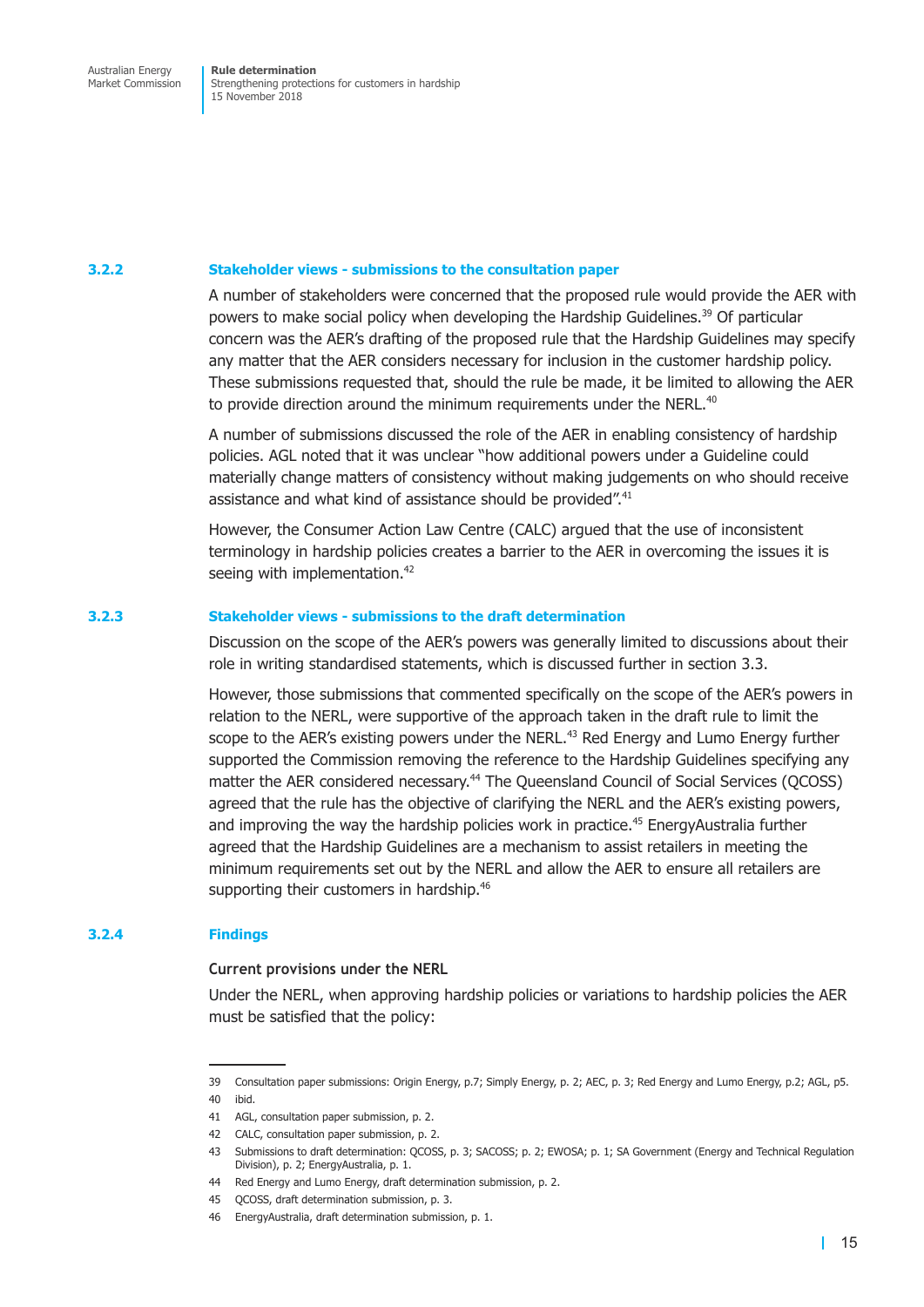- contains the minimum requirements under section 44 of the NERL $47$
- will or is likely to contribute to the purpose in section  $43(1)^{48}$ , namely that the "purpose of a retailer's customer hardship policy is to identify residential customers experiencing payment difficulties due to hardship and to assist those customers to better manage their energy bills on an ongoing basis". 49

It must also consider that<sup>50</sup>:

- the supply of energy is an essential service for residential customers
- retailers should assist hardship customers by means of programs and strategies to avoid disconnection solely due to an inability to pay energy bills
- disconnection of a hardship customer due to an inability to pay energy bills should be a last resort option
- residential customers should have equitable access to hardship policies, and that those policies should be transparent and applied consistently. 51

Further, section 44(h) of the NERL allows the AER to make variations with regards to how the minimum requirements have been implemented in a hardship policy so that they meet the principles in section 45(3).

The Commission's interpretation of this power is that it does not extend to the AER making additional minimum requirements, and any variations must be within the scope of the minimum requirements.

### **Final rule**

The Commission considers the NERL gives the AER discretion to specify and assess how retailer hardship policies give effect to the minimum requirements of the NERL. The Commission agrees with retailers that the AER should not be given a broader scope when developing the Guidelines than already exists under the NERL. Therefore, the rule is limited to the:

- minimum requirements set out in section 44 of the NERL
- purpose of hardship guidelines outlined in section 43 of the NERL
- principles the AER must apply when approving hardship policies, as outlined in section 45 of the NERL.

The Commission finds that the proposed approach will give the AER a more effective mechanism to improve hardship policies, but will not provide the AER with any powers it does not already have under the NERL.

<sup>47</sup> Section 45(1)(a) of the NERL.

<sup>48</sup> Section 45(1)(b) of the NERL.

<sup>49</sup> Section 43(1) of the NERL.

<sup>50</sup> Section 45(3) of the NERL.

<sup>51</sup> Section 45(3) of the NERL.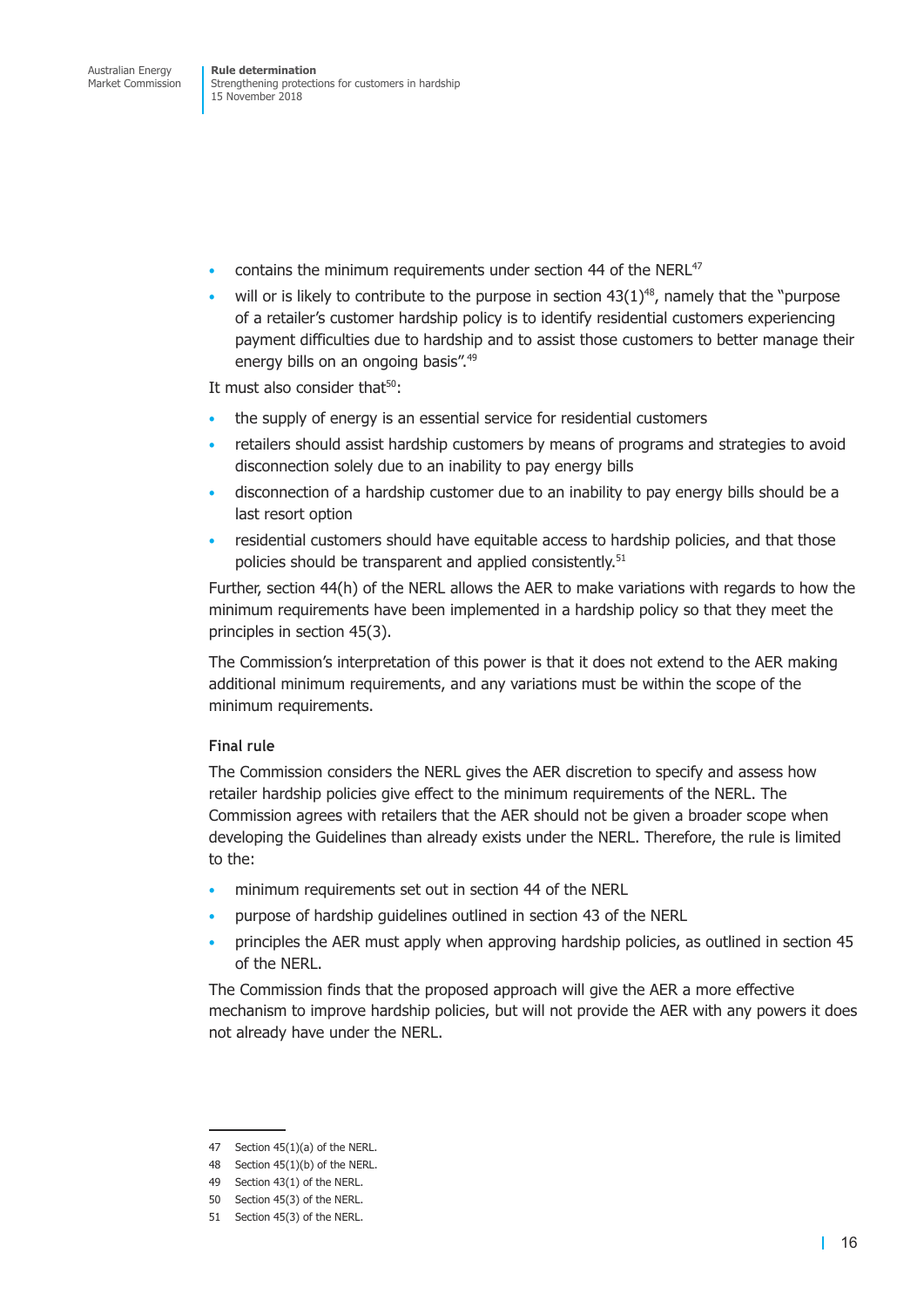### <span id="page-24-1"></span><span id="page-24-0"></span>3.3 Standardised statements

The AER's rule change request proposed that the Hardship Guidelines outline standardised statements that retailers would need to include in their policies. These statements need to reflect the minimum requirements under the NERL, while also providing retailers with flexibility in how they implement their hardship programs.

### **3.3.1 The AER's view**

The AER's view was that the compliance of retailers with the minimum requirements under the NERL was inadequate. The ACCC also formed this view as part of its *Retail Electricity Pricing Inquiry,* as outlined in [section](#page-19-0) 3.1.4.

The AER believed that the inclusion of standardised statements that a retailer must reflect in its hardship policy would have the following benefits:

- retailers would adopt a more consistent approach to their engagement with vulnerable customers
- the AER's and customers' confidence in the quality and management of hardship policies would increase as the consistency and operation of industry hardship policies improve
- customers would be better able to understand their entitlements
- the AER would be better able to enforce hardship obligations.

### **3.3.2 Stakeholder views - submissions to the consultation paper**

Many stakeholders supported the inclusion of standards statements that allowed for flexibility. <sup>52</sup> Consumer groups EWON, EWOV, PIAC, Energy and Water Ombudsman Queensland (EWOQ), Energy Consumers Australia (ECA), and CALC all agreed that minimum standards of assistance would provide clear guidance to both retailers and customers. <sup>53</sup> As noted by EWON, a "guideline which commits retailers to consistent action-based hardship policies should help to address some of the issues outlined in the [case studies provided]".<sup>54</sup>

All consumer groups agreed that standardised statements would not diminish the ability of retailers to apply their policies or extend additional assistance where necessary. <sup>55</sup> Powershop noted that "there has to be a level of standardised statements in a hardship guideline to ensure that there is enough flexibility to cater for all customer situations in all jurisdictions".<sup>56</sup> It further added that a "level of standardisation also allows retailers to provide personalised assistance as opposed to rigid process driven assistance". 57

SACOSS supported the inclusion of standard statements but went on to say that these "alone should not be considered sufficient to satisfy the AER's approval processes for hardship

<sup>52</sup> Consultation paper submissions: EWON, p. 4; EWOV, p. 4, PIAC, p. 7; Powershop, p. 3; EWOQ, p. 2; Momentum Energy, p.2; ECA, p. 7; CALC, p. 3.

<sup>53</sup> Consultation paper submissions: EWON, p. 4; EWOV, p. 4, PIAC, p. 7; EWOQ, p. 2; ECA, p. 7; CALC, p. 3.

<sup>54</sup> EWON, consultation paper submission, p. 4.

<sup>55</sup> Consultation paper submissions: EWON, p. 4; EWOV, p. 4, PIAC, p. 7; EWOQ, p. 2; ECA, p. 7; CALC, p. 3.

<sup>56</sup> Powershop, consultation paper submission, p. 3.

<sup>57</sup> ibid.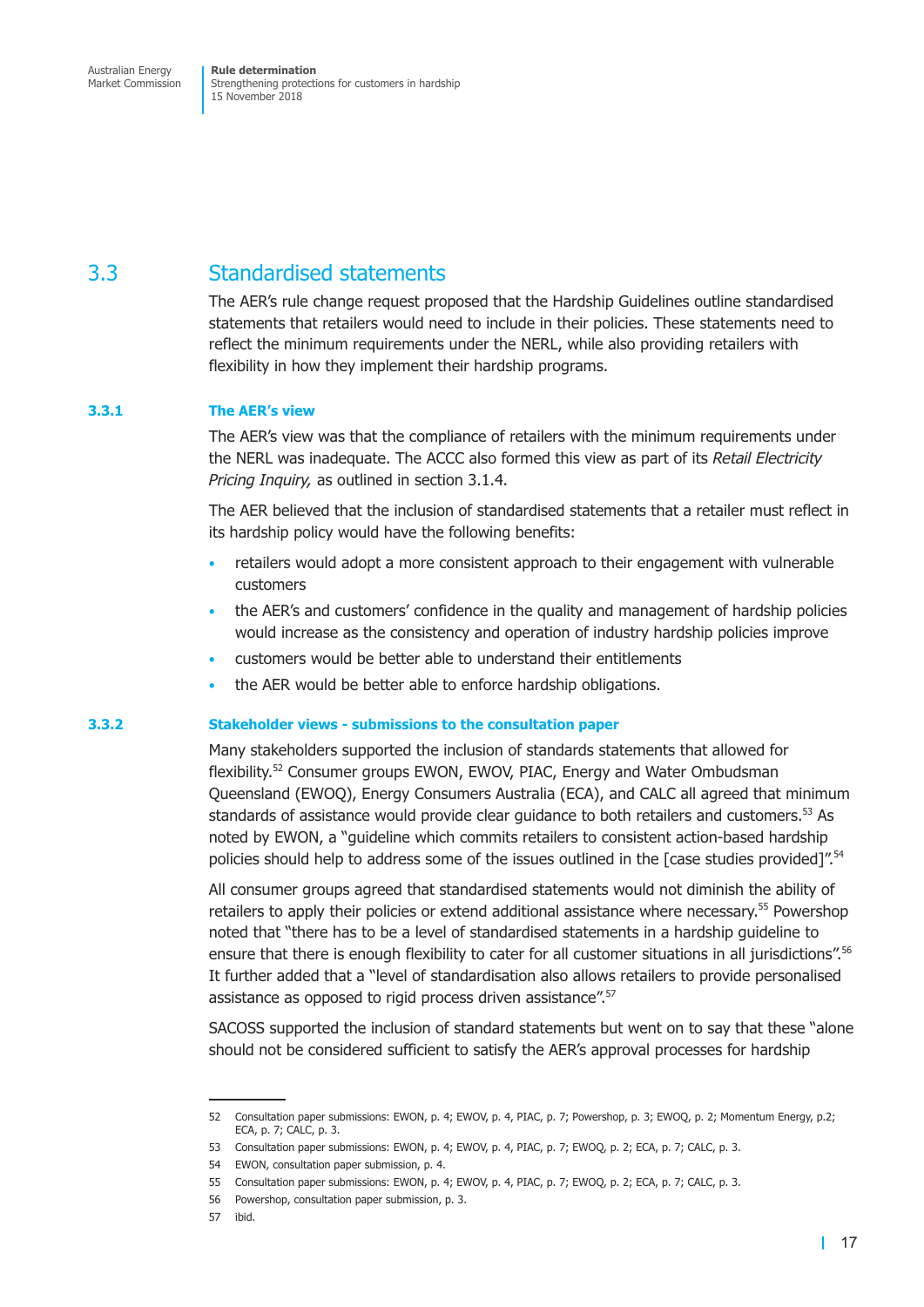policies under the Retail Law". <sup>58</sup> QCOSS agreed that standard statements may provide clarity and certainty, but had the potential to fall short of adequately protecting customers in financial difficulty if they are not set at a high standard.<sup>59</sup>

Origin Energy, and Red Energy and Lumo Energy expressed concern over the standard statements and argued that they have the potential to create additional obligations over and above what is specified in the NERL and NERR.<sup>60</sup>

#### **3.3.3 Stakeholder views - submissions to the draft determination**

Views from stakeholders on the Commission's draft rule covered two main areas:

- 1. the use of standard statements as a tool to improve hardship policies
- 2. the role of the AER in giving effect to the minimum requirements under the NERL.

#### **Use of standard statements**

Consumer groups and some retailers agreed with the intent of including standard statements in the Hardship Guidelines. In SACOSS's view, both retailers and customers will benefit from hardship policies containing "consistent and clearly articulated statements of the minimum requirements. <sup>61</sup> Many stakeholders, including SACOSS, EWON, ECA, the South Australian Government and EWOSA agreed that the use of standardised statements would provide clarity for retailers and result in clearer and more consistent policies to improve consumer awareness, confidence and empowerment.<sup>62</sup> SACOSS also strongly supported the Commission's draft decision to include standardised statements to provide guidance to customers on their rights, and retailer obligations. 63

Origin Energy noted that it was not opposed to "measures which provide transparency to consumers about assistance available to them, as we believe that transparency supports consumer confidence in the energy market".<sup>64</sup> The AEC agreed that it was "comfortable with the inclusion of standard statements in certain circumstances"<sup>65</sup>. However, both expressed concerns over the ability of the standard statements to remove a retailer's discretion to define their own response to assisting their customers. <sup>66</sup> Simply Energy agreed that any standardised statements retain the flexibility for retailers to offer individualised assistance, where appropriate.<sup>67</sup>

Red Energy and Lumo Energy argued that the use of standardised statements means that "retailers could be limited in how they address hardship or have less flexibility to adapt their

<sup>58</sup> ibid.

<sup>59</sup> QCOSS, consultation paper submission, p. 9.

<sup>60</sup> Consultation paper submissions; Origin Energy, p. 5; Red Energy and Lumo Energy, p. 2.

<sup>61</sup> SACOSS, draft determination submission, p. 2.

<sup>62</sup> Draft determination submissions: SACOSS, p. 2-3; ECA, p. 2; SA Government (Energy and Technical Regulation Division), p. 1; EWON, p. 2; EWOQ, p. 2-3: QCOSS, p 2-3; EWOSA, p. 1.

<sup>63</sup> SACOSS, draft determination submission, p. 2-3.

<sup>64</sup> Origin Energy, draft determination submission, p. 2.

<sup>65</sup> AEC, draft determination submission, p. 2.

<sup>66</sup> ibid.

<sup>67</sup> Simply Energy, draft determination submission, p. 1.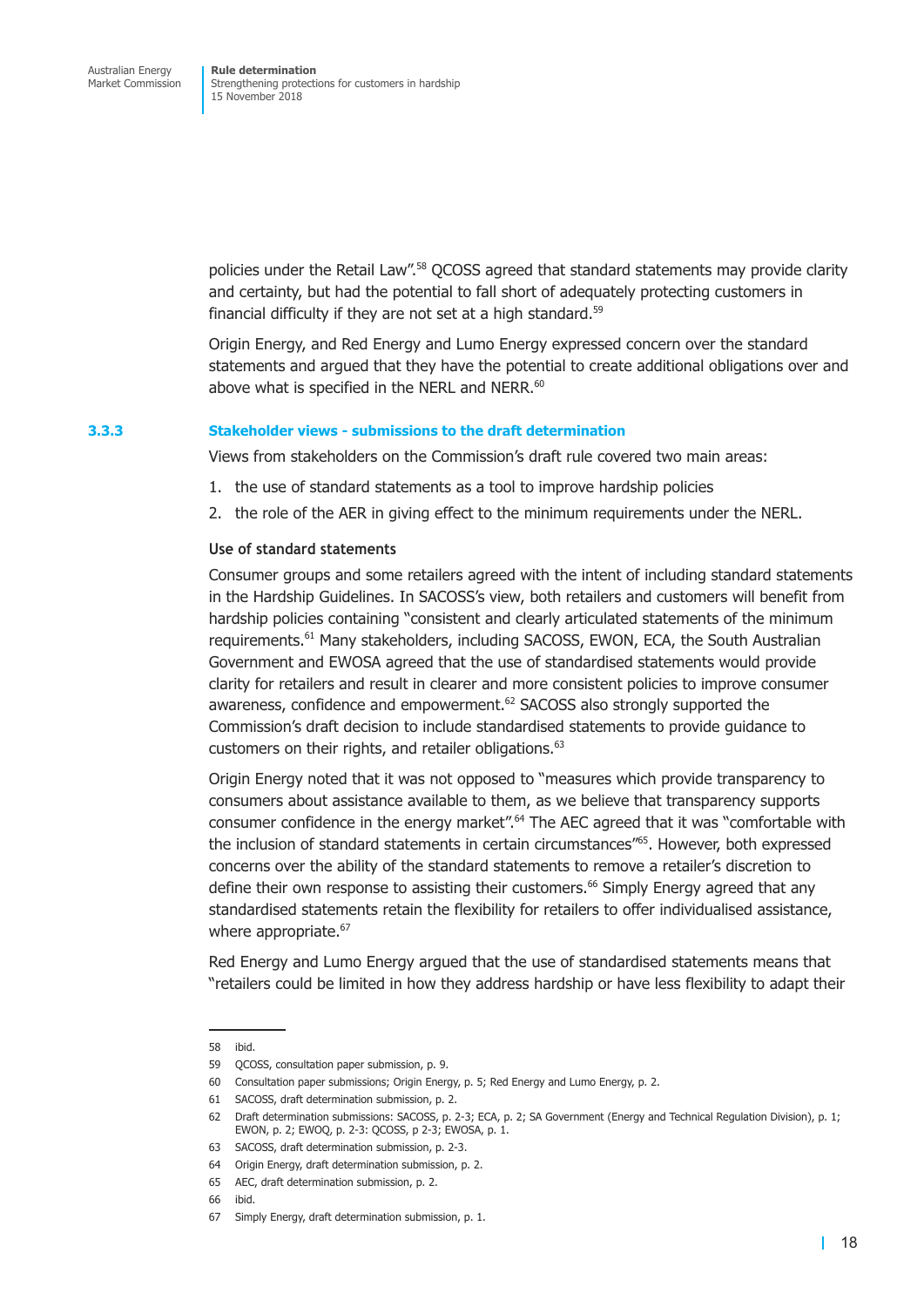processes and policies to changing circumstances". <sup>68</sup> It requested that the Commission remove or limit the reference to standard statements from the final rule. <sup>69</sup> In their view, by doing so, the AER would still be able to provide prescriptive information into hardship policies, but would not lock in a "very prescriptive and rigid regulatory model for hardship support".<sup>70</sup>

AGL and EnergyAustralia further argued that the use of standardised statements would be costly to retailers and would limit the flexibility of retailers to seek out the most effective approach to hardship.<sup>71</sup> Both retailers requested that the final rule be amended to remove the AER's ability to develop standardised statements. <sup>72</sup> AGL's preference was for draft rule 75A(b)(i) to be replaced with a new rule to focus on guidance on the minimum requirements rather than actionable statements.<sup>73</sup> EnergyAustralia suggested that draft rule 75A(b) should be redrafted to align the rule with the policy intent to assist retailers to meet the minimum standards set out in the NERL.<sup>74</sup> This could be done through example statements, rather than standardised statements.<sup>75</sup> In their view, "the draft rule provides incentives for retailers to give effect to the NERL minimum requirements in clear and specific action statements without the need for the AER to prescribe these".<sup>76</sup>

### **AER's role when developing standardised statements**

When discussing their views on the use of standardised statements, retailers who agreed generally to the intent of such statements expressed concern with the draft rule allowing the AER to determine the way in which a retailer develops their hardship programs. Origin Energy argued that the NERL is designed to provide retailers with discretion as to how they assist customers facing hardship. They base their policy on their experience of what is useful to their customer base. <sup>77</sup> Origin Energy expressed concern that the Commission's draft rule altered the intent of the NERL by allowing the AER to determine how a retailer 'gives effect' to the retailer's requirements under the NERL. In their view that is the retailer's role.<sup>78</sup> Origin Energy requested that the Commission ensure the intent of the standardised statements is to reflect a customer's entitlements under the NERL.<sup>79</sup>

The AEC also argued that the NERL accepts that it is the role for retailers to determine the appropriate assistance for their customers.<sup>80</sup> In their view the final rule should be limited to

<sup>68</sup> Red Energy and Lumo Energy, draft determination submission, p. 2.

<sup>69</sup> Red Energy and Lumo Energy, draft determination submission, p. 3.

<sup>70</sup> ibid.

<sup>71</sup> Draft determination submissions: AGL, pp. 2-3; EnergyAustralia, pp. 1-3.

<sup>72</sup> ibid.

<sup>73</sup> AGL, draft determination submission, p. 3.

<sup>74</sup> EnergyAustralia, draft determination submission, p. 2.

<sup>75</sup> ibid.

<sup>76</sup> ibid.

<sup>77</sup> Origin Energy, draft determination submission, pp. 1-2.

<sup>78</sup> ibid.

<sup>79</sup> ibid.

<sup>80</sup> AEC, draft determination submission, p. 1.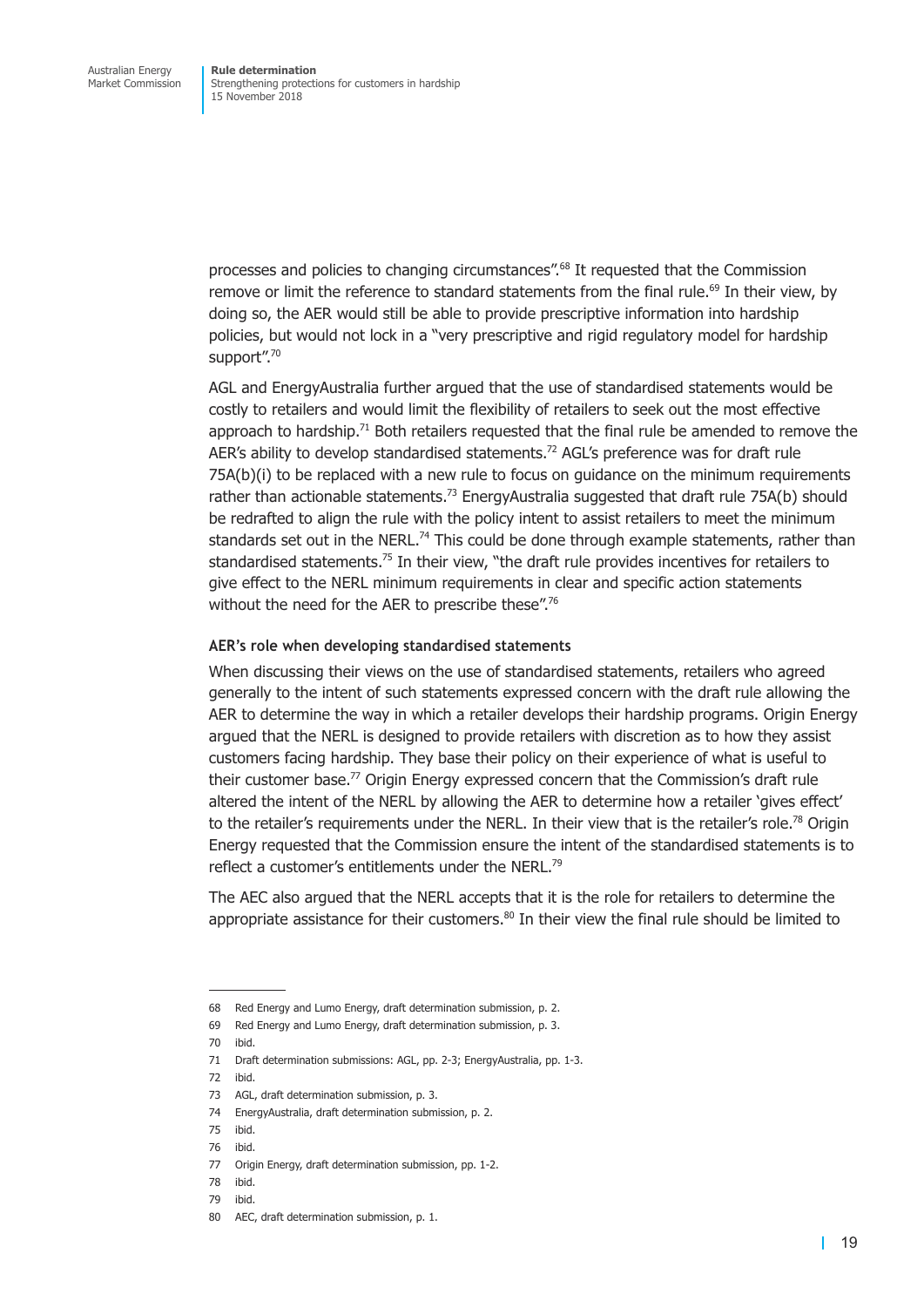obligations that are administrative, or where the NERL does not give retailers flexibility in how they meet the needs of their customers. 81

### **3.3.4 Findings**

### **Use of standard statements**

As noted earlier, the Commission considers there is sufficient evidence to support the need for the new approach to hardship policies. The evidence presented is that hardship policies that are written in a general way do not allow customers to understand their rights and can lead to poor consumer outcomes.

The Commission agrees with consumer groups that there is a benefit to ensuring consistency across retailers. The Commission's view is that consistency, through a 'pro forma approach', would be beneficial for retailers, customers and their advocates, and the AER in its assessment and enforcement functions:

- smaller retailers with limited resources will be able to create better policies using a pro forma
- customers and their advocates will be able to better identify their rights and obligations under a hardship program
- the AER will have a consistent basis from which to assess and enforce polices and, if the hardship indicators are updated to reflect any requirements under the new Hardship Guidelines, they will also build a useful data set over time to measure the success of hardship policies.

The Commission has determined that standardised statements are necessary to achieve a level of consistency and clarity in policies. The Commission does not agree that Hardship Guidelines that only provide non-binding guidance or example statements would achieve the outcomes of improving retailer polices across the board.

However, in the Commission's view, retailers should have some flexibility in how they meet their obligations under the NERL. The Commission considers that the use of standardised statements that reflect the minimum requirements in the NERL will still provide retailers with this flexibility. The two part approach to what retailers must include in their policies supports both consistency and flexibility:

- 1. The AER will be required to develop standardised statements that reflect only the minimum requirements under the NERL. This will ensure consistent and clear policies that customers and their advocates will be able to understand.
- 2. Retailers will then be required to provide clear and specific statements of the actions they will take to meet those minimum requirements. These statements allow the retailer to include information about how they will specifically implement their minimum requirements, to best suit their customers. The AER will then be able to assess whether those statements meet the purpose of hardship policies under section 43 of the NERL when approving the policy.

<sup>81</sup> AEC, draft determination submission, p. 2.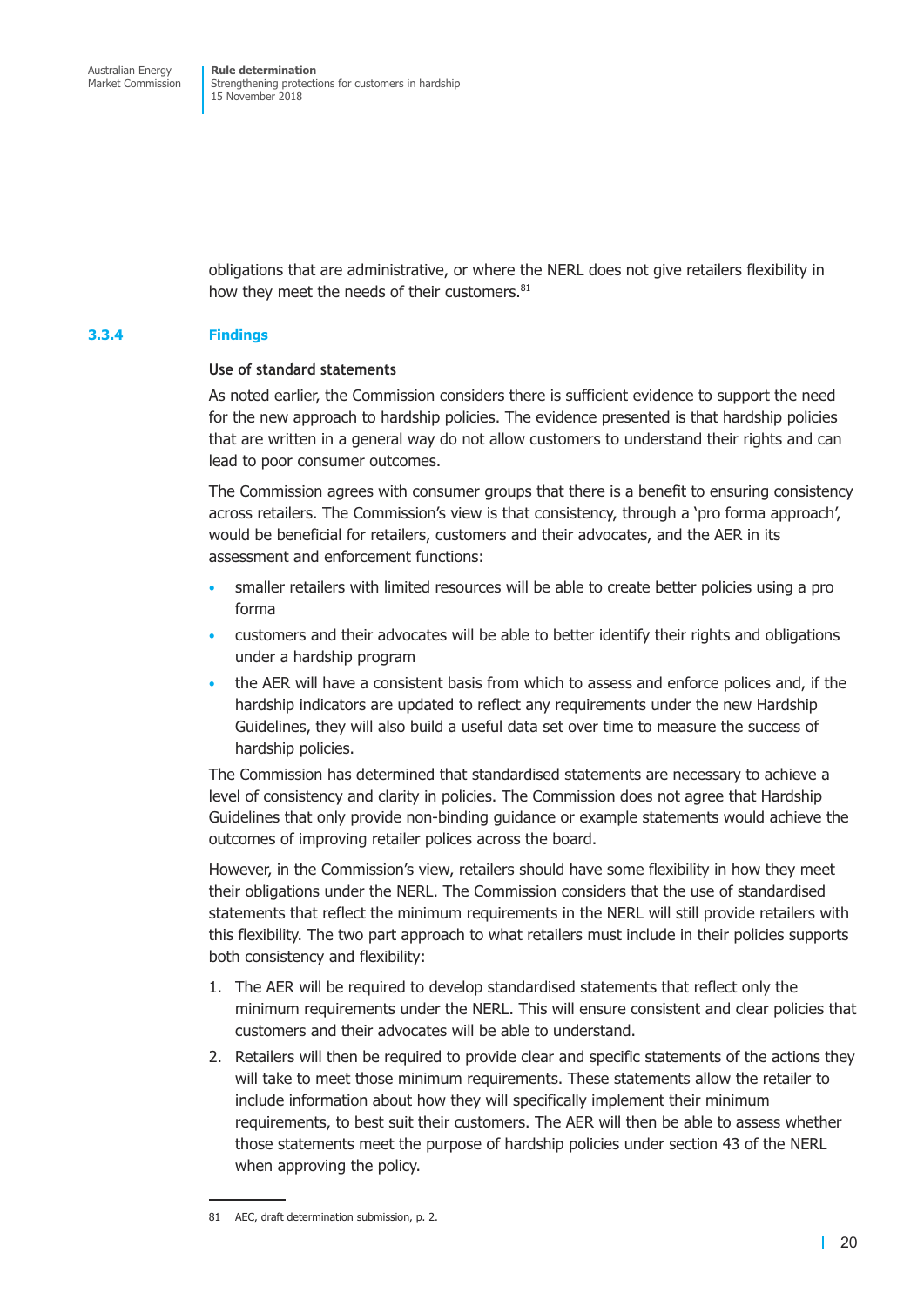<span id="page-28-0"></span>As the standardised statements will be developed only around the minimum requirements, there is no restriction on a retailer providing additional protections if they consider these are required to meet the needs of their customers.

The Commission has considered the request from retailers to remove the reference to standard statements. However, the Commission sees this as a key component in improving the way all retailers reflect their individual hardship programs to their customers. As noted throughout this determination, the Commission has limited the scope of the AER's powers when developing the standardised statements to the minimum requirements under NERL.

The Commission does not agree that this is locking in a prescriptive and rigid approach to hardship. The AER has been provided with the power to modify the Guidelines as required. The Commission notes that, over time, the Guidelines may be amended and refined as industry improves its approach to hardship customers. However, as the statements are limited to the minimum requirements under the NERL, it is difficult to see that these statements would need to be modified extensively.

From this, the Commission finds that the AER must include standardised statements in its Hardship Guidelines in order to create consistent and clear hardship policies. This will not remove flexibility for retailers in how they implement their hardship programs, or prevent them from going above and beyond what is required of them in the NERL.

Given the importance of standardised statements the Commission has strengthened the requirements in the final rule, to ensure that retailers include the statements in their policies.

### **AER's role when developing standardised statements**

The Commission notes that the NERL places the onus on the retailer to develop hardship policies that meet the minimum requirements. From this, the Commission agrees the wording of the draft rule could be construed as allowing the AER to prescribe how a retailer will develop its policies, beyond the extent of the minimum requirements of the NERL. As noted earlier, it is the Commission's intent that the standardised statements would reflect only the minimum requirements, and therefore allow the retailer flexibility in how it develops its programs. From this, the Commission has amended the wording of rule 75A(2)(b)(i) to specify that the standard statements are designed to inform customers of how the retailer will comply with the minimum requirements under the NERL.

In the Commission's view this change places the onus on the retailer to comply with the NERL, while also allowing the AER to ensure consistent and actionable standard statements are included in a retailer's policy.

### 3.4 Defining hardship

Under the NERL, a hardship customer is defined as a residential customer who is identified as experiencing financial payment difficulties due to hardship in accordance with the retailer's customer hardship policy. These policies are subject to the AER's approval.

Several consumer groups submitted that the NERR or the Hardship Guidelines should define hardship.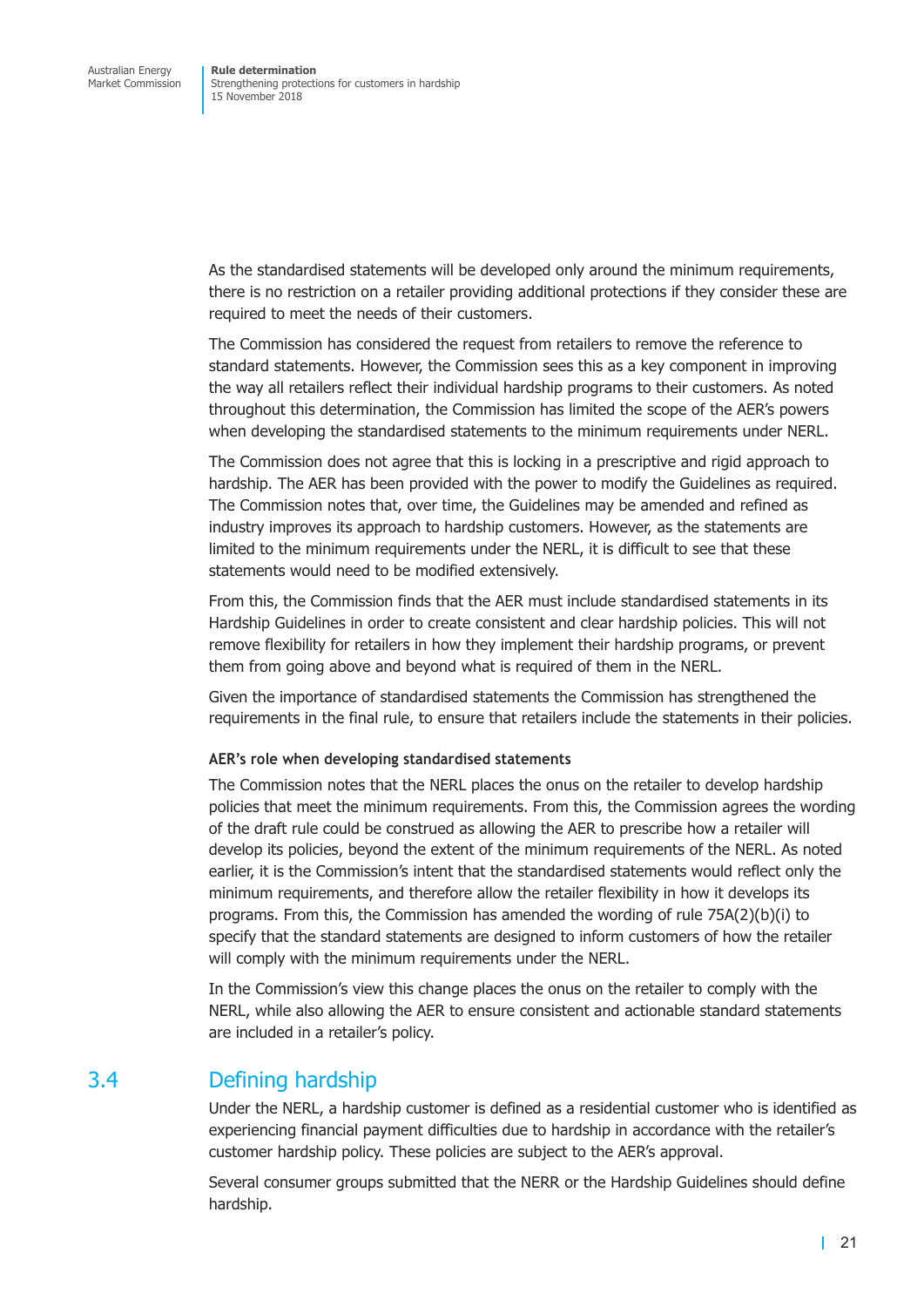### **3.4.1 The AER's view**

The AER did not express any views in its rule change request regarding defining hardship.

### **3.4.2 Stakeholder views - submissions to the consultation paper**

Red Energy and Lumo Energy did not support the proposition that the NERR or the Hardship Guidelines should define hardship. It said "[w]e continue to believe that hardship can only be defined by a retailer taking into account the individual circumstances of a customer". <sup>82</sup> Simply Energy said "[w]hile hardship policies may differ between individual retailers, the flexibility under the Law provides retailers with the ability to cater to the differing needs of customers across varying socio-economic environments". 83

PIAC, SACOSS and CALC all supported a consistent definition of hardship. They argued that:

- the definition should be expanded to include all customers facing payment difficulties to align the NERL to the Essential Services Commission's (ESC) Payment Difficulties Framework (PDF) 84
- if the AER can bring consistency to the process of identification, equitable access to hardship supports will be more achievable<sup>85</sup>
- hardship should be broadly defined along the lines of all residential customers unable to pay an amount of energy arrears due.

### **3.4.3 Stakeholder views - submissions to the draft determination**

CALC, SACOSS and Origin Energy commented on the Commission's draft decision to not define hardship customers.

Origin Energy supported the Commission's draft decision and agreed that this is the role for retailers. <sup>86</sup> It also expressed concern that there is potential that the standard statements will go so far as to define what hardship means. 87

CALC and SACOSS both noted the Commission's draft decision, however, SACOSS also noted that the definition of a hardship customer under the NERL is "directly linked to the identification of the customer in accordance with the retailers hardship policy".<sup>88</sup> SACOSS agreed with the Commission's position in the draft determination that in order to identify hardship customers, "retailers need to ensure the initial step in the retailer-identification process is sufficiently broad".<sup>89</sup>

<sup>82</sup> Red Energy and Lumo Energy, consultation paper submission, p. 4.

<sup>83</sup> Simply Energy, consultation paper submission, p. 2.

<sup>84</sup> PIAC, consultation paper submission, p. 11.

<sup>85</sup> SACOSS, consultation paper submission, p. 4.

<sup>86</sup> Origin Energy, draft determination submission. p. 2.

<sup>87</sup> ibid.

<sup>88</sup> SACOSS, draft determination submission, p. 7.

<sup>89</sup> ibid.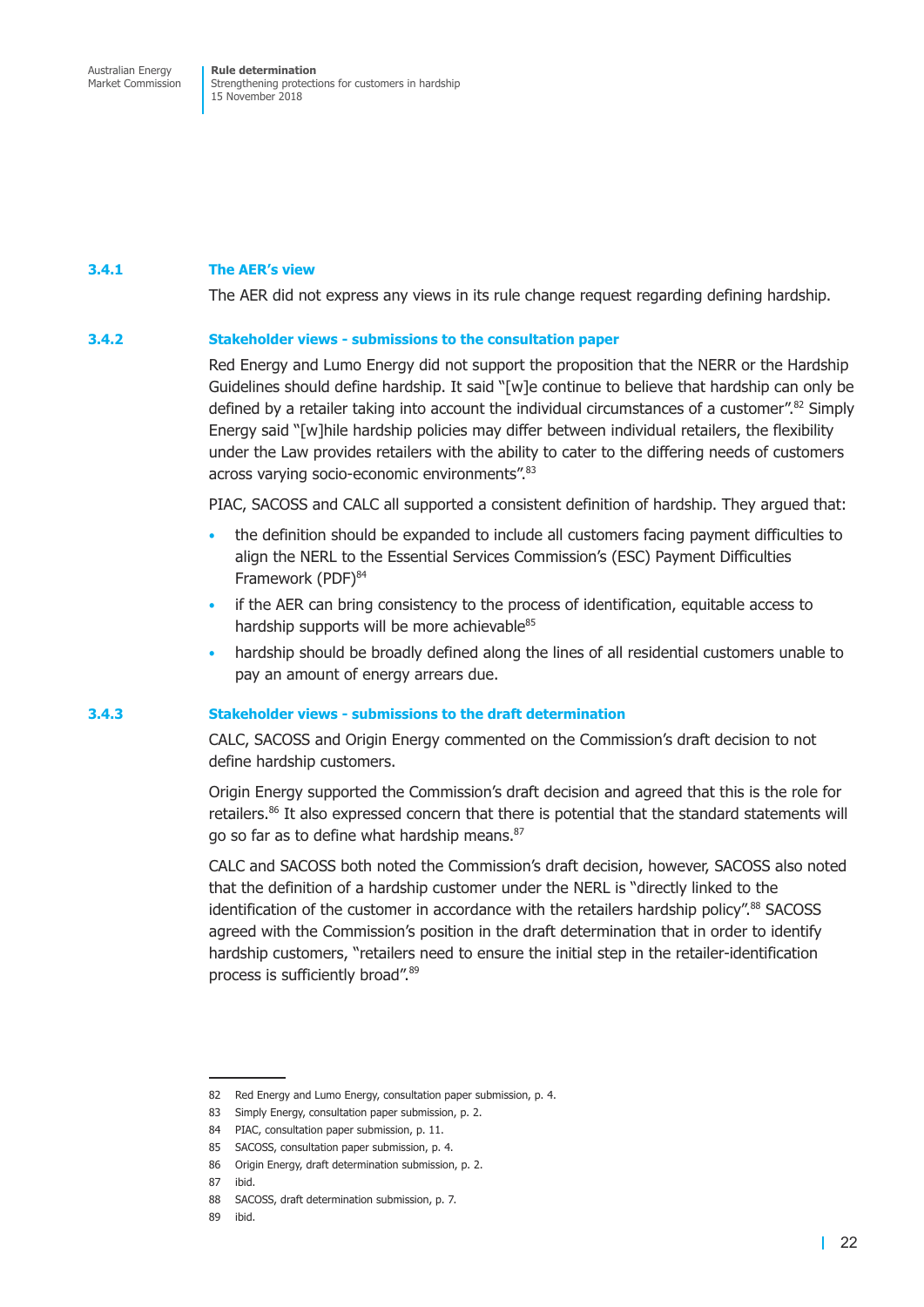### <span id="page-30-0"></span>**3.4.4 Findings**

Given the NERL empowers retailers to define when a customer is in hardship, it is the Commission's view that it would not be within the AEMC's or the AER's remit to define hardship. This would go beyond the intent of the law, and therefore the Commission does not support the AER defining hardship in the guidelines.

To improve the adequacy of policies, the AER will be able to confirm that retailers have clear definition and identification processes in place when approving a policy under section 43 and section 45 of the NERL. The Commission notes that, given the range of circumstances that may lead to a customer facing hardship, it is difficult to have a statement that defines hardship. The Commission would not expect a retailer to have such a statement in its policy. Rather, the Commission finds that it is the processes of identification and early response that create effective mechanisms to support hardship customers.

The idea of a filtering process is a useful analogy, noting that to be effective the filter needs to be broad at the beginning of the process to capture all potential hardship customers. If the initial process is too narrow, then too many customers in hardship miss out  $-$  as a range of evidence on the effectiveness of the current programs shows.

Therefore, the Commission finds that if the retailer defines hardship customers in a way that meets the minimum requirements through appropriate processes, and that meets the purpose under section 43(1), then the AER will be able to approve the policy. If the AER forms the view that the definition or process does not meet the purpose under the NERL, then it can request the retailer vary the policy and resubmit for approval.<sup>90</sup>

### 3.5 Hardship indicators

The NERL requires that retailers report against hardship program indicators which have been developed by the AER under the current rule 75, and as set out in the AER's *Performance Reporting Procedures and Guidelines.* <sup>91</sup> The proposed rule sought to move the hardship indicators out of the *Performance Reporting Procedures and Guidelines* and include them in the Hardship Guidelines.

### **3.5.1 The AER's view**

The AER proposed that the Hardship Guidelines should include the hardship indicators in order to have a single point of reference for industry on all hardship matters under the NERL and the NERR. In their view this would also create benefits for the AER in monitoring and enforcing compliance with hardship policies.

### **3.5.2 Stakeholder views - submissions to the consultation paper**

Both Momentum and PIAC stated that they believed that the hardship indicators should be included in the Hardship Guidelines. Momentum stated that if the guidelines are to be binding, having the reporting requirements within the guidelines would ensure a cohesive

<sup>90</sup> In accordance with section 45(2) of the NERL.

<sup>91</sup> Section 282 of the NERL.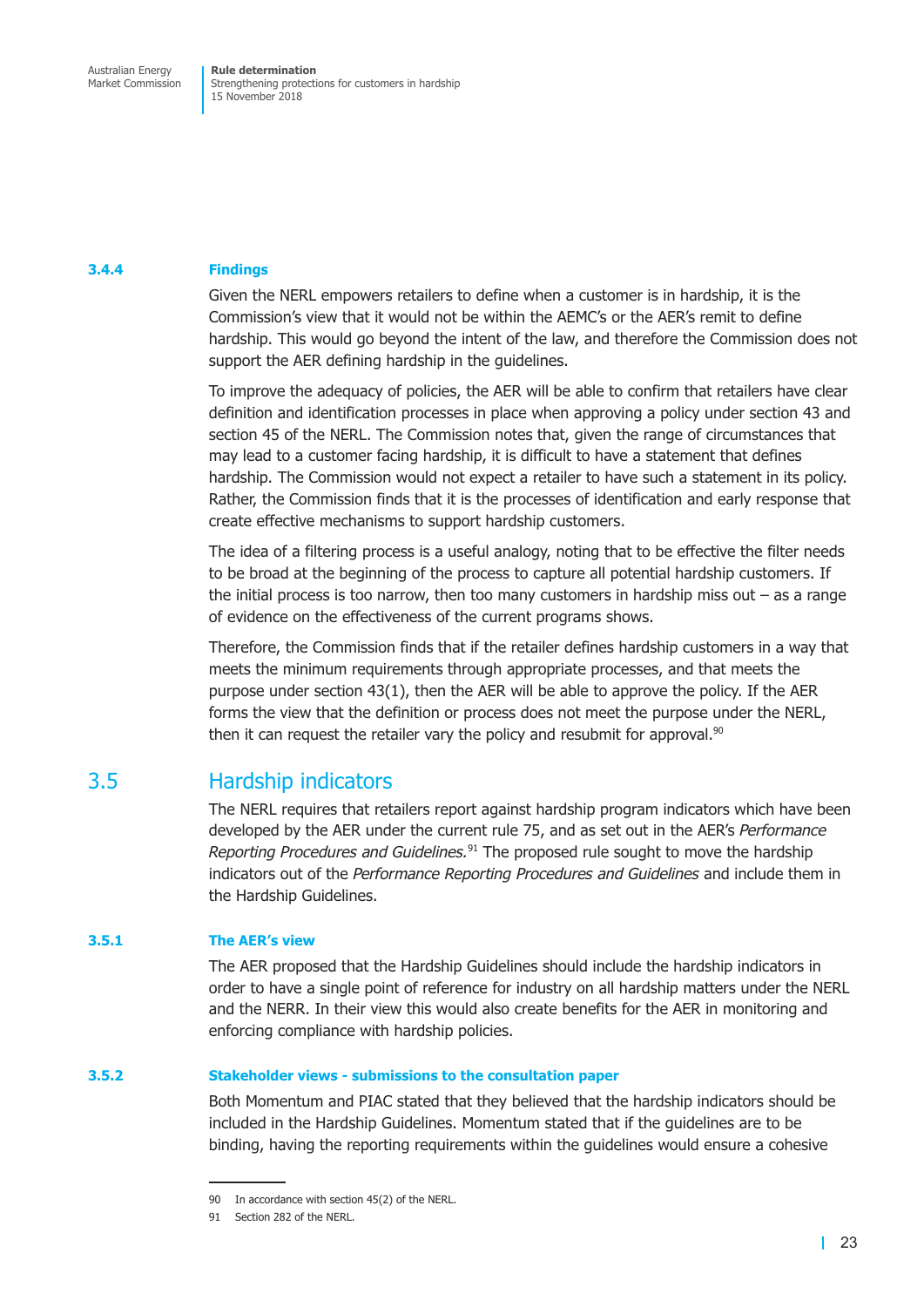alignment. <sup>92</sup> PIAC said that by including the indicators within the guidelines would provide scope for the indicators to be adapted more efficiently, and enforced more effectively without the need for further rule change.<sup>93</sup> However, it further added that it would support retaining the current arrangements if it was deemed practical to monitor retailer performance. <sup>94</sup> CALC supported either approach where the AEMC is confident that consistency can be achieved.<sup>95</sup>

The remaining stakeholders who commented on this issue were of the view that the indicators should remain as a stand-alone requirement in the rules and as part of *Performance Reporting Procedures and Guidelines.* The stakeholders who supported this approach were SACOSS, AGL, Origin Energy, Ergon Energy Queensland, Red Energy and Lumo Energy and QCOSS. <sup>96</sup> All believe that there is little value in moving the indicators into the Hardship Guidelines.

SACOSS added that it was important to have the hardship indicators within the AER's *Performance Reporting Procedures and Guidelines* to ensure all information in relation to disconnection and customers experiencing payment difficulties was kept together. This would ensure a complete picture around data on hardship customers and vulnerable customers generally. 97

### **3.5.3 Stakeholder views - submissions to the draft determination**

Three submissions supported the draft decision to retain the hardship indicators in the *Performance Reporting Procedures and Guidelines*. <sup>98</sup> Red Energy and Lumo Energy noted that separating the hardship indicators from the *Performance Reporting Procedures and Guidelines* would "add complexity for no apparent benefit". <sup>99</sup> No submissions to the draft determination expressed concern with the Commission's draft decision on the location of the hardship indicators.

### **3.5.4 Findings**

The Commission finds that there would be no value in moving the hardship indicators to be located within the Hardship Guidelines. Moving the hardship indicators out of the *Performance Reporting Procedures and Guidelines* would not result in any particular benefit for consumers or industry. It may however, place an added administrative requirement on retailers by having reporting requirements in multiple documents.

Therefore, for consistency of reporting, the final rule requires that the hardship indicators remain in the *AER Performance Reporting Procedures Guidelines*.

<sup>92</sup> Momentum Energy, consultation paper submission, p. 2.

<sup>93</sup> PIAC, consultation paper submission, p. 6.

<sup>94</sup> ibid.

<sup>95</sup> CALC, consultation paper submission, p. 3.

<sup>96</sup> Consultation paper submissions: SACOSS, pp. 7-8; AGL, p. 3; Origin Energy, p. 4; Ergon Energy Queensland, p.3; Red Energy and Lumo Energy, p. 4; QCOSS, p. 9.

<sup>97</sup> SACOSS, consultation paper submission, p. 7.

<sup>98</sup> Draft determination submissions; EWOSA, p. 1; Red Energy and Lumo Energy, p. 4; SACOSS, p. 2.

<sup>99</sup> Red Energy and Lumo Energy, draft determination submission, p. 4.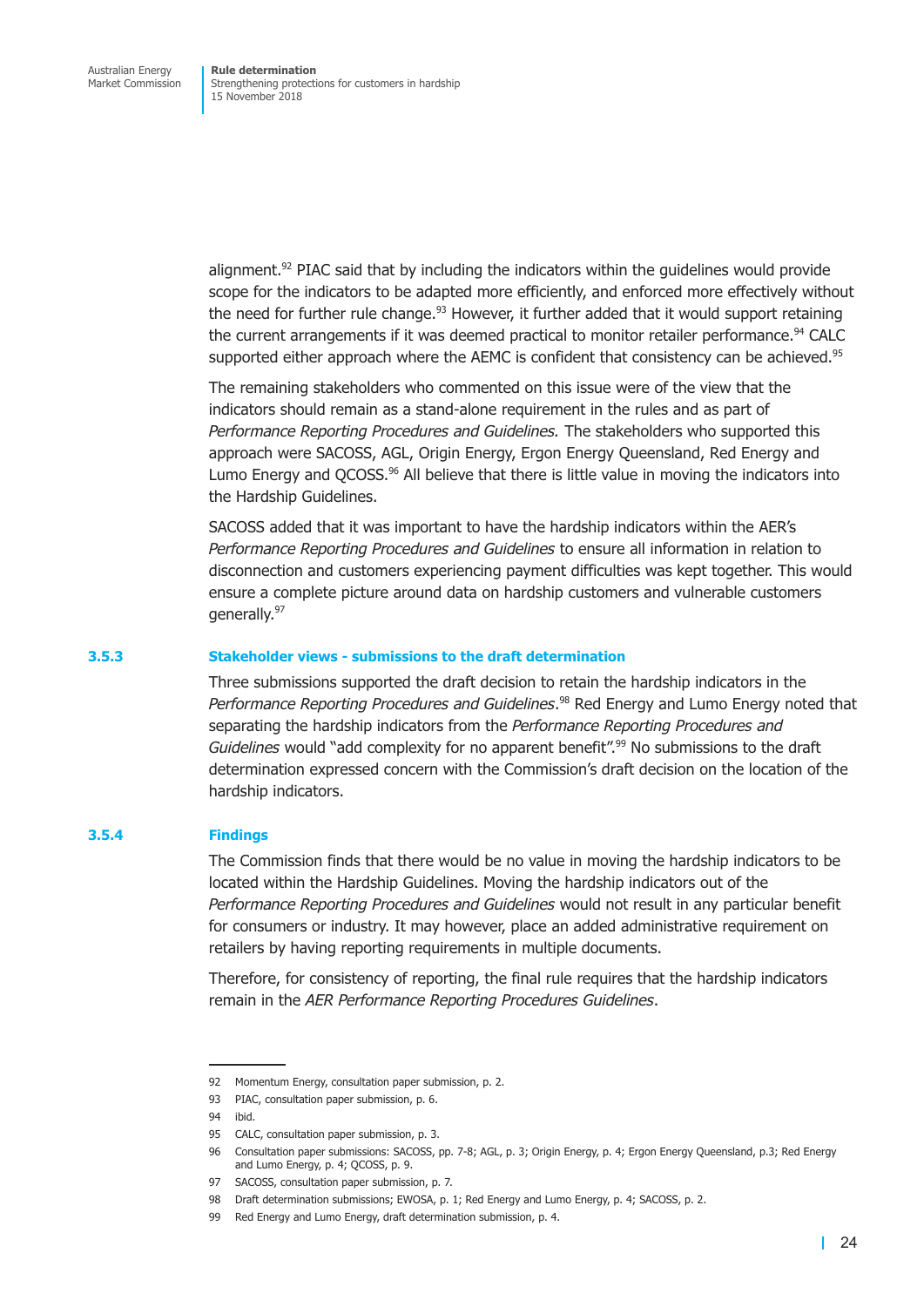## <span id="page-32-0"></span>3.6 Costs and benefits of the rule change

The Commission believes that there are likely to be significant benefits from the rule change. In assessing the rule change request against the NERO the Commission considered the following factors:

- the extent to which the rule would improve the outcomes for consumers facing payment difficulties due to hardship, while also potentially limiting costs associated with bad debts that are passed onto consumers
- whether the proposed rule change improves transparency for hardship customers regarding the levels of assistance they are entitled to receive.
- whether the benefits of the proposed rule change outweigh the costs that would likely pass through to consumers in a workably competitive market.

### **3.6.1 The AER's view**

The AER's view of the benefits of the rule change are outlined in [section](#page-10-1) 1.4.

### **3.6.2 Stakeholder views - submissions to the consultation paper**

### **Benefits**

Most submissions agreed, to a greater or lesser extent, that there are benefits from having improved hardship policies. Ergon Energy Queensland said "EEQ acknowledges that the benefits would include consistency across the industry including assessment, application and management of hardship programs".<sup>100</sup> SACOSS said it "broadly agrees with the AER regarding the benefits of developing a binding Hardship Guideline". <sup>101</sup> ECA said "creating a binding guideline could furnish additional incentives for retailers to improve their performance". 102

However, there were mixed views on whether the proposed rule would achieve these benefits, or whether those benefits would outweigh the costs associated with the rule change. The AEC noted that any improvements in hardship policies could generate significant customer benefits, but it does not believe that the rule change is required to achieve those benefits. <sup>103</sup> Powershop also agreed with the potential benefits that would come with improved consistency, but is concerned that any customer benefits will be eroded if the focus was shifted away from customer experience and more toward compliance and data monitoring. <sup>104</sup> QCOSS is further concerned that the change could just standardise current practice which is not providing good customer outcomes. 105

<sup>100</sup> Ergon Energy Queensland, consultation paper submission, p. 5.

<sup>101</sup> SACOSS, consultation paper submission, p. 12.

<sup>102</sup> ECA, consultation paper submission, p. 5.

<sup>103</sup> AEC, consultation paper submission, p. 4.

<sup>104</sup> Powershop, consultation paper submission, p. 5.

<sup>105</sup> QCOSS, consultation paper submission, p. 12.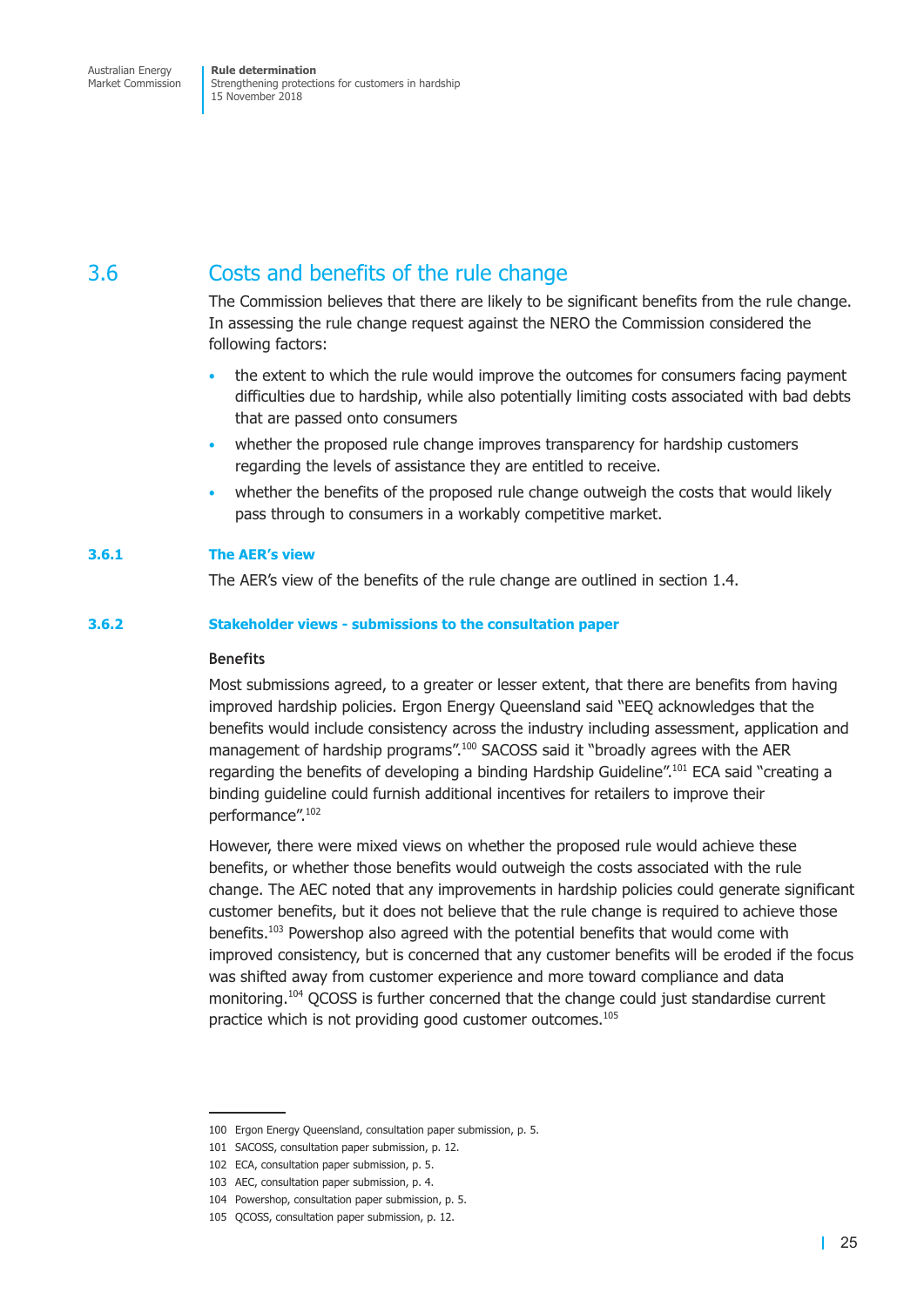### **Costs**

Most submissions on this matter noted that there was potential for this rule change to increase costs. Ergon Energy Queensland stated that while it was expecting minimal impact given its complying policy, the rule change may see an increase of referrals to the program, which would result in an increase in costs due to additional staff requirements, as well as system and process modifications.<sup>106</sup>

Both Origin Energy and AGL noted that it was difficult to assess the costs or benefits of the rule change until such time as the detail of the Hardship Guidelines were developed.<sup>107</sup> Momentum Energy and EnergyAustralia expressed concerns that any additional costs that may be imposed on retailers would be borne by customers. <sup>108</sup> EnergyAustralia further added that any regulatory change should address the underlying cause of poor retailer behaviour, without simultaneously adding unnecessary administrative and operational costs which ultimately flow through to customers. 109

The AEC requested that "any rule change should seek to precisely define the scope of the new Guidelines and ensure that the cost associated with the changes are considered at each stage of the process".<sup>110</sup>

### **Reduction of bad debts**

There were different views on the impact on a retailer's bad debt resulting from improving hardship policies. CALC, ECA and Ergon Energy Queensland argued that by increasing the early identification of hardship customers as well as improving assistance, the rule change would reduce bad debt as it will result in less households experiencing unsustainable energy debt. 111

However, Origin Energy and Powershop did not agree with this position. Origin Energy argued that at best it would see a neutral impact on bad debt, and Powershop argued that there may be an increase in bad debt.<sup>112</sup>

### **3.6.3 Stakeholder views - submissions to the draft determination**

#### **Benefits**

Most submissions agreed that there would be a number of benefits from the rule change, including:

• assisting customers to understand their rights when they face payment difficulty due to hardship, and therefore increasing their confidence<sup>113</sup>

<sup>106</sup> Ergon Energy Queensland, consultation paper submission, p. 5.

<sup>107</sup> Consultation paper submissions; AGL, p. 5. Origin Energy, p. 6.

<sup>108</sup> Consultation paper submissions: Momentum Energy, pp. 2-3; EnergyAustralia, p.6.

<sup>109</sup> EnergyAustralia, consultation paper submission, p.5.

<sup>110</sup> AEC, consultation paper submission, p. 4.

<sup>111</sup> Consultation paper submissions: CALC, p. 4; ECA, p. 8; Ergon Energy Queensland, p. 5.

<sup>112</sup> Consultation paper submissions; Origin Energy, p. 6; Powershop, p. 5.

<sup>113</sup> Draft determination submissions: COTA, p. 1; Ergon Energy Queensland, p. 1; SACOSS, pp. 1-2; Red Energy and Lumo Energy p. 1; ECA, p. 1; SA Government (Department for Energy and Mining), p. 1.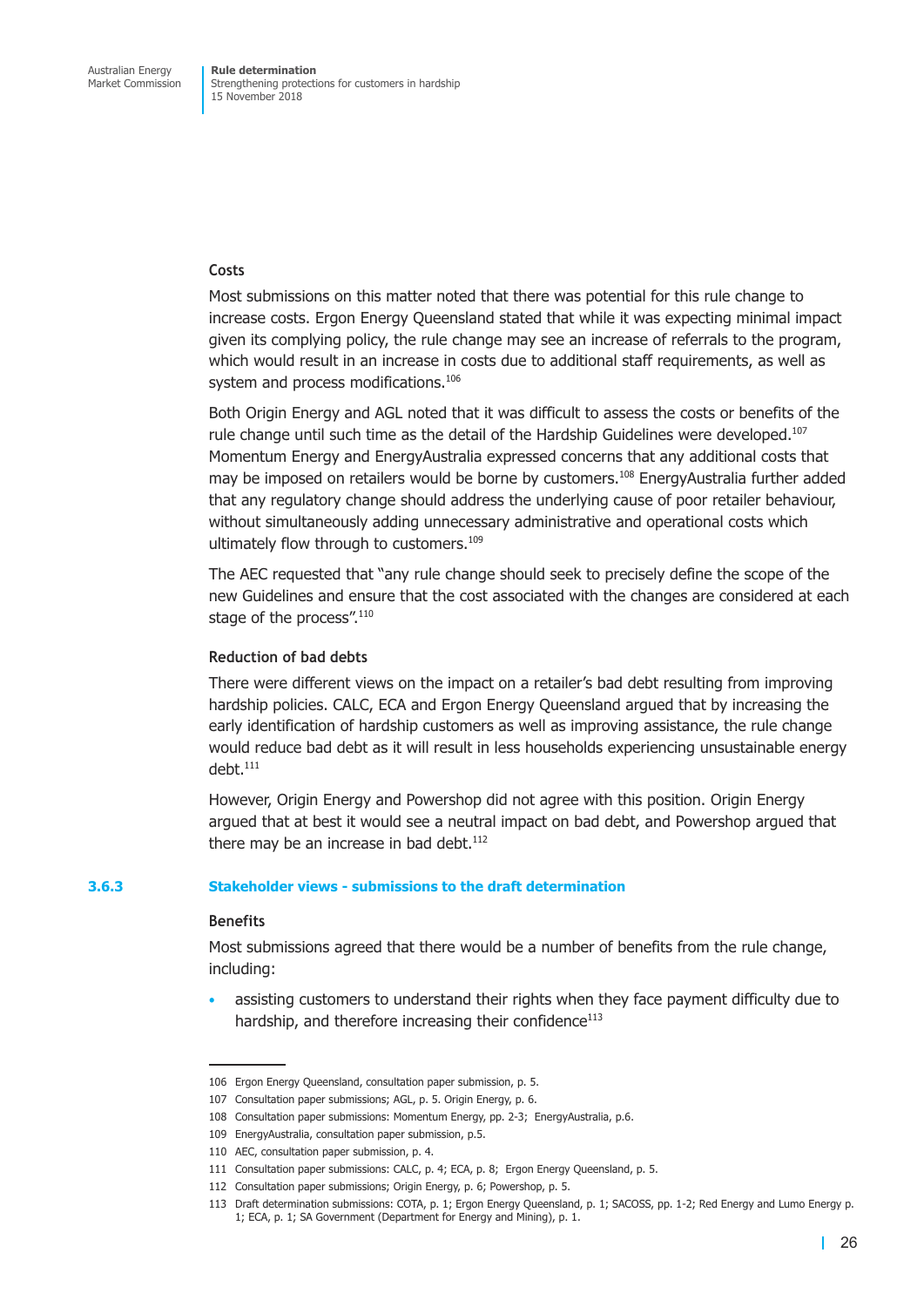- creating consistency across retailers in delivering information to consumers $114$
- improving transparency<sup>115</sup>
- improving the AER's ability to monitor compliance and enforce breaches $^{116}$
- fewer complaints to Ombudsman $117$ .

Uniting Communities concluded that it agreed "that the draft rule determination is in the long term (and also the shorter term) interest of consumers".<sup>118</sup>

### **Costs**

There was limited discussion in submissions to the draft determination on the costs of the rule change. However, Red Energy and Lumo Energy expressed concern that having consistency across retailer hardship policies "may simply shift the AER's monitoring and enforcement costs to retailers, who have to make significant changes to systems and processes to comply with a prescribed approach".<sup>119</sup>

However, both EWON and the South Australian Government agreed with the Commission's draft decision that considerable additional compliance costs would not be anticipated from the rule change.<sup>120</sup> As stated by EWON any costs associated with the rule change "will only be incurred if retailers need to take additional actions or system changes to meet their current obligations".<sup>121</sup> In EWON's view the rule change will provide "a level of assurance that retailers cannot operate in a manner which avoids the cost of providing adequate affordability support to their customers".<sup>122</sup>

### <span id="page-34-0"></span>**3.6.4 Findings**

The Commission agrees with the AER and stakeholders that the benefits resulting from the rule change include:

- a more efficient approach for the AER to exercise its powers under the NERL in order to improve hardship policies
- ensuring customers and their advocates understand their entitlements under the hardship policy for all retailers
- providing retailers and consumer groups with the opportunity to have their say in the development of the Hardship Guidelines through the retail consultation procedure
- improving the AER's ability to monitor and enforce hardship policies.

<sup>114</sup> Draft determination submissions: AGL, p. 1; Ergon Energy Queensland, p. 1; SACOSS, pp. 1-2; Origin Energy, p. 1; Powershop, p. 1; ECA, p. 1; Pooled Energy, p.1; PIAC, p. 1; EWOQ, p. 2; SA Government (Department for Energy and Mining), p. 1.

<sup>115</sup> AGL, draft determination submission, p. 1.

<sup>116</sup> Draft determination submissions: Origin Energy, p. 1; ECA, p. 1; EWOQ, p. 2; SA Government (Department for Energy and Mining), p. 1.

<sup>117</sup> EWOSA, draft determination submission, p 1.

<sup>118</sup> Uniting Communities, draft determination submission, p. 4.

<sup>119</sup> Red Energy and Lumo Energy, draft determination submission, p. 2.

<sup>120</sup> SA Government, Energy and Technical Regulation Division, draft determination submission, p. 2.

<sup>121</sup> EWON, draft determination submission, p. 3.

<sup>122</sup> ibid.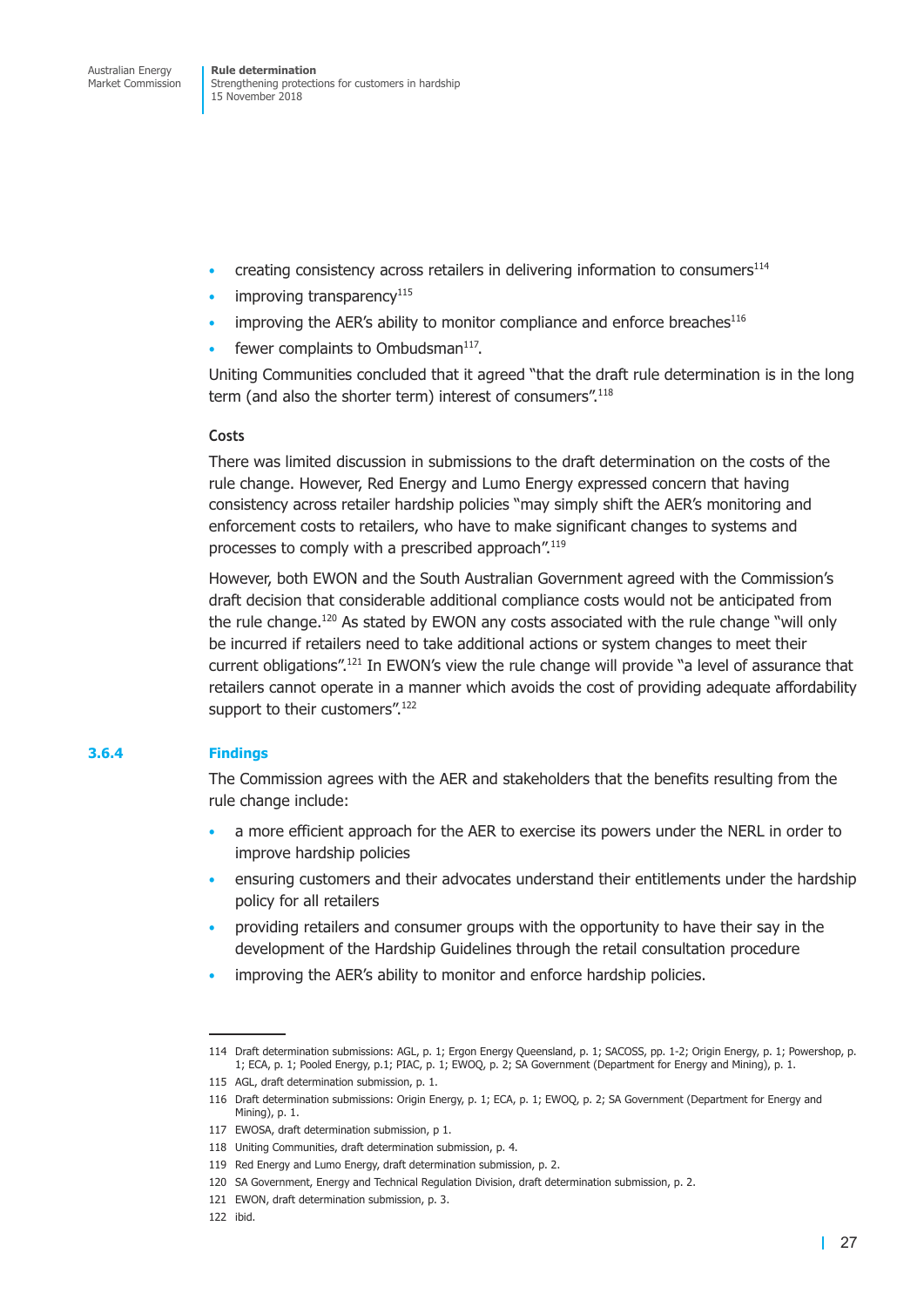<span id="page-35-0"></span>No data was provided by retailers on costs that would arise from the changes to hardship policies through the Hardship Guidelines. As noted throughout this determination, the Commission's view is that the final rule does not provide the AER with any additional powers. Rather, the rule creates a more efficient and consistent approach for the AER to exercise its powers. Therefore, the Commission finds that any costs associated with the outcomes of the Hardship Guidelines are costs that relate to retailers giving effect to their requirements under the NERL. The Commission considers there would be minimal cost impacts for those retailers who already comply with the NERL and who provide adequate support for customers facing payment difficulties due to hardship.

With regards to bad debt, the ACCC has reported that providing hardship assistance to more customers may increase a retailer's costs, however it considers that, ultimately, "improved assistance will reduce that retailer's costs (particularly in relation to bad debt) and also costs to the community, as fewer consumers will face difficult financial situations".<sup>123</sup> The ACCC also notes that while retailers must operate their businesses efficiently, they "must also comply with the energy laws which place significant emphasis on the retailers' role to ensure consumers in hardship are assisted and disconnection is avoided".<sup>124</sup>

The Commission does not believe there is evidence to support claims of increased bad debt. While better identification processes may see more customers identified as being in hardship, improved assistance processes should see more consumers successfully participating in and exiting hardship programs. For retailers with current and effective programs there is no indication that this rule change will increase their levels of bad debt.

The Commission finds the benefits of this rule change outweigh any potential costs that might be borne by a retailer and its customer base. This is because the NERL has established a role for retailers in providing assistance to customers in hardship, and the Hardship Guidelines are just a mechanism that will assist retailers in meeting the standards set by the NERL.

### 3.7 Transitional arrangements

The Commission has developed transitional arrangements to require that retailers amend their current policies to comply with the Hardship Guidelines.

### **3.7.1 The AER's view**

The AER did not propose any transitional arrangements in the rule change request.

### **3.7.2 Stakeholder views - submissions to the consultation paper**

There was limited feedback on the concept of transitional arrangements from stakeholder submissions. Views ranged from ensuring retailers submit their updated policies without delay (CALC and PIAC) to needing at least 12 months to allow for system and process

<sup>123</sup> ACCC. 2018, Restoring electricity affordability and Australia's competitive advantage - Retail Electricity Pricing Inquiry - Final *Report*, June 2018, ACCC, Canberra, p. 312.

<sup>124</sup> ibid.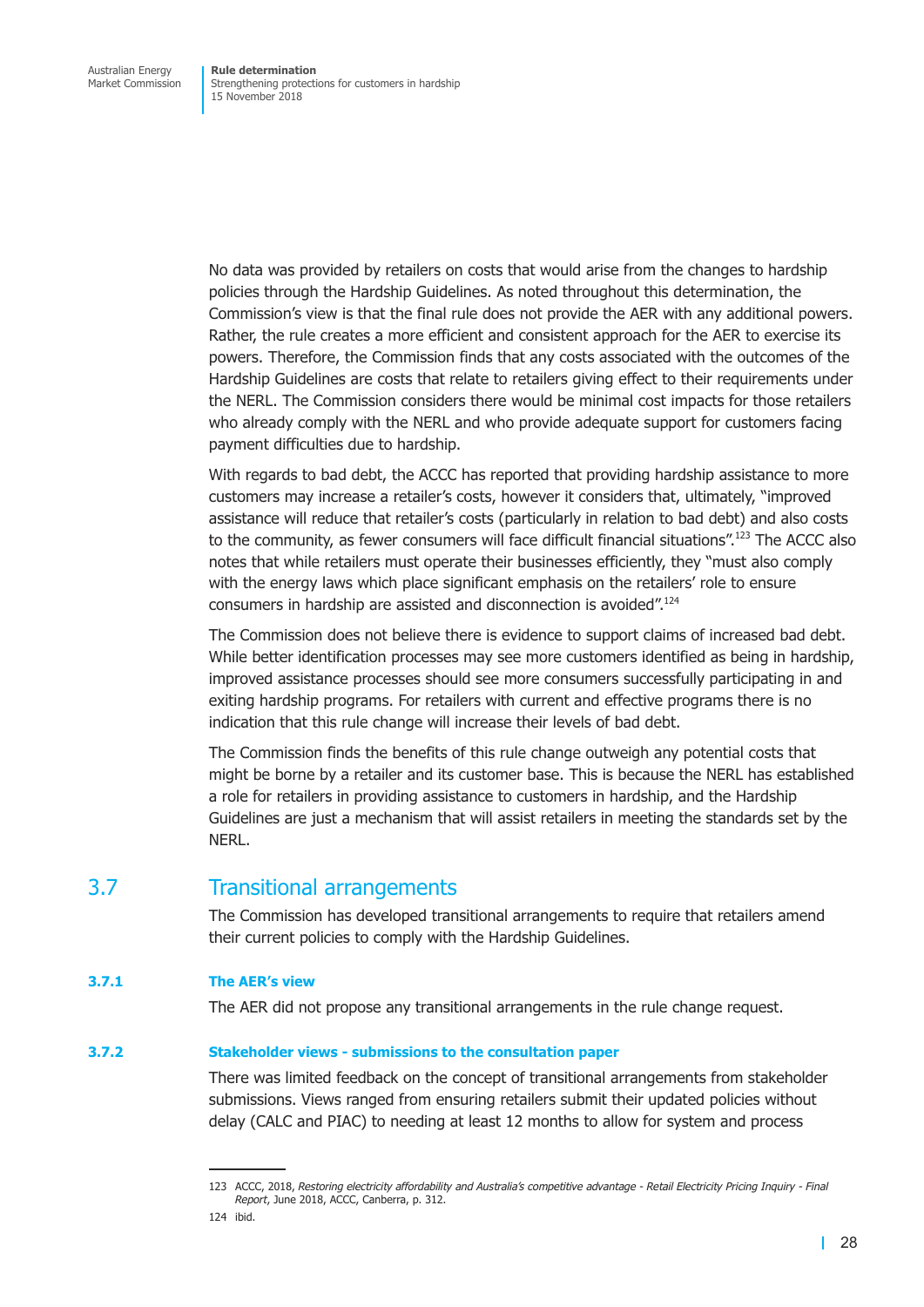updates to be completed (Ergon Energy Queensland). <sup>125</sup> Powershop requested a six month transition and QCOSS, Momentum Energy and ActewAGL advocated for a reasonable timeframe for implementation, with further consultation required prior to the AER making transitional arrangements. 126

### **3.7.3 Stakeholder views - submissions to the draft determination**

Most submissions to the draft determination on the transitional arrangements supported the Commission's draft decision on the proposed timings. EWON, PIAC, SACOSS, EWOQ and EWOSA supported the proposed timeframes. However, EWOSA also noted that for the AER to publish its guidelines by April 2019, it needs to "ensure enough opportunity for robust consultation to take place during the development of the Hardship Guidelines". 127

Origin Energy expressed concern over the timings outlined in the Commission's draft decision. In their view such a timeframe will not deliver the desired improvements as they are too short to be meaningful.<sup>128</sup> Origin Energy further noted that the ESC provided a longer window for the PDF than that in the draft rule, and retailers have struggled to meet the ESC's timeframe.<sup>129</sup> Origin Energy urged the Commission to consult with the AER on a more realistic timeframe. 130

Powershop also requested that the Commission review the proposed timeframes. It believes that that retailers should be given three months from the date the AER publishes the Hardship Guidelines to update their policies, because in their view, the "challenges faced by new and incumbent participants are quite often the same and should not be differentiated".<sup>131</sup> It also argued that implementation should be three months as retailer system changes can take in excess of this, and that the AER should be given three months to approve updated policies. 132

### **3.7.4 Findings**

The Commission's findings on the need for and timing of transitional arrangements is outlined below.

### **Need for transitional arrangements**

Currently, all retailers who have retailer authorisation have approved policies in place. To compel retailers who already have approved policies in place to resubmit policies to the AER in accordance with the Hardship Guidelines, the Commission finds that transitional arrangements are required. This will enable policies to be updated and submitted in a timely and efficient way. The final rule provides transitional arrangements that require any retailer

<sup>125</sup> Consultation paper submissions: CALC, p. 4; PIAC, p. 8; Ergon Energy Queensland, p. 5.

<sup>126</sup> Consultation paper submissions: Powershop, p. 4; Momentum Energy, p. 2; QCOSS, p. 11; ActewAGL, p. 4.

<sup>127</sup> Draft determination submissions; EWON, p. 3; PIAC; p. 1; SACOSS, p. 3; EWOQ, p. 2; EWOSA, p 2.

<sup>128</sup> Origin Energy, draft determination submission, p. 3.

<sup>129</sup> ibid.

<sup>130</sup> ibid.

<sup>131</sup> Powershop, draft determination submission, p. 1.

<sup>132</sup> ibid.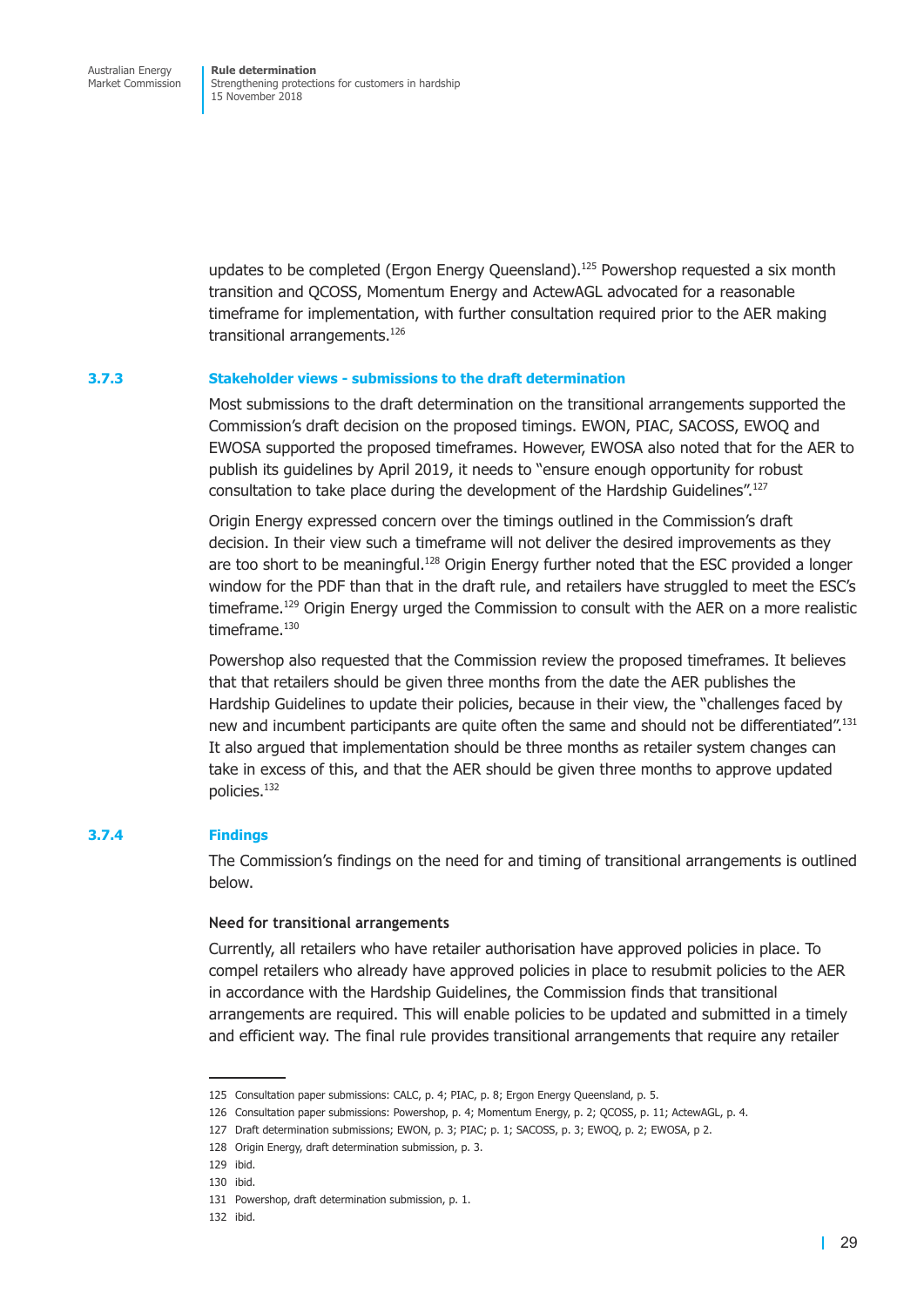with an approved hardship policy to submit a new policy to the AER that contains the matters specified in the Hardship Guidelines and also includes clear and specific statements of the actions the retailer will take to meeting the minimum requirements under the NERL.

### **Timing of transitional arrangements**

Given the importance of improving protections for customers facing hardship, the final rule requires that the AER have its Hardship Guidelines in place by April 2019. The Commission has consulted with the AER on this timeframe, and the AER agrees that this is sufficient time to develop hardship guidelines, while ensuring robust stakeholder engagement.

A majority of retailer submissions noted the adequacy of their policies and hardship programs. Given that the Hardship Guidelines will only be giving effect to the minimum requirements under the NERL, complying retailers should not have to make material changes to their internal processes. Rather, their policies will need to be updated to outline in a more consistent and transparent way the work they already do. In the Commission's view this means that current retailers do not face the same challenges in updating their policy, as a new retailer might when developing a new policy.

Further, as retailers will be involved in the development of the Hardship Guidelines during the retail consultation procedure, the types of information that will be required in the new hardship policies should be understood by the time the Hardship Guidelines are finalised.

From this, the Commission considers that, following publication of the Hardship Guidelines, retailers should have two months to prepare and submit an updated customer hardship policy to the AER for approval.

This timing will mean retailers must have their updated policies submitted to the AER by 2 June 2019. The Hardship Guidelines may contain further information relating to processes and timeframes for approval of hardship policies. Once updated, the AER must approve a hardship policy no later than 2 August 2019.

As noted above, as there should be minimal changes to internal processes for already complying retailers, the Commission finds that two months will be sufficient for a current retailer to implement its updated policy once approved by the AER. Therefore, current retailers must have their approved policies implemented no later than 2 October 2019.

### **Amendments to final rule**

As part of its preparation of the final rule, the Commission concluded that the wording in the transitional arrangements could be strengthened. Therefore, the final rule has been redrafted to clarify that the transitional arrangements do not grandfather a retailer's approved updated hardship policy. This will ensure that all retailers comply with rule 75B(2) after the AER subsequently amends the Hardship Guidelines after the first such guidelines is published on 1 April 2019.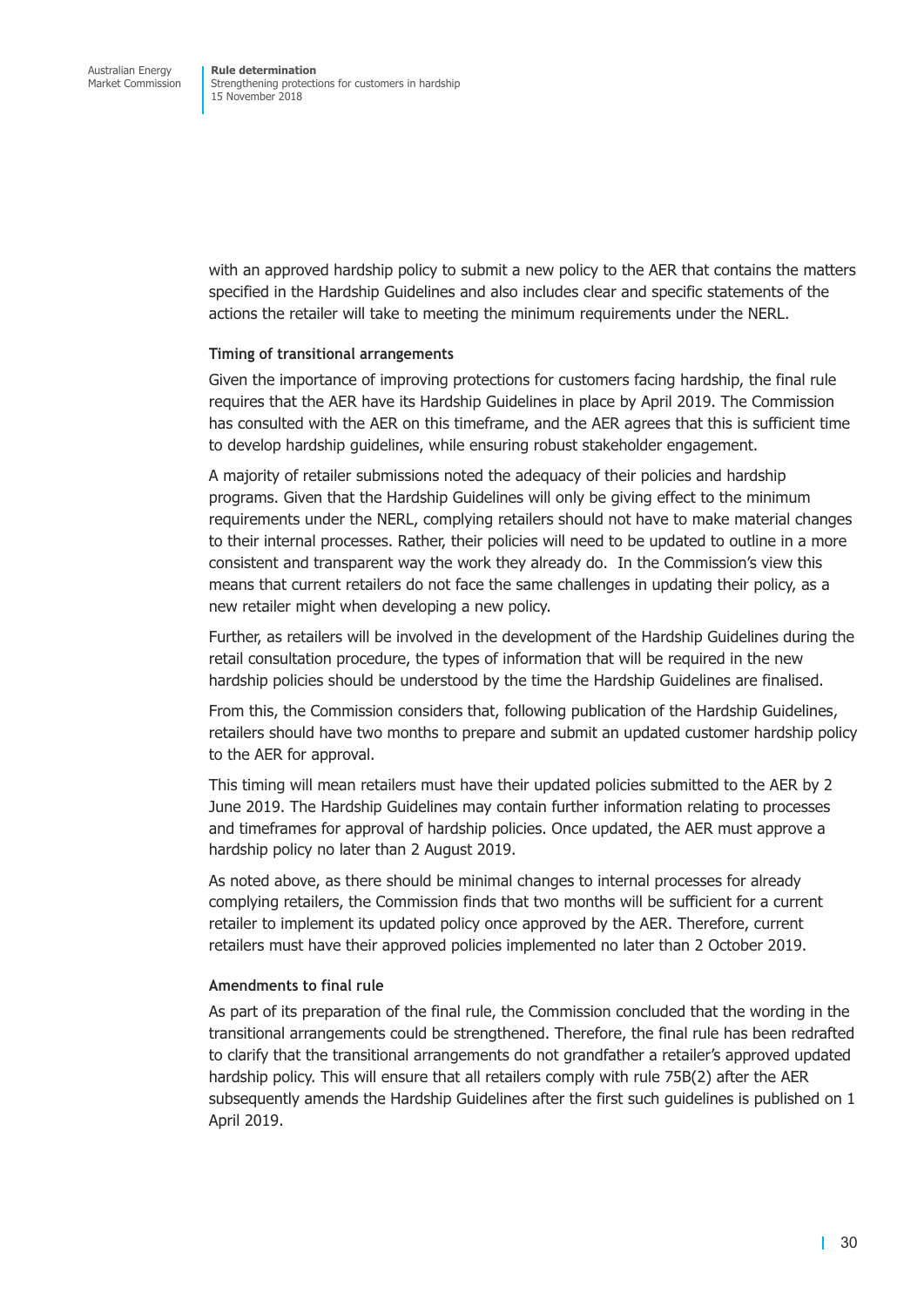## <span id="page-38-0"></span>3.8 Enforceability and civil penalty provisions

The Commission cannot create new civil penalty provisions. However, it may recommend to the COAG Energy Council that new or existing provisions of the NERR be classified as civil penalty provisions.

### **3.8.1 The AER's view**

In its request for a rule change, the AER stated that a single, enforceable guideline would improve the quality of hardship policies as well as improve its ability to monitor and enforce retailers' obligations under the NERL and the NERR. It argued that the proposed rule be a civil penalty provisions due to the current issues it is observing with the implementation of hardship policies as well as the importance of these protections for energy consumers.

### **3.8.2 Stakeholder views - submissions to the consultation paper**

The ECA, EWON, CALC and PIAC all agreed with the AER that the guidelines should be enforceable and the rule be a civil penalty provision. <sup>133</sup> In their view this would help ensure that retailers apply the guidelines in a consistent way to provide support for all consumers experiencing financial difficulty. EWON said "[e]qual financial support protections for all customers who experience financial hardship cannot be achieved unless the hardship guidelines are enforceable".<sup>134</sup> PIAC supports the enforceability of the Hardship Guidelines "to help ensure that retailers apply the guidelines consistently and that all consumers experiencing financial difficulty have equal recourse to support and protection informed by those guidelines". 135

Red Energy and Lumo Energy, Aurora Energy, Momentum Energy and the AEC all took the view that civil penalties were not required for the rule change as the NERL and the NERR already contain civil penalties for breaches of hardship policies. <sup>136</sup> Origin Energy went on to state that it does not believe "that a civil penalty is proportionate for breaches of this provision". <sup>137</sup> Powershop added that in its view civil penalty provisions do not necessarily drive better outcomes for customers, but rather, they have the potential to limit innovation and personalised customer assistance. 138

Both QCOSS and SACOSS agreed that the Hardship Guidelines be enforceable, but both argued that there was no need to make the rule a civil penalty provision as there are adequate provisions under the NERL for civil penalty provisions relating to hardship.<sup>139</sup> ActewAGL said that "[t]he only aspect of the rule that should be made a civil penalty provision is the requirement for a retailer to have a policy, approved by the AER, within 3 months of a retailer authorisation being granted". 140

<sup>133</sup> Consultation paper submissions: ECA, p. 7; EWON, p. 5; CALC, p. 3, PIAC, p. 8.

<sup>134</sup> EWON, consultation paper submission, p.5.

<sup>135</sup> PIAC, consultation paper submission, p. 8.

<sup>136</sup> Consultation paper submissions: Red Energy and Lumo Energy, p. 8, Aurora Energy, p. 2; Momentum Energy, p. 2; AEC, p. 3.

<sup>137</sup> Origin Energy, consultation paper submission, p. 7.

<sup>138</sup> Powershop, consultation paper submission, p. 4.

<sup>139</sup> Consultation paper submissions: SACOSS, p. 11; QCOSS, p. 11.

<sup>140</sup> ActewAGL, consultation paper submission, p. 4.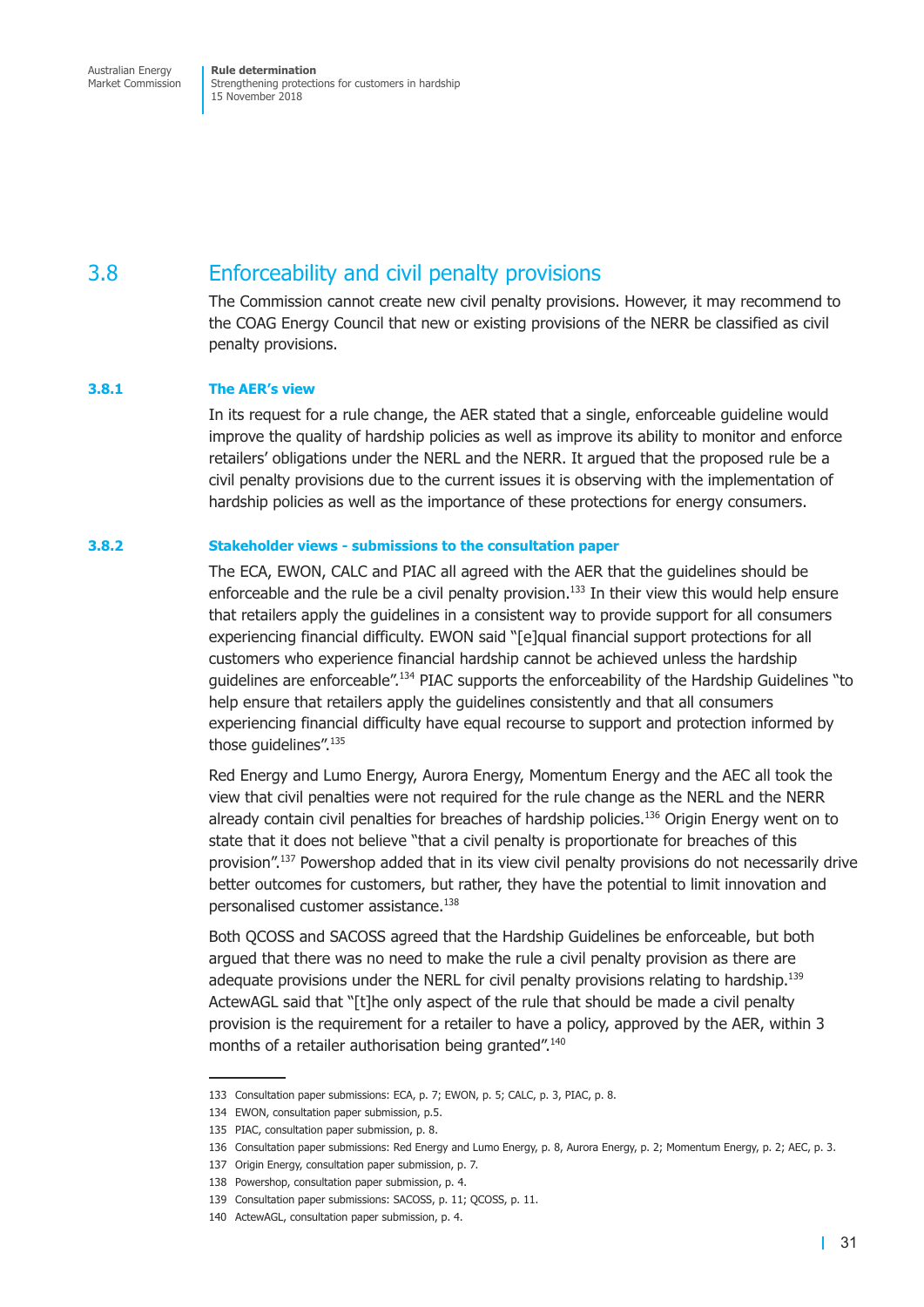### **3.8.3 Stakeholder views - submissions to the draft determination**

EWOSA, SACOSS, EWOQ and COTA supported the Commission's draft decision to jointly recommend with the AER that certain aspects of the draft rule be civil penalty provisions.<sup>141</sup> However, Origin Energy, and Red Energy and Lumo Energy continued to express concern over the draft decision.<sup>142</sup>

Origin Energy is concerned by the application of civil penalties for breaches of the new rule given the short timeframes to develop and implement the update policies.<sup>143</sup> Red Energy and Lumo Energy argued that the AER should utilise is powers under section 43(3) of the NERL to require a retailer to review and submit its hardship policy in accordance with the Hardship Guidelines. In their view, this would then be subject to existing civil penalty provisions, and remove the requirement for the AER and Commission to jointly recommend that the new rule be a civil penalty provision.

EWON expressed concern over the Commission's draft decision to limit the recommendation on civil penalties to only apply when a retailer submits its policy to the AER. In their view this seems to counter the accumulated evidence that the current regime is not effective.<sup>144</sup> EWON requested that the Commission reconsider this aspect of its draft determination. 145

### **3.8.4 Findings**

Under the NERL, the following requirements are currently civil penalty provisions:

- submit a hardship policy for approval by the AER within three months of being granted retailer authorisation (section 43(2)(a))
- publish an approved policy (section 43(2)(b))
- maintain and implement an approved customer hardship policy (section 43(2)(c))
- vary a policy as directed by the AER, submit the varied policy to the AER for approval, publish the varied policy and maintain and implement the varied policy (section 45(3)(b))
- offer and apply payment plans for hardship customers and other residential customers experiencing payment difficulty (section 50).

The Commission finds that, because a failure to implement a hardship policy that has been approved by the AER is already a civil penalty provision, it would be duplicative and unnecessary to recommend the rule for the AER to develop binding guidelines be a civil penalty provision. Further, part of the rule places an onus on the AER to develop the guideline. There would be no benefit for the entire rule be a civil penalty provision.

The Commission notes that a benefit of the proposed rule change, as outlined in [section](#page-34-0) [3.6.4,](#page-34-0) is improved monitoring of retail policies which will improve the ability of the AER to enforce any breaches of section  $43(2)(c)$  of the NERL. This will ensure that the current

<sup>141</sup> Draft determination submissions: EWOSA, p. 2; SACOSS, p. 2; EWOQ, p. 2; COTA, p. 2.

<sup>142</sup> Draft determination submissions: Origin Energy, p. 3; Red Energy and Lumo Energy, p. 4.

<sup>143</sup> Origin Energy, draft determination submission, p. 3.

<sup>144</sup> EWON, draft determination submission, p. 3.

<sup>145</sup> ibid.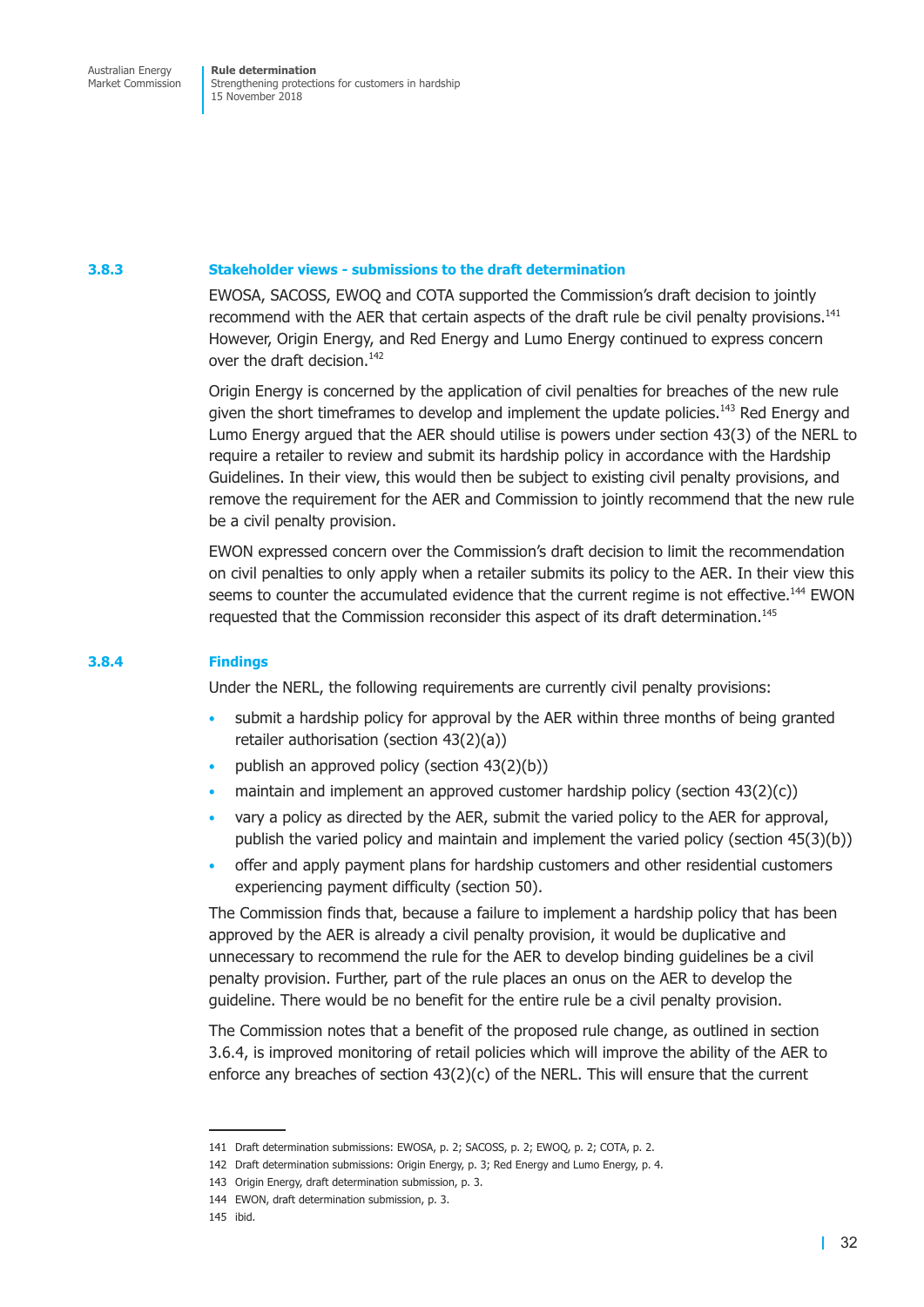<span id="page-40-0"></span>penalty regime under the NERL can be adequately utilitised, without the need for this rule change to be a civil penalty in its entirety.

### **Civil penalty for existing retailers**

The final rule requires that current and new retailers submit a new policy to the AER that contains the matters specified in the Hardship Guidelines. The current civil penalty provisions under the NERL are not linked to the minimum requirements that a retailer's hardship policy must contain.

In the Commission's view there is potential detriment to consumers if both new and current retailers do not comply with the requirement that their hardship policies contain, as a minimum, the matters specified in the Hardship Guidelines.

Therefore, the Commission finds that the new rule requiring retailers to submit hardship policies initially or following an amendment by the AER to the Hardship Guidelines should be made a civil penalty provision. Once a retailer has a policy that has been approved as containing the matters specified by the Hardship Guidelines, the AER will be able to rely on existing civil penalty provisions under sections 43 and 50 of the NERL should a retailer fail to maintain and implement a policy.

### **Civil penalty for new retailers**

The final rule also contains a requirement that a new retailer must submit a policy complying with the Hardship Guidelines, the standardised statements, and containing clear statements of how the retailer will meet the minimum requirements within three months of receiving retailer authorisation.<sup>146</sup>The final rule requires new retailers to implement and publish their customer hardship policy as soon as possible after approval. The Commission finds that this should be a civil penalty provision $147$  given the lack of incentive in the law for a retailer to have an approved policy in place. This gap in the NERL is discussed further in [section](#page-42-1) 3.11.

### 3.9 Victoria's Payment Difficulty Framework

There was commentary in several submissions to the consultation paper and draft determination relating to the ESC's new PDF in Victoria. 148

### **3.9.1 The AER's view**

The AER did not discuss the PDF in its rule change request.

### **3.9.2 Stakeholder views - submissions to the consultation paper**

Several submissions noted the work of the ESC in its PDF and suggested the AER reflect this in its Hardship Guidelines. Powershop said it "supports the AER in providing a guideline to ensure consistency, provided that it is harmonised with the [PDF]".<sup>149</sup> PIAC said it

<sup>146</sup> New rule 75B(i)

<sup>147</sup> New rule 75B(2).

<sup>148</sup> ESC, 2017, *Payment difficulty framework - Final decision,* 10 October 2017, ESC, Victoria.

<sup>149</sup> Powershop, consultation paper submission, p. 2.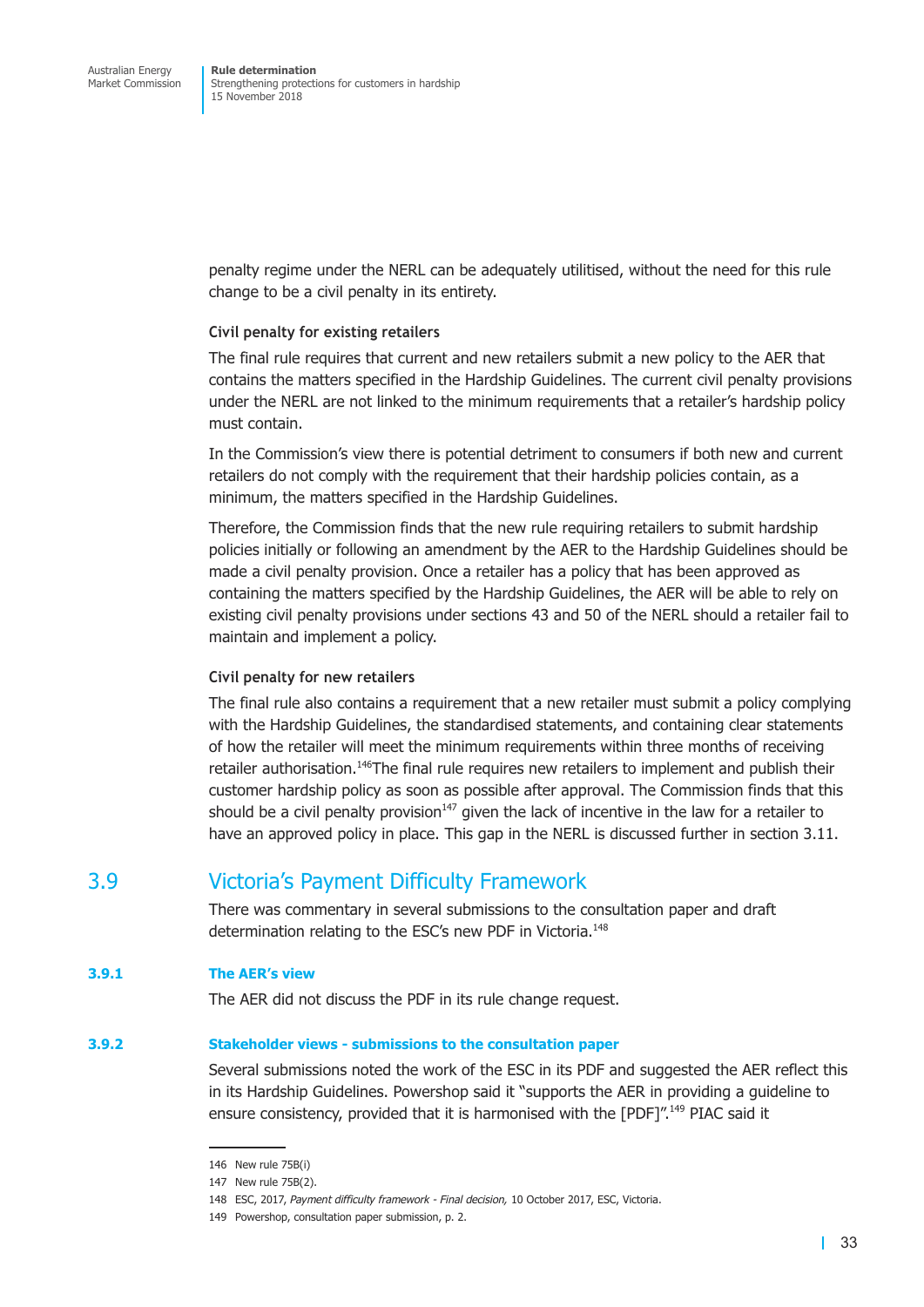<span id="page-41-0"></span>"recommends that any binding Hardship Guidelines be consistent with the structure and principles of the Victorian Essential Services Commission Payment Difficulty Framework, and focus on consumer outcomes based upon their entitlements to minimum supports and protections." SACOSS added that it "supports the AER consulting with the ESC Vic around its approach to identifying customers in hardship".<sup>150</sup>

With regards to the costs of the rule change Powershop said "[c]reating a different set of requirements in the guideline which do not align with the PDF will introduce additional costs for retailers". PIAC noted "that most retailers operate in Victoria and the major jurisdictions of the National Energy Market (NEM), and consistency with the PDF would result in significant savings through greater administrative simplicity". 151

The AEC and EnergyAustralia used the PDF as an example of the potential costs that could be associated with significant changes to hardship policies. 152

### **3.9.3 Stakeholder views - submissions to the draft determination**

Both CALC and PIAC again recommended that the Commission make specific reference to the PDF and the benefits it will achieve.<sup>153</sup> CALC noted that, in its view, the PDF "recognises all residential electricity and gas customers are at risk of payment difficulty and should have an entitlement to timely assistance to overcome payment difficulty that is tailored to their circumstances". <sup>154</sup> Powershop also recommended that the AER consider the PDF when developing the Hardship Guidelines. 155

### **3.9.4 Findings**

The Commission notes that the PDF is designed to assist customers in accessing programs that help them repay their energy debts. However, it also notes that retailers are not required to implement the new framework until 1 January 2019. Therefore, the Commission is not able to assess the costs and benefits of the new framework.

The Commission supports Hardship Guidelines that provide clear statements of what customers can expect under the policy, while also providing retailers with flexibility in how they implement their policies. In the Commission's view, it would be for the AER to determine if elements of the PDF are consistent with the NERL and should be reflected in the Hardship Guidelines.

### 3.10 Conclusions

The Commission considers that the final rule will assist the AER in more effectively exercising its powers under the NERL to improve retailer hardship policies.

<sup>150</sup> SACOSS, *Effectiveness of Supports for Customers Experiencing Payment Difficulties - Strengthening protections for customers under the NECF - SACOSS Report*, June 2018, SACOSS, Adelaide, p. 48.

<sup>151</sup> Powershop, consultation paper submission, p. 5.

<sup>152</sup> Consultation paper submissions; AEC, p. 5; EnergyAustralia, p. 5.

<sup>153</sup> Draft determination submissions: CALC, p. 1; PIAC pp. 2-3.

<sup>154</sup> CALC, draft determination submission, p. 1.

<sup>155</sup> Powershop, draft determination submission, p. 1.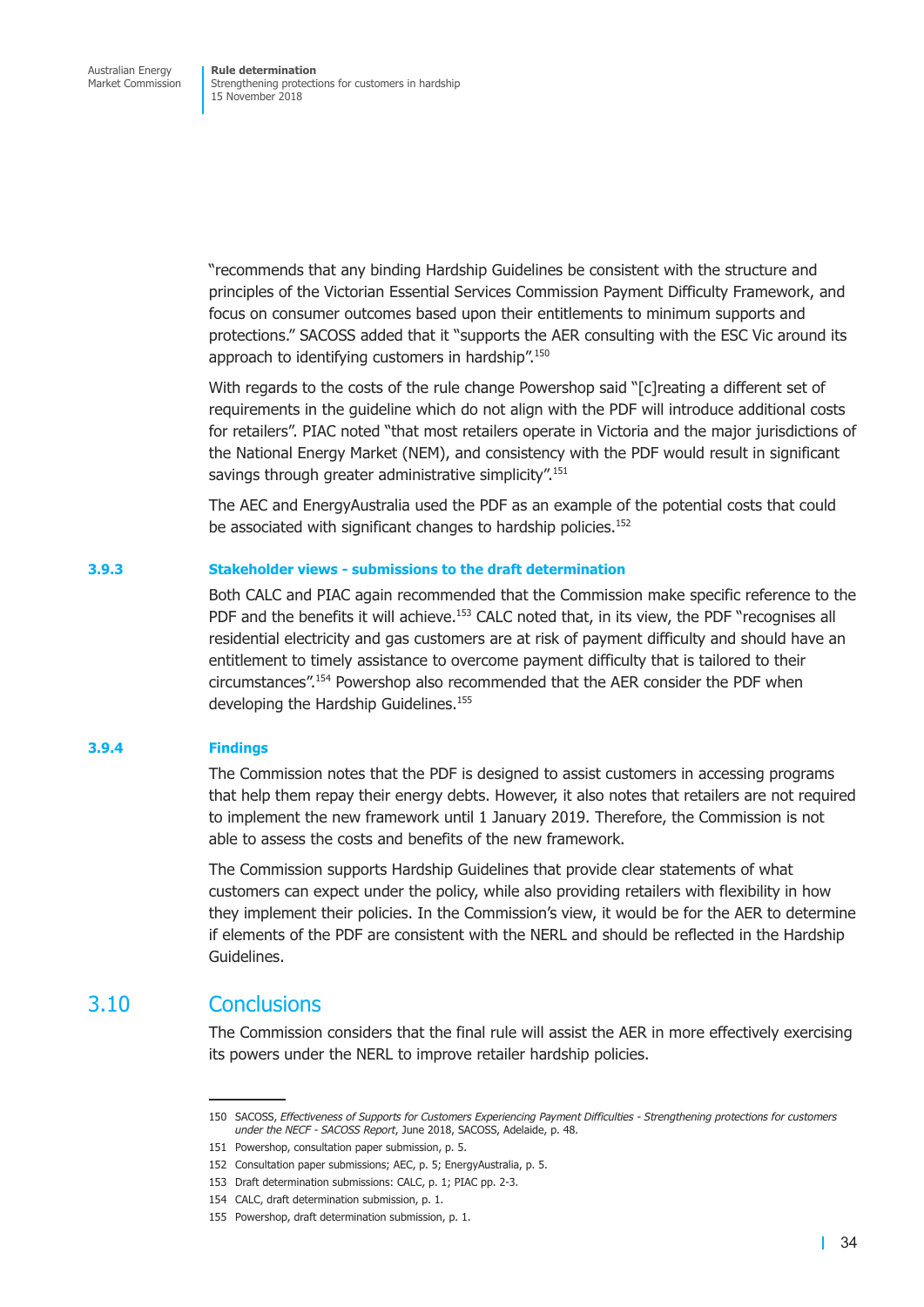<span id="page-42-0"></span>In the Commission's view, the creation of binding Hardship Guidelines will facilitate retailers meeting their minimum obligations under the NERL. By producing improved hardship policies that are transparent and consistent, consumers and their advocates will be better able to understand and access the support they need to manage their electricity bills when they are in hardship.

The Commission is of the view that the final rule, which is a more preferable rule, appropriately enhances the existing requirements on retailers under the NERL in relation to customers facing payment difficulty due to hardship, while also allowing the flexibility to enable retailers to provide a hardship program that suits their customers' needs.

The Commission also considers there should be minimal cost impacts for already complying retailers who offer adequate protections to customers in hardship. The Commission has allowed transitional periods in the final rules for retailers who already have in place an approved hardship policy.

The Commission considers the final rule in this format to be in the long-term interests of consumers in relation to the quality of energy services and consumer protections and as a result, it will, or is likely to, better contribute to the achievement of the NERO.

### <span id="page-42-1"></span>3.11 Recommended law change

Currently, the NERL requires that a retailer must submit its proposed hardship policy within three months of receiving its retailer authorisation. There is no timeframes set for when a retailer must have an approved policy in place. No other provision of the NERL allows a retailer to develop policies and programs after retailer authorisation.

Currently, unless there is agreement between the AER and the retailer as to the form and contents of a hardship policy, the policy may never be approved. This creates a gap where a new retailer:

- could take on customers and bill them for energy used
- submit a policy to the AER but could have no policy in place for an indefinite period
- not be in breach of any provisions under the NERL and therefore there is no potential enforcement options.

To remove this gap, the Commission has included in the final rule and transitional provisions a requirement that current retailers must have a hardship policy approved by the AER within six months of submitting the policy to the AER. Under section 49 of the NERL the Commission is able to make rules with respect to the submission, approval and implementation of customer hardship policies. The final rule also requires that new retailers must have an approved policy in place as soon as practicable after receiving approval from the AER, given they are required to submit a hardship policy that complies with the Hardship Guidelines.

However, this approach still places a customer of a new retailer who is facing payment difficulties at risk as that new retailer may not have a policy in place within a undefined period of time after gaining authorisation. To address the current gap in the NERL the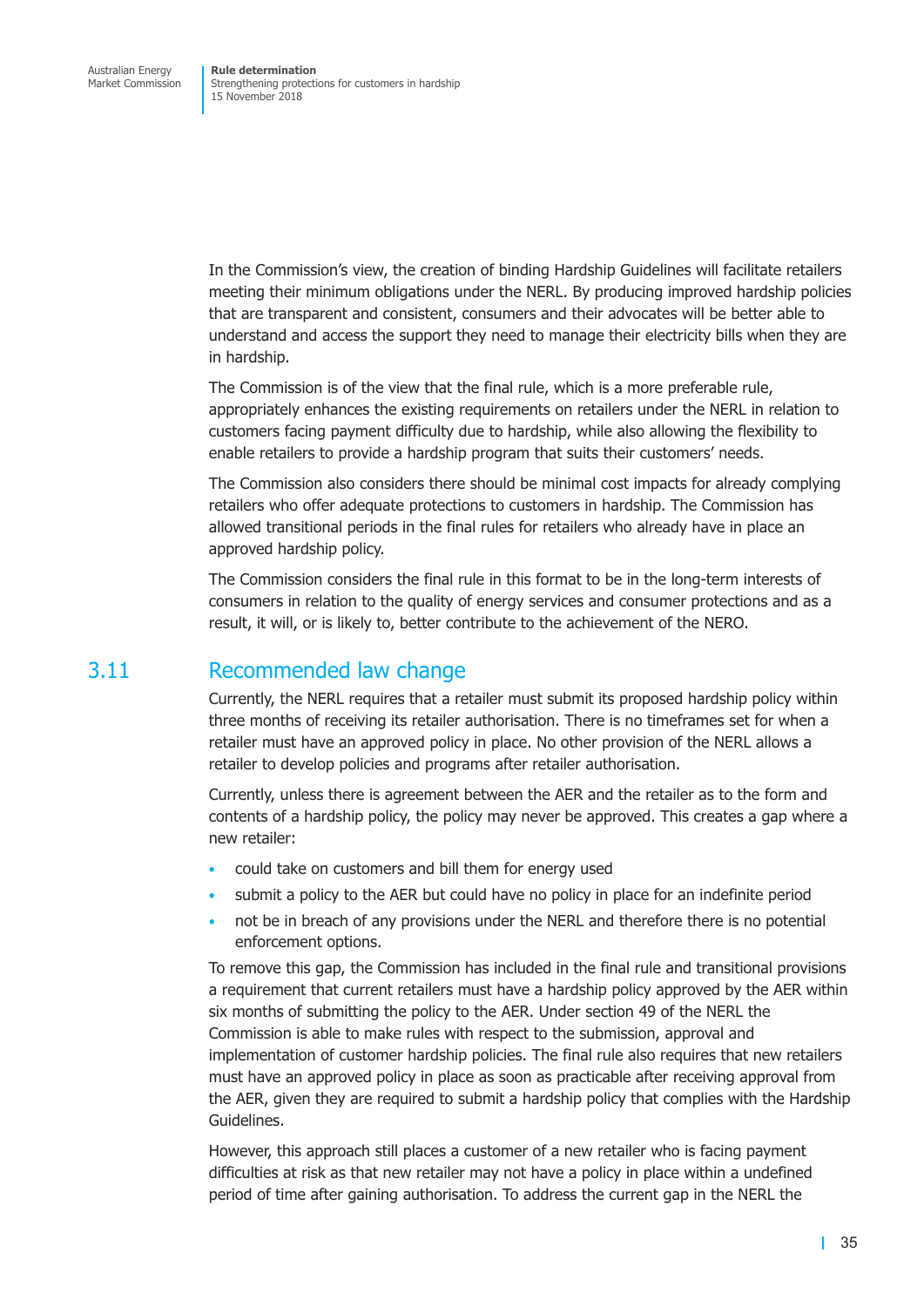Commission proposed that a law change should be made to require that a retailer must have an approved policy in place before it can receive retailer authorisation.

### **3.11.1 Stakeholder views**

CALC, SACOSS, EWOQ and Simply Energy expressed strong support for the Commission's proposal to recommend a change to the NERL to address this gap. <sup>156</sup> As noted by CALC, it is unacceptable that a household experiencing payment difficulty could find themselves in circumstances where their newly authorised retailer does not have measures in place to provide the assistance prescribed in law and rules.<sup>157</sup> Simply Energy stated that "[h]ouseholds need energy for heating, cooking, lighting and everyday living...Simply Energy considers that having an approved hardship policy is an imperative consumer safeguard that all authorised retailers should have in place". 158

### **3.11.2 Findings**

To ensure that appropriate consumer protections are in place for customers of a new retailer once that retailer commences operation, the Commission will recommend to COAG Energy Council that section 43(2) of the NERL be amended such that a retailer must have an approved policy in place before it can receive retailer authorisation.

<sup>156</sup> Draft determination submissions: CALC, p. 2; SACOSS, p. 3; EWOQ; p. 3; Simply Energy p. 2.

<sup>157</sup> CALC, draft determination submission, p. 3.

<sup>158</sup> Simply Energy, draft determination submission, p. 2.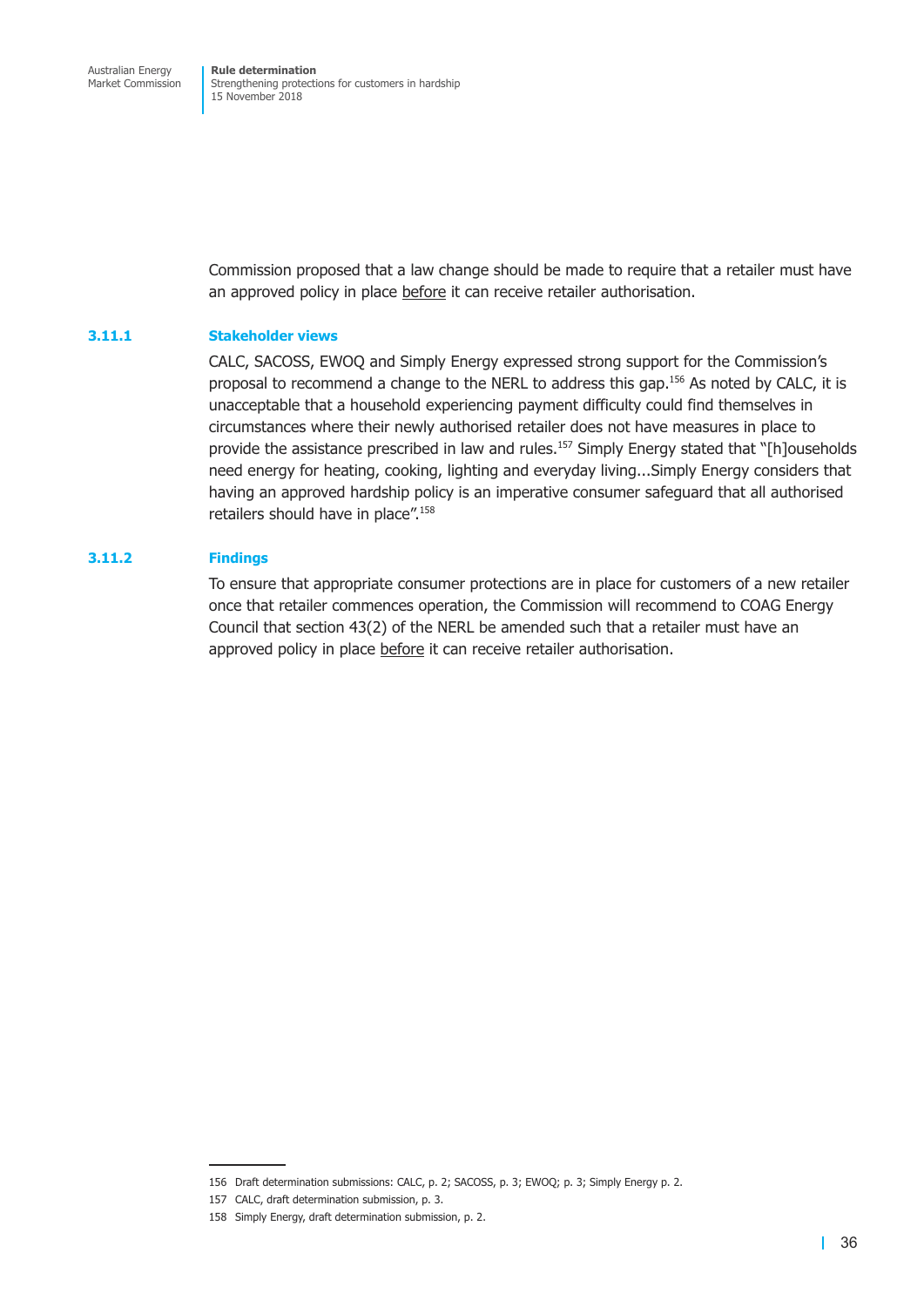# <span id="page-44-0"></span>ABBREVIATIONS

| <b>ACCC</b>                | Australian Competition and Consumer Commission     |
|----------------------------|----------------------------------------------------|
| <b>AEC</b>                 | Australian Energy Council                          |
| <b>AEMC</b>                | Australian Energy Market Commission                |
| <b>AER</b>                 | Australian Energy Regulator                        |
| <b>CALC</b>                | <b>Consumer Action Law Centre</b>                  |
| <b>COAG</b>                | <b>Council of Australian Governments</b>           |
| Commission                 | See AEMC                                           |
| <b>COTA</b>                | Council of the Ageing                              |
| <b>ECA</b>                 | Energy Consumers Australia                         |
| <b>ECC</b>                 | Ethnic Communities' Council of NSW                 |
| <b>ESC</b>                 | <b>Essential Service Commission</b>                |
| <b>EWON</b>                | Energy and Water Ombudsman NSW                     |
| <b>EWOQ</b>                | Energy and Water Ombudsman Queensland              |
| <b>EWOSA</b>               | Energy and Water Ombudsman South Australia         |
| <b>EWOV</b>                | Energy and Water Ombudsman Victoria                |
| <b>Hardship Guidelines</b> | <b>Customer Hardship Policy Guidelines</b>         |
| <b>NECF</b>                | National Energy Customer Framework                 |
| <b>NERL</b>                | National Energy Retail Law                         |
| <b>NERO</b>                | National energy retail objective                   |
| <b>NERR</b>                | National Energy Retail Rules                       |
| <b>NGR</b>                 | <b>National Gas Rules</b>                          |
| <b>PDF</b>                 | Payment Difficulties Framework                     |
| <b>PIAC</b>                | Public Interest Advocacy Centre                    |
| <b>QCOSS</b>               | Queensland Council of Social Services              |
| <b>SACOSS</b>              | South Australian Council of Social Services        |
| <b>SAFCA</b>               | South Australian Financial Counsellors Association |
|                            |                                                    |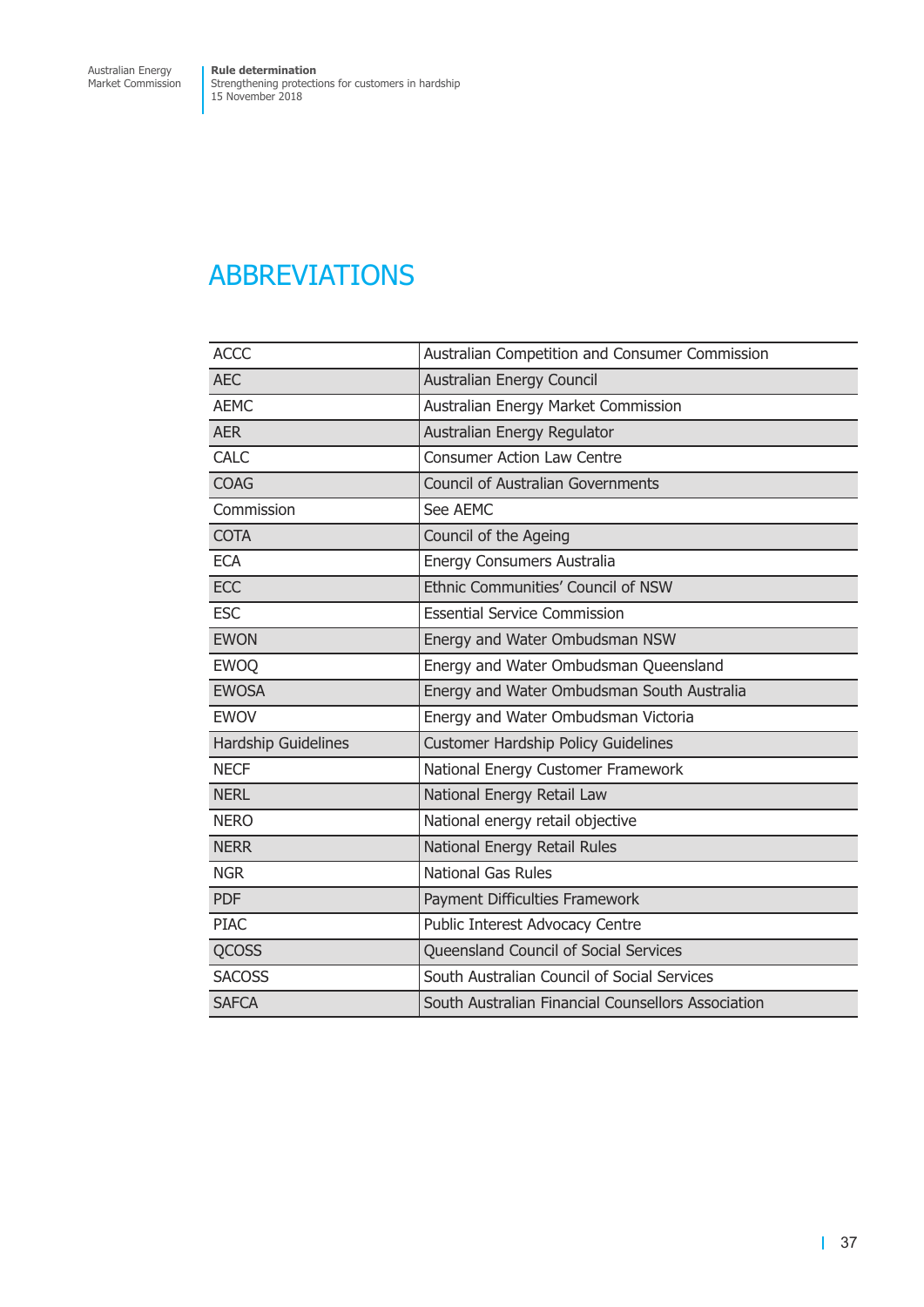#### <span id="page-45-0"></span>ASUMMARY OF OTHER ISSUES RAISED IN SUBMISSIONS

#### A.1Summary of other issues raised in submissions to the consultation paper

This appendix sets out the issues raised in the first round of consultation on this rule change request and the AEMC's response to each issue.

| <b>STAKEHOLDER</b>                                            | <b>ISSUE</b>                                                                                                                                                                                                                                 | <b>AEMC RESPONSE</b>                                                                                                                                                                                                                                          |
|---------------------------------------------------------------|----------------------------------------------------------------------------------------------------------------------------------------------------------------------------------------------------------------------------------------------|---------------------------------------------------------------------------------------------------------------------------------------------------------------------------------------------------------------------------------------------------------------|
| AEC, AGL, and<br>Red Energy and<br>Lumo Energy <sup>159</sup> | The rule change should be delayed until the AEMC's<br>proposed review of how retailers support customers in<br>financial difficulty (as recommended in the AEMC's 2018<br>Retail Energy Competition Review - Final Report, 15<br>June 2018). | The proposed review will look at the programs retailers provide to<br>customers who are facing financial difficulty more broadly and how<br>those operate with hardship provision. The review would benchmark<br>and identify best practices.                 |
|                                                               |                                                                                                                                                                                                                                              | This work is to complement the work by the AER to improve hardship<br>policies under this rule change. The Commission does not agree that a<br>delay is required.                                                                                             |
| COTA <sup>160</sup>                                           | The Hardship Guidelines should include statements that<br>include minimum requirements such as free access to<br>energy efficiency programs and mandatory referral to<br>financial counselling.                                              | This would require a change to the NERL with regards to the minimum<br>requirements for hardship policies. It is outside the scope of this rule<br>change process.                                                                                            |
| Ergon Energy<br>Queensland <sup>161</sup>                     | The Guidelines should include customer obligations to<br>provide retailers with options where a customer fails to<br>engage.                                                                                                                 | This is a matter for the AER to consider when developing its Hardship<br>Guidelines in accordance with the draft rule. However, the Commission<br>does consider a level of customer engagement is required for a<br>hardship program to operate successfully. |

### **Table A.1: Summary of other issues raised in submissions to the consultation paper**

<sup>159</sup> Consultation paper submissions: AEC, p. 3; AGL p. 2; Red Energy and Lumo Energy; p. 5.

<sup>160</sup> COTA, consultation paper submission, p. 1.

<sup>161</sup> Ergon Energy Queensland, consultation paper submissionr, p. 1.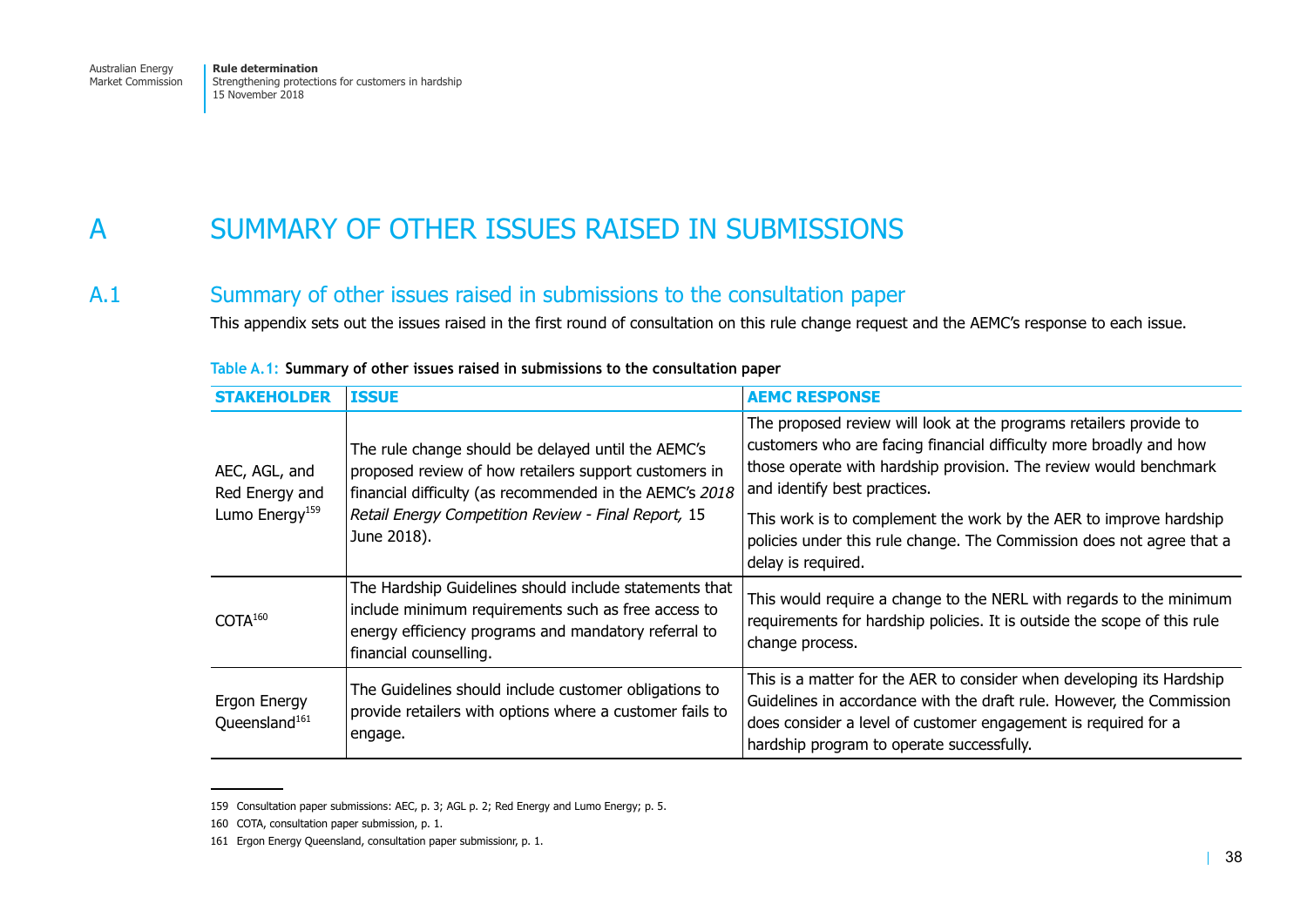| <b>STAKEHOLDER</b>                | <b>ISSUE</b>                                                                                                                                                                          | <b>AEMC RESPONSE</b>                                                                                                                                                                                                                                                     |
|-----------------------------------|---------------------------------------------------------------------------------------------------------------------------------------------------------------------------------------|--------------------------------------------------------------------------------------------------------------------------------------------------------------------------------------------------------------------------------------------------------------------------|
| EWON, COTA <sup>162</sup>         | Should move away from using the term hardship as it is<br>a barrier and not one used by consumers.                                                                                    | As the NERL uses the term 'hardship' this is outside the scope of the<br>rule change. However, retailers may choose to label their programs<br>without using the term hardship.                                                                                          |
| EnergyAustralia <sup>163</sup>    | Outcomes-based regulation should be used to<br>strengthen protections for residential customers in<br>financial hardship.                                                             | This is a matter for the AER to consider when developing its Hardship<br>Guidelines in accordance with the draft rule.                                                                                                                                                   |
| Momentum<br>Energy <sup>164</sup> | The AER should ensure proper consultation from<br>industry and behavioural experts to determine<br>standards statements.                                                              | This is a matter for the AER to consider when developing its Hardship<br>Guidelines in accordance with the draft rule. The AER indicated in its<br>rule change request that submissions from stakeholders and consumer<br>research would inform the Hardship Guidelines. |
| CALC and<br>QCOSS <sup>165</sup>  | Additional indicators should be included relating to<br>customers denied entry into hardship programs or what<br>happens to a customer's debt if they are excluded from<br>a program. | As the more preferable rule is not modifying the current rules on<br>hardship indicators this is a matter for the AER.                                                                                                                                                   |
| Momentum<br>Energy <sup>166</sup> | Indicators should not be used to determine the success<br>or failure of hardship policies are they reflect a snapshot<br>view and are open to misinterpretation.                      | As the more preferable rule is not modifying the current rules on<br>hardship indicators this is a matter for the AER.                                                                                                                                                   |
| AGL <sup>167</sup>                | The AEMC could develop a rule requiring retailers to<br>resubmit hardship policies for approval every 3-4 years.                                                                      | The draft rule will assist the AER in monitoring and enforcing hardship<br>policies. This will allow the AER to ensure policies that are not meeting<br>the minimum requirements are updated as required, rather than once                                               |

<sup>162</sup> Consultation paper submissions: EWON, p. 1; COTA p. 2.

<sup>163</sup> EnergyAustralia, consultation paper submission, p. 1.

<sup>164</sup> Momentum Energy, consultation paper submission, p. 2.

<sup>165</sup> Consultation paper submissions: QCOSS, p. 8; CALC p. 2.

<sup>166</sup> Momentum Energy, consultation paper submission, p. 1.

<sup>167</sup> AGL, consultation paper submission, p. 3.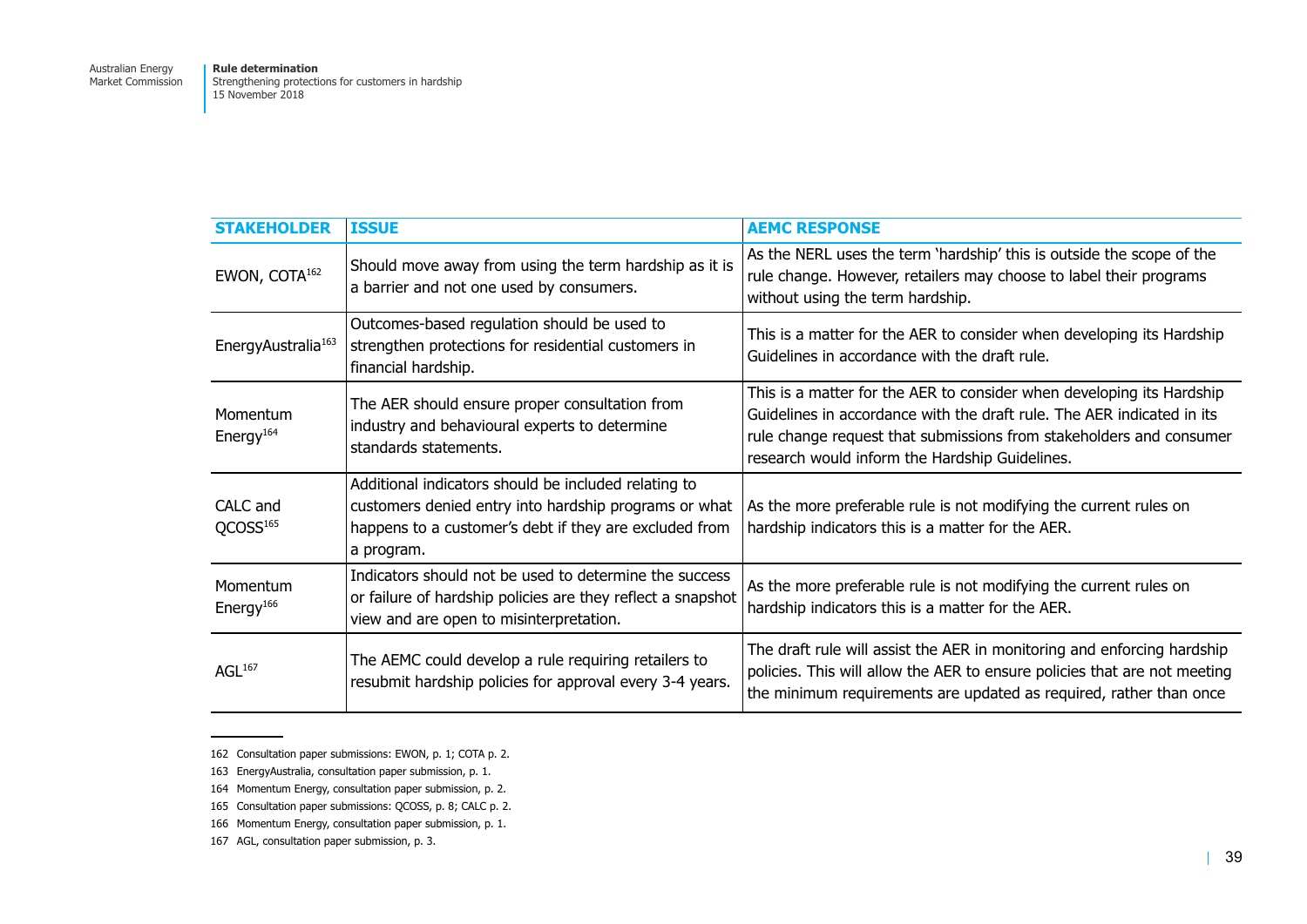| <b>STAKEHOLDER</b>                | <b>ISSUE</b>                                                                                                                                                                                                                                             | <b>AEMC RESPONSE</b>                                                                                                                                                                                                                                                         |
|-----------------------------------|----------------------------------------------------------------------------------------------------------------------------------------------------------------------------------------------------------------------------------------------------------|------------------------------------------------------------------------------------------------------------------------------------------------------------------------------------------------------------------------------------------------------------------------------|
|                                   |                                                                                                                                                                                                                                                          | every three to four years.                                                                                                                                                                                                                                                   |
| QCOSS <sup>168</sup>              | To the extent that the standard statements reiterate the<br>current minimum standards for hardship policies they<br>will continue to fall short of adequately protecting the<br>long-term interests of customers in financial difficulty.                | This would require changes to the minimum requirements, which is<br>addressed in the NERL and therefore outside the scope of this rule<br>change.                                                                                                                            |
| QCOSS <sup>169</sup>              | Should reframe hardship policies around building<br>stronger relationships between customer and service<br>provider.                                                                                                                                     | This is a matter for the AER to consider when developing its Hardship<br>Guidelines in accordance with the draft rule.                                                                                                                                                       |
| PIAC and<br>SACOSS <sup>170</sup> | Broaden the application of hardship supports to all<br>customers experiencing payment difficulties, or work to<br>ensure retailers are supporting customers experiencing<br>payment difficulties in accordance with their obligations<br>under the NECF. | It is outside the scope of this rule change to broaden hardship support<br>as the NERL distinguishes between customers facing payment difficulty<br>and customer facing payment difficulty due to hardship.                                                                  |
|                                   |                                                                                                                                                                                                                                                          | It is a matter for the AER to ensure retailers are meeting their<br>obligations to support all customers facing payment difficulties. This<br>may be addressed by the Hardship Guidelines as part of a retailer's<br>role in the early identification of hardship customers. |
| QCOS <sup>171</sup>               | Ombudsman schemes must be given the appropriate<br>authority to intervene in all aspects of hardship<br>programs and agreements.                                                                                                                         | It is outside the scope of this rule change to broaden the authority of<br>Ombudsman schemes.                                                                                                                                                                                |
| AGL <sup>172</sup>                | Supports a shared responsibility approach to energy<br>hardship, where energy suppliers, government and the                                                                                                                                              | The Commission agrees that there is a role for government and the<br>community sector in relation to supporting customers facing hardship.                                                                                                                                   |

<sup>168</sup> QCOSS, consultation paper submission, p. 4.

<sup>169</sup> QCOSS, consultation paper submission, p. 9.

<sup>170</sup> Consultation paper submissions: PIAC, p. 2; SACOSS p. 10.

<sup>171</sup> QCOSS, consultation paper submission, p. 11.

<sup>172</sup> AGL, consultation paper submission, p. 6.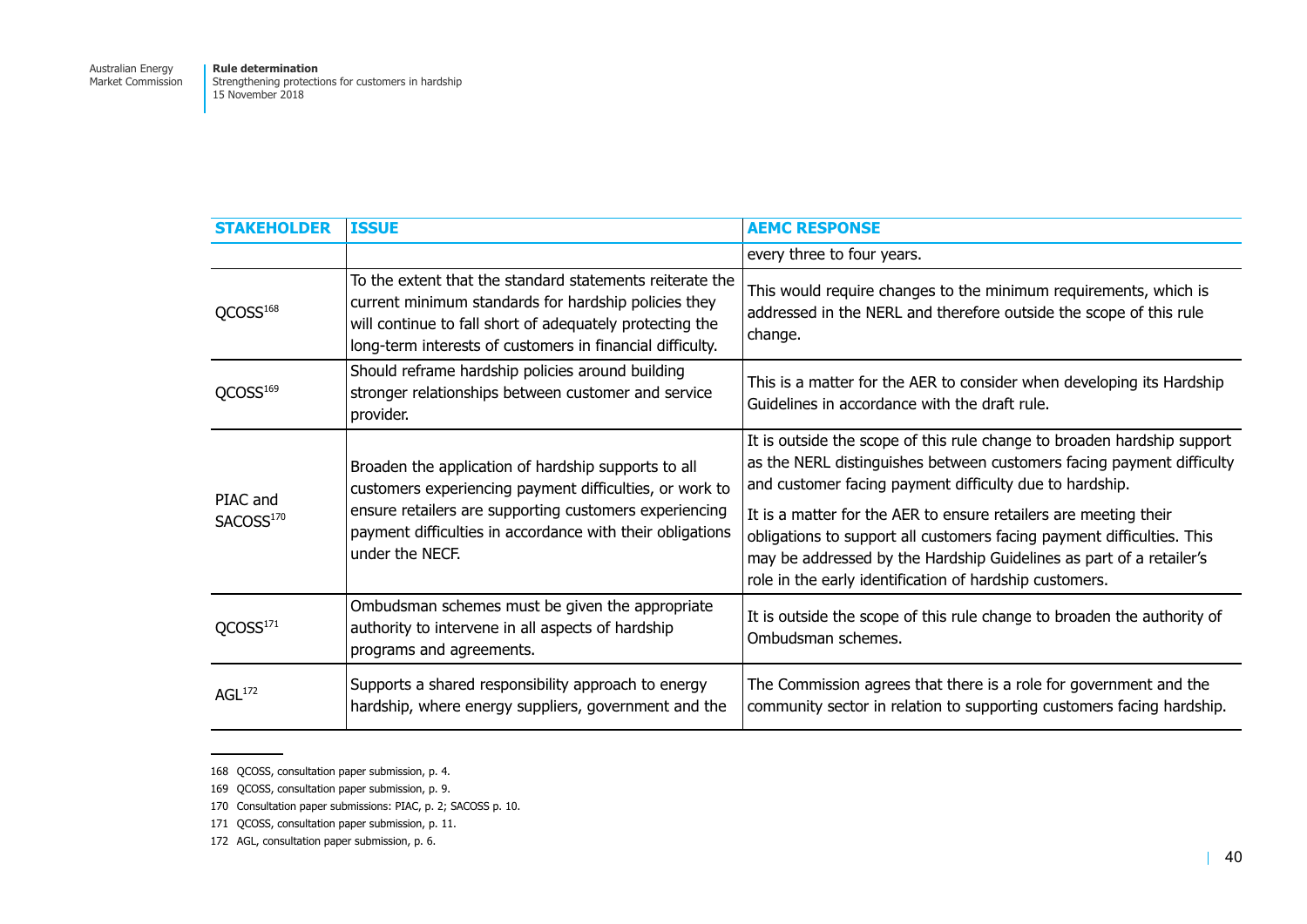Australian Energy Market Commission

| <b>STAKEHOLDER</b>           | <b>ISSUE</b>                                                                                                                                                                                               | <b>AEMC RESPONSE</b>                                                                                                                                                                                                                                                                            |
|------------------------------|------------------------------------------------------------------------------------------------------------------------------------------------------------------------------------------------------------|-------------------------------------------------------------------------------------------------------------------------------------------------------------------------------------------------------------------------------------------------------------------------------------------------|
|                              | community sector work together to deliver sustainable<br>improvements for vulnerable customers.                                                                                                            | However, the NERL places a requirement on retailers to implement<br>hardship programs which form part of this shared model.                                                                                                                                                                     |
| ECC <sup>173</sup>           | The draft rule change should address the low<br>awareness of entitlements and the low take-up of<br>payment assistance in a range of culturally and<br>linguistically diverse communities to be addressed. | This is a matter for the AER to consider when developing its Hardship<br>Guidelines in accordance with the draft rule.                                                                                                                                                                          |
| Aurora Energy <sup>174</sup> | The Hardship Guidelines represents greater regulatory<br>prescription, which is likely to limit the effectiveness and<br>efficiency of Aurora Energy's support for vulnerable<br>customers.                | This is a matter for the AER to consider when developing its Hardship<br>Guidelines in accordance with the draft rule. However, the AER<br>indicated in its rule change request that the standard statements will<br>allow retailers to determine how to implement the minimum<br>requirements. |

<sup>173</sup> ECC, consultation paper submission, p. 4.

<sup>174</sup> Aurora Energy, consultation paper submission, p. 1.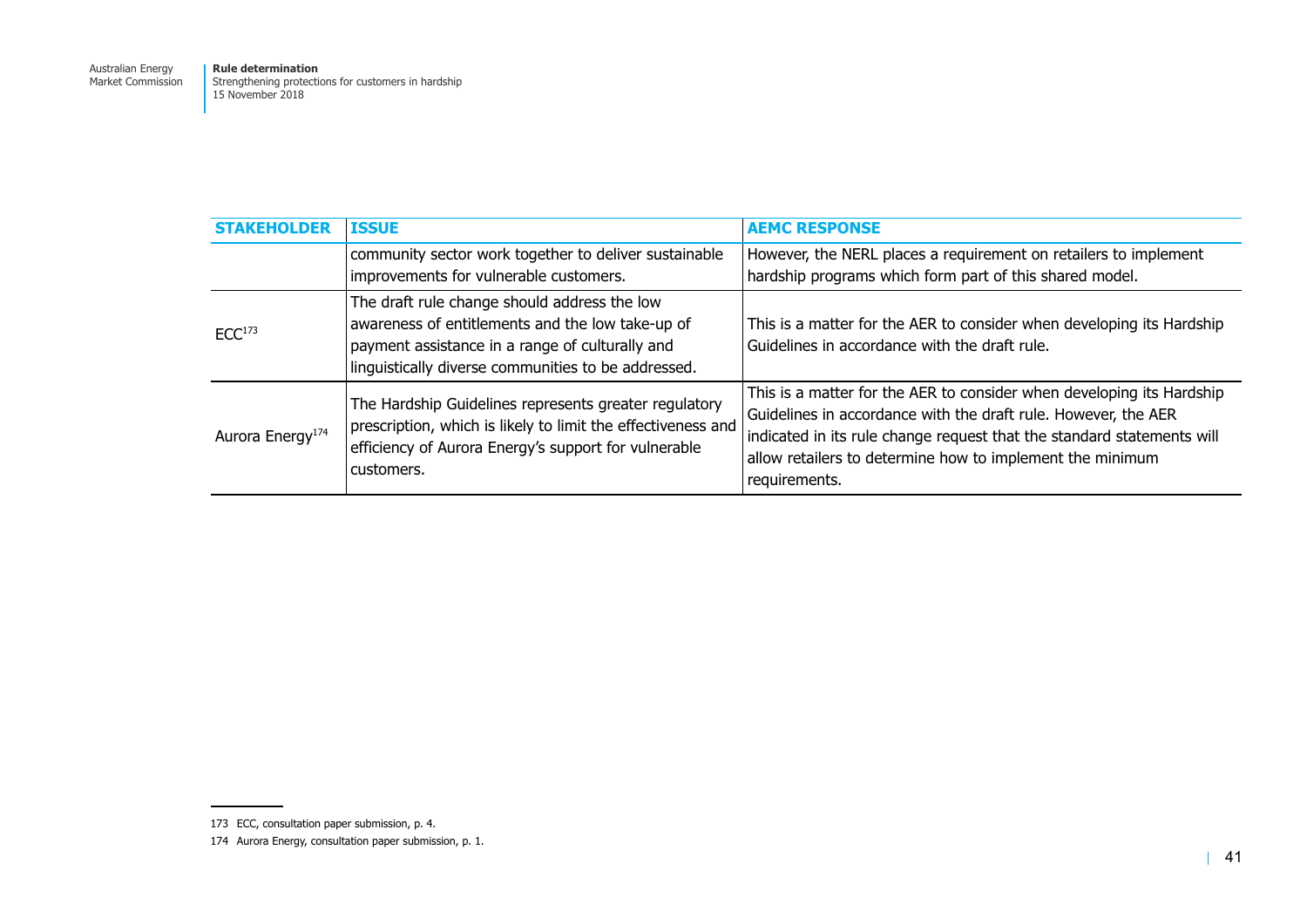### <span id="page-49-0"></span>A.2

### Summary of other issues raised in submissions to the draft determination

This appendix sets out the issues raised in the consultation on the draft determination of this rule change request and the AEMC's response to each issue.

| <b>STAKEHOLDER</b>   | <b>ISSUE</b>                                                                                                                                                                                                                   | <b>AEMC RESPONSE</b>                                                                                                                                                                                                                                                            |
|----------------------|--------------------------------------------------------------------------------------------------------------------------------------------------------------------------------------------------------------------------------|---------------------------------------------------------------------------------------------------------------------------------------------------------------------------------------------------------------------------------------------------------------------------------|
| CALC <sup>175</sup>  | Recommends that the AEMC acknowledge the<br>limitations of the NERL and make a recommendation to<br>the COAG Energy Council that it reform the parts of the<br>NERL addressing hardship and payment difficulty.                | The Commission would only make recommendation to the COAG<br>Energy Council following its own review of the adequacy of the NERL.<br>Following the Commission's 2018 Retail Energy Competition Review, it<br>proposed to review the programs retailers provide to customers who |
| PIAC <sup>176</sup>  | The current framework is no longer fit for purpose and<br>recommends that the AEMC make a recommendation<br>to the COAG Energy Council that it reform the elements<br>of the NERL relating to hardship and payment difficulty. | are facing financial difficulty more broadly and how those operate<br>with hardship provision. The review would benchmark and identify<br>best practices.                                                                                                                       |
| QCOSS <sup>177</sup> | Remains concerned that the issues around hardship<br>stem from problems with the minimum requirements in<br>section 44 of the NERL.                                                                                            | This work is to complement the work by the AER to improve hardship<br>policies and improve the implementation of the NERL.<br>The Commission encourages stakeholders to discuss their concerns<br>with the NERL directly with COAG Energy Council.                              |
| COTA <sup>178</sup>  | Considers that new retailers should also be required to<br>implement their compliant hardship policy within a<br>specified period, potentially within two months, after<br>their policy has been approved by the AER.          | The Commission has drafted this in line with the current requirements<br>of a new retailer under s43(b) of the NERL.                                                                                                                                                            |

#### **Table A.2: Summary of other issues raised in submissions to the draft determination**

<sup>175</sup> CALC, draft determination submission, p. 1.

<sup>176</sup> PIAC, draft determination submission, pp. 1 and 3.

<sup>177</sup> QCOSS, draft determination submission, p. 1.

<sup>178</sup> COTA, draft determination submission, p. 2.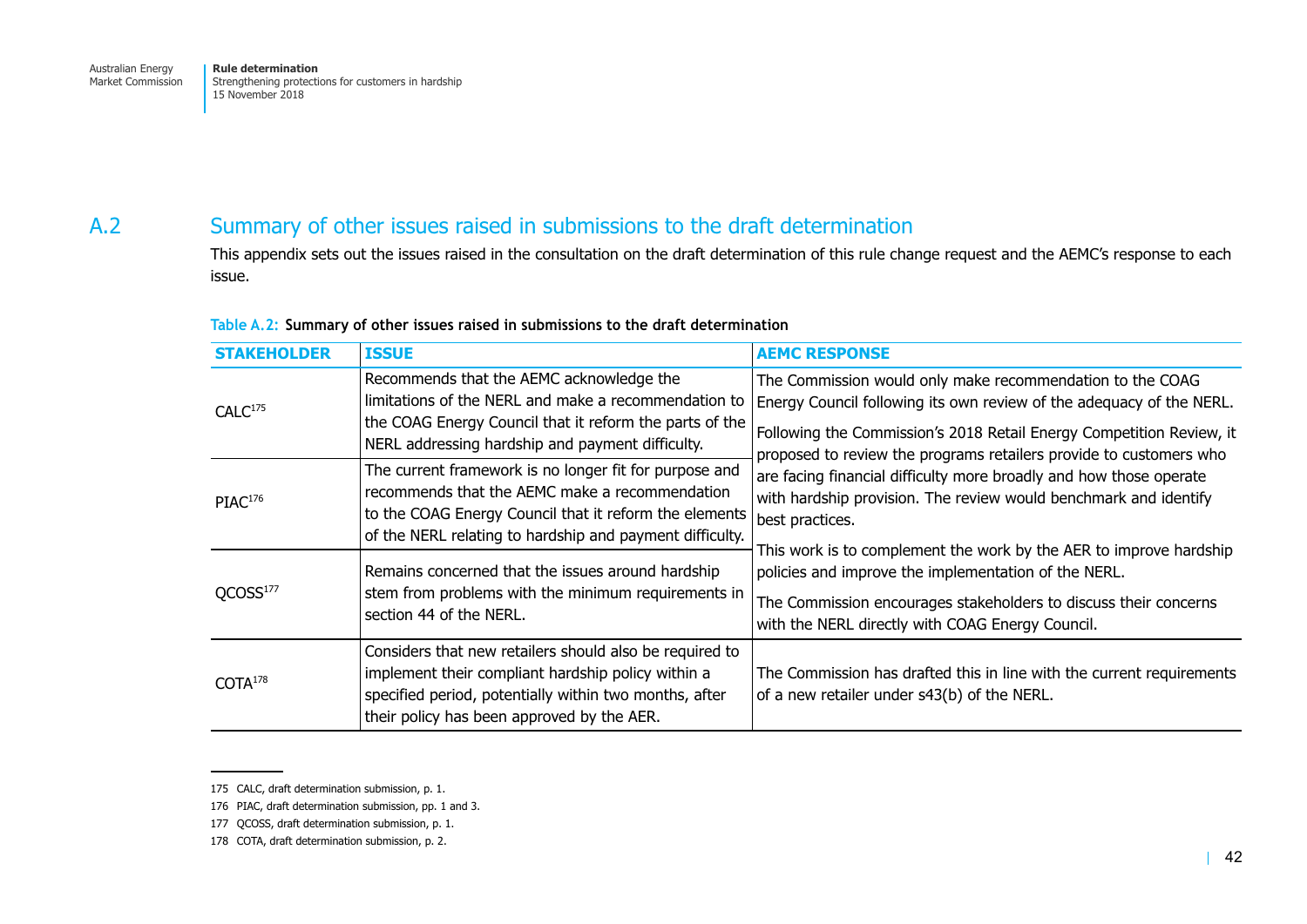Australian Energy Market Commission

| <b>STAKEHOLDER</b>           | <b>ISSUE</b>                                                                                                                                                                                                                                                                                | <b>AEMC RESPONSE</b>                                                                                                                                                                                                                                                                                                                                   |
|------------------------------|---------------------------------------------------------------------------------------------------------------------------------------------------------------------------------------------------------------------------------------------------------------------------------------------|--------------------------------------------------------------------------------------------------------------------------------------------------------------------------------------------------------------------------------------------------------------------------------------------------------------------------------------------------------|
| COTA <sup>179</sup>          | Suggest that words such as "hardship" may lead to a<br>social stigma and be a contributing factor to the<br>reported low participation rate.                                                                                                                                                | As the NERL uses the term 'hardship' this is outside the scope of the<br>rule change. However, retailers may choose to label their programs<br>without using the term hardship.                                                                                                                                                                        |
| $EWON^{180}$                 | Would like to see the use of the term 'affordability'<br>rather than the stigmatised term 'hardship'.                                                                                                                                                                                       |                                                                                                                                                                                                                                                                                                                                                        |
| EWON <sup>181</sup>          | Would also like to see removal of barriers to access to<br>hardship programs, such as those imposed by some<br>retailers who require lump sum payments or a number<br>of regular payments, before a hardship team referral is<br>made.                                                      | Improved identification processes and hardship policies in general<br>should address issues of the barriers to entry into hardship programs.                                                                                                                                                                                                           |
| EWON <sup>182</sup>          | Wants eligibility of disconnected customers to the<br>protections given to customers experiencing financial<br>hardship.                                                                                                                                                                    | This is outside the scope of this rule change. However, improved<br>protections for customers facing payment difficulties due to hardship<br>should result in improved protections for customers before they are<br>disconnected.                                                                                                                      |
| Simply Energy <sup>183</sup> | Considers that the AER's power to specify standardised<br>statements should be confined to when:<br>there is identifiable deficiency in the performance<br>$\bullet$<br>of retailers<br>the standardised statements go no further than to<br>$\bullet$<br>address the identified deficiency | The Commission is of the view that there are considerable<br>deficiencies in the implementation of hardship policies to warrant the<br>rule change. The Commission also considers that the benefits of the<br>change outweighs the costs, as cost impacts for complying<br>developers should be minimal and the scope of the rule has been<br>limited. |

<sup>179</sup> ibid. p. 3.

<sup>180</sup> EWON, draft determination submission, p. 1.

<sup>181</sup> ibid.

<sup>182</sup> ibid.

<sup>183</sup> Simply Energy, draft determination submission, pp. 1-2.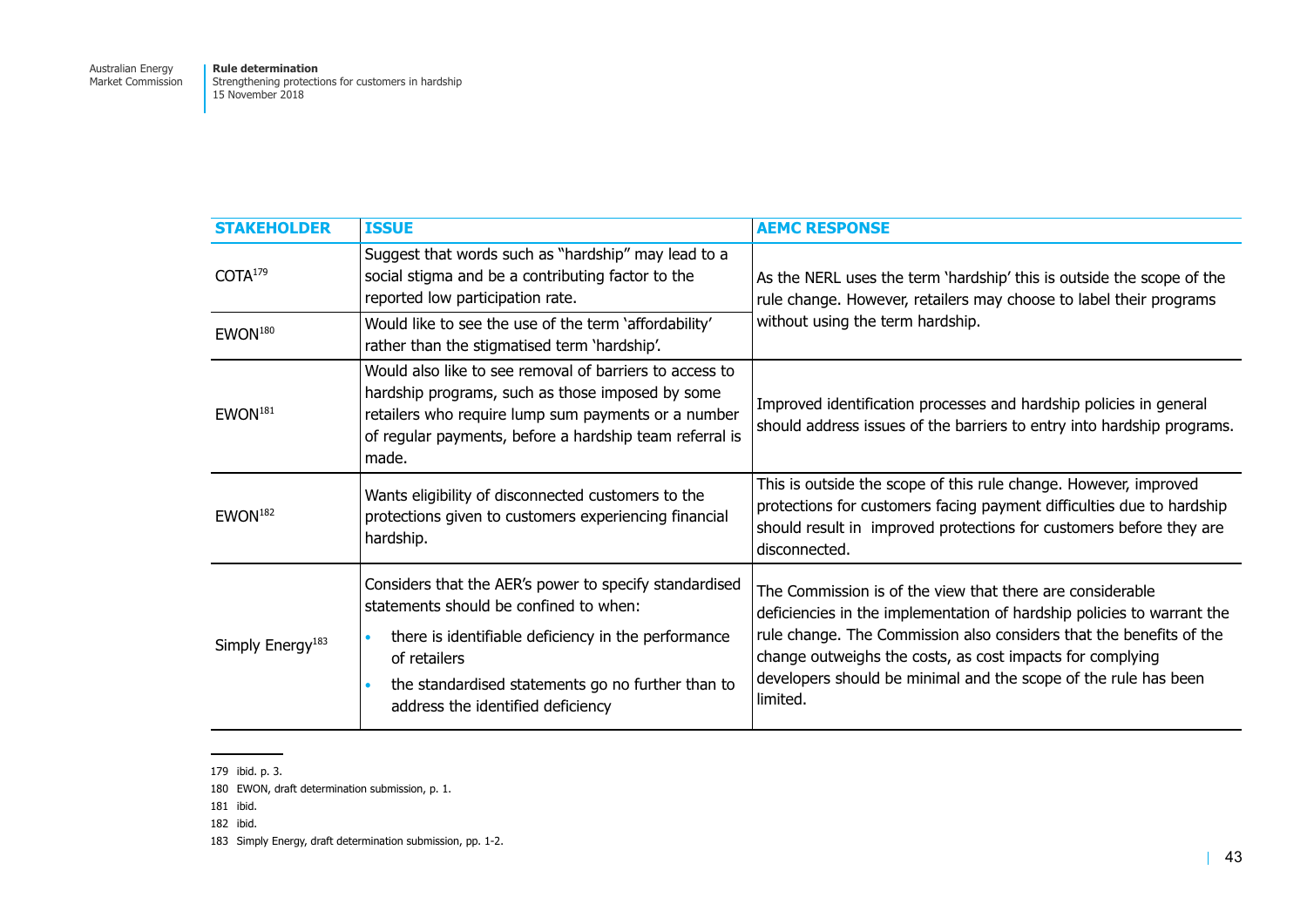Australian Energy Market Commission

| <b>STAKEHOLDER</b>           | <b>ISSUE</b>                                                                                                                                                      | <b>AEMC RESPONSE</b>                                                                                                                                                                                                                                                                                                                                                                                                                    |
|------------------------------|-------------------------------------------------------------------------------------------------------------------------------------------------------------------|-----------------------------------------------------------------------------------------------------------------------------------------------------------------------------------------------------------------------------------------------------------------------------------------------------------------------------------------------------------------------------------------------------------------------------------------|
|                              | the AER is able to demonstrate a net benefit to<br>hardship customers.                                                                                            |                                                                                                                                                                                                                                                                                                                                                                                                                                         |
| Simply Energy <sup>184</sup> | Encourages the Commission to clearly define the scope<br>of the AER's powers to specify standardised statements<br>under its proposed hardship policy guidelines. | The Commission has limited the scope of the AER's powers to those it<br>already has under the NERL.                                                                                                                                                                                                                                                                                                                                     |
| SACOSS <sup>185</sup>        | Suggests the AEMC consider amending the Draft Rule<br>75A(2)(b)(ii) to include Part 2 Division 7.                                                                 | While the Commission agrees that there are elements of Part 2<br>Division 7 that a relevant to hardship customers, there are more<br>general elements to that divisions that would be outside the scope of<br>the rule change. In the Commission's view, the requirements outlined<br>in division 7 can be adequately dealt with through the standardised<br>statements that reflect the minimum requirements under s44 of the<br>NERL. |

<sup>184</sup> Simply Energy, draft determination submission, pp. 1-2.

<sup>185</sup> SACOSS, draft determination submission, pp. 3-4.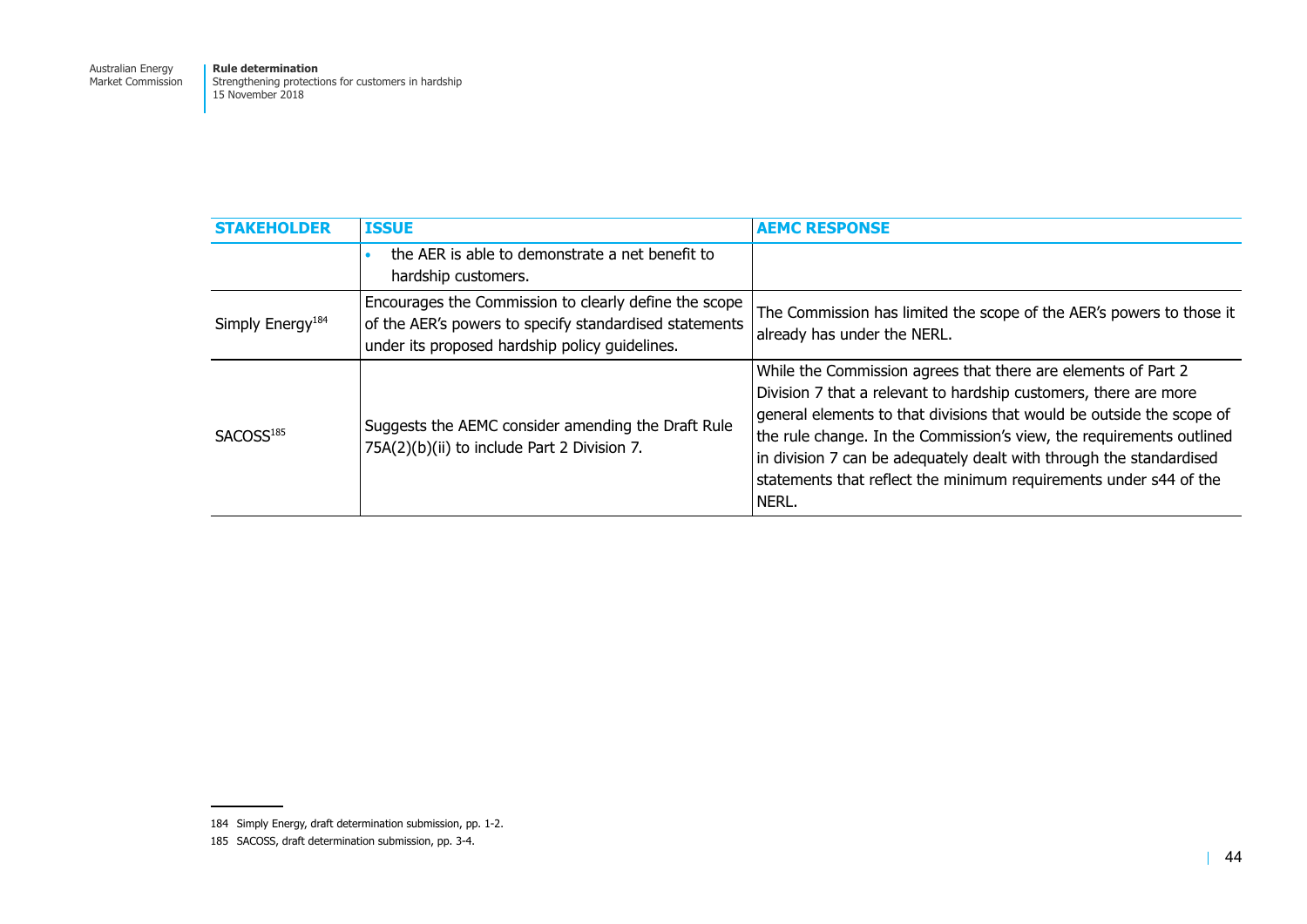# <span id="page-52-0"></span>B LEGAL REQUIREMENTS UNDER THE NERL

This appendix sets out the relevant legal requirements under the NERL for the AEMC to make this final rule determination.

### B.1 Final rule determination

In accordance with section 259 of the NERL the Commission has made this final rule determination in relation to the rule proposed by the AER

The Commission's reasons for making this final rule determination are set out in [chapter](#page-17-1) 3.

A copy of the more preferable final rule is attached to and published with this final rule determination. Its key features are described in [chapter](#page-12-1) 2.

### B.2 Power to make the rule

The Commission is satisfied that the more preferable final rule falls within the subject matter about which the Commission may make rules. The more preferable final rule falls within section 237 of the NERL as it relates to the provision of energy services to customers. Further the more preferable final rule falls within the matters set out in sections 49 which allows rule to be made with respect to "the development, submission, approval, publication, maintenance and implementation of customer hardship policies and variations of customer hardship policies".

## B.3 Commission's considerations

In assessing the rule change request the Commission considered:

- it's powers under the NERL to make the rule
- the rule change request
- submissions received during first round consultation
- the Commission's analysis as to the ways in which the proposed rule will or is likely to, contribute to the NERO.
- the purpose of hardship policies set out in section 43(1) of the NERL.

There is no relevant Ministerial Council on Energy (MCE) statement of policy principles for this rule change request. 186

## B.4 Civil penalties

The Commission cannot create new civil penalty provisions. However, it may recommend to the COAG Energy Council that new or existing provisions of the NERR be classified as civil penalty provisions.

<sup>186</sup> Under section 225 of the NERL the AEMC must have regard to any relevant MCE statement of policy principles in making a rule. The MCE is referenced in the AEMC's governing legislation and is a legally enduring body comprising the Federal, State and Territory Ministers responsible for energy. On 1 July 2011, the MCE was amalgamated with the Ministerial Council on Mineral and Petroleum Resources. The amalgamated council is now called the COAG Energy Council.